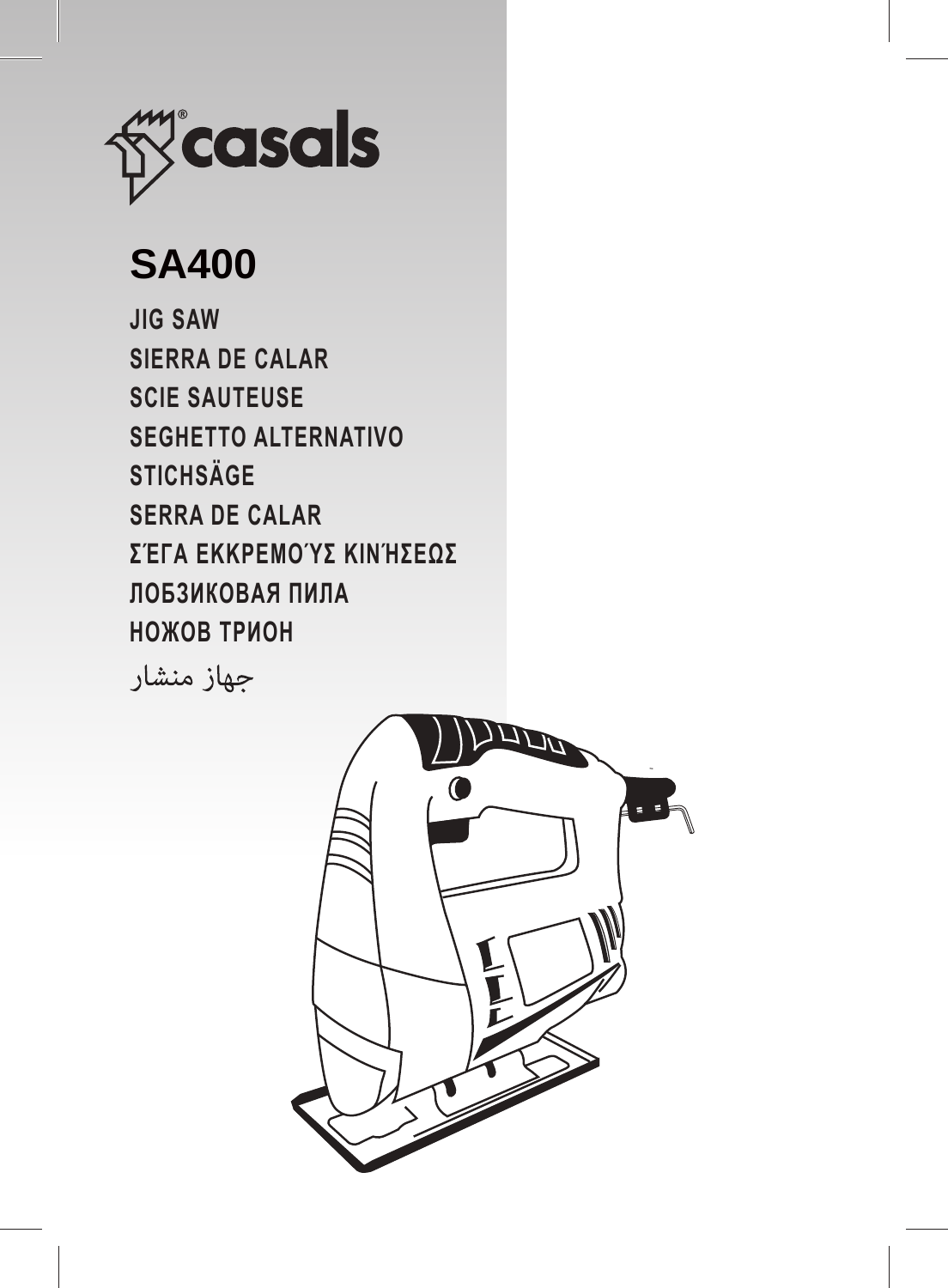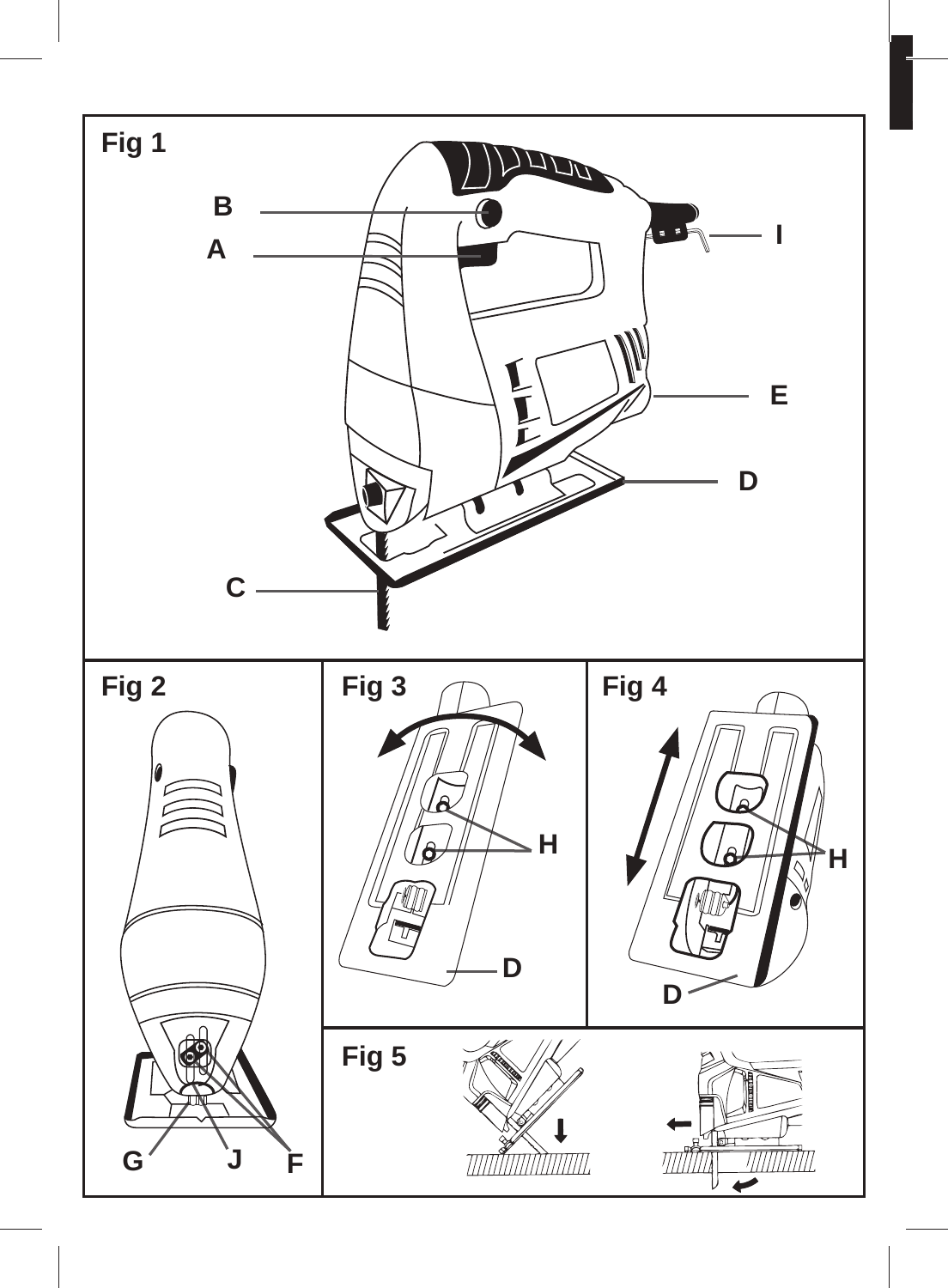# English

#### JIG SAW **SA400**

**Dear Customer,** Many thanks for trusting to Casals. Thanks to its continuous effort, our innovation and the strictest quality controls, Casals develops electric Power Tools for the toughest inhs

### **Description**

- A Start-up switch<br>B Lock Button
- B Lock Button<br>C lig Saw Blag
- C Jig Saw Blade<br>D Shoe
- $D.$  Shoe
- E Dust extraction connector<br>E Set of screws
- F Set of screws<br>G Guide roller
- G Guide roller<br>H Set of screw
- H Set of screws
- **I** Allen Wrench<br>I Saw blade ho
- Saw blade holder

# **A** Safety advice and warnings

 Please read the entire instruction manual carefully before operating this tool. Please pay particular attention to all safety rules and cautions.

Warning!. Read all instructions. Failure to follow all instructions listed below may result in electric shock, fire and /or serious injury. The term "power tool" in all warnings listed below refers to your mains-operated (corded) power tool or battery-operated (cordless) power tool

### Working environment:

- Keep the working area clean and well lit. Cluttered and dark areas invite accidents. - Ensure that the resulting sparks not become dangerous, for example, that they don't reach people or ignite flammable substances.

- Do not use the appliance in the vicinity of explosive atmospheres such as inflammable liquids, gases and dust. Appliances such as this can create sparks that may ignite these types of vapour or dust.

- Keep children and bystanders away when using this appliance.

- CAUTION: In order to prevent overheating do not cover the appliance.

- Ensure that neither the air access nor exit become either totally or partially covered by drapery, clothing, etc., as this increases the risk of fire.

### Electrical safety:

**A** Do not use the appliance if the cable or plug is damaged.

- Ensure that the voltage indicated on the rating label matches the mains voltage before plugging in the appliance.

- The appliance's plug must fit into the mains socket properly. Do not alter the plug. Do not use plug adaptors.

- Avoid bodily contact with grounded surfaces such as pipes, radiators, electric cookers and refrigerators. There is an added risk of electrical shock if your body is in contact with the electric ground.

- Do not leave the appliance out in the rain or exposed to moisture. If water gets into the appliance, this will increase the risk of electric shock.

- If any of the appliance casings breaks, immediately disconnect the appliance from the mains to prevent the possibility of an electric shock.

- Do not use the appliance if it has fallen on the floor, if there are visible signs of damage or if it has a leak.

- CAUTION: Maintain the appliance dry.

- Do not use the appliance with damp hands or feet, or when barefooted.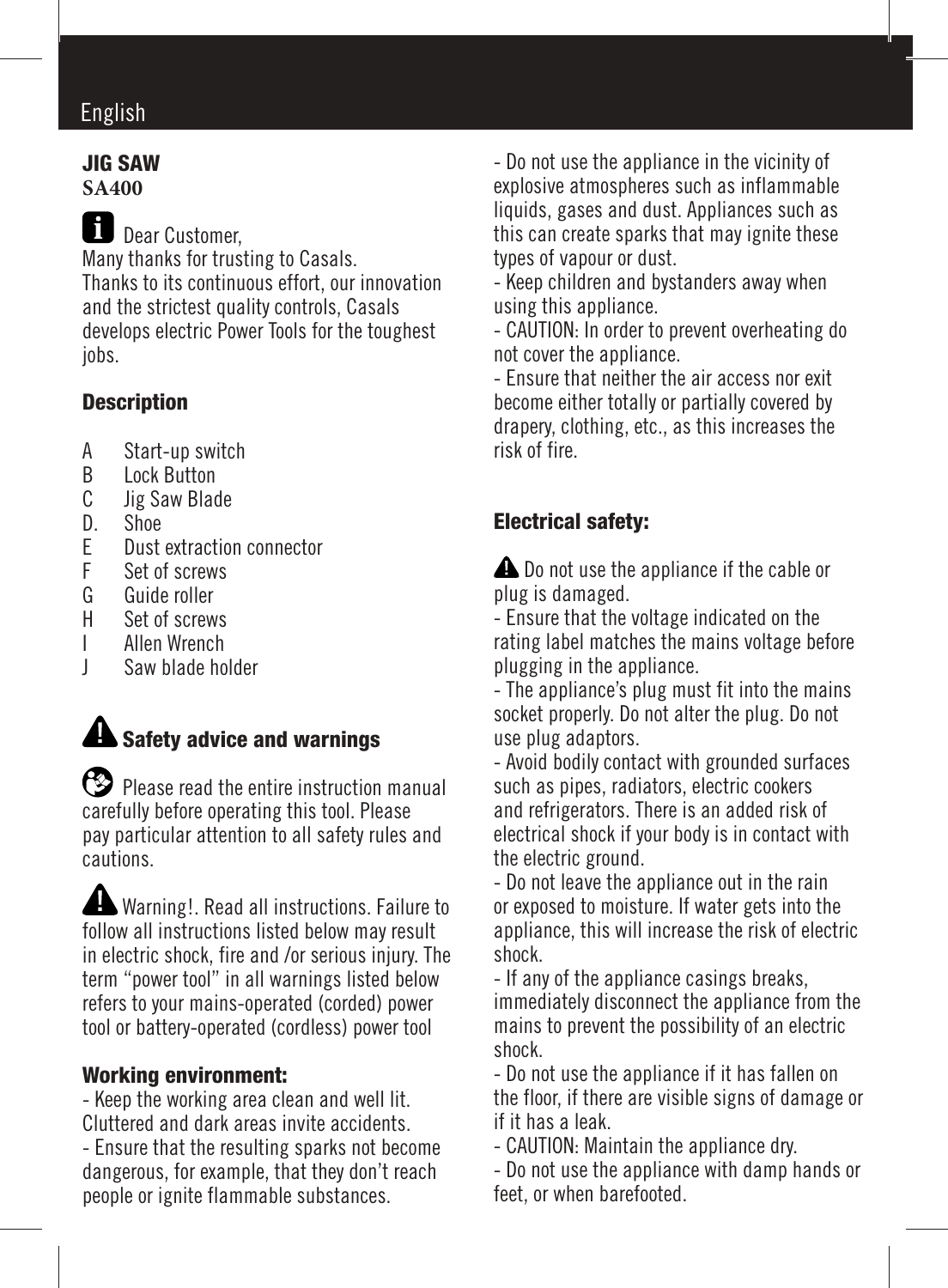- Do not force the power cord. Never use the power cord to lift up, carry or unplug the appliance.

- If using the appliance outdoors, use a suitable cord extension.

- As an additional protection to the electrical supply for the appliance, it is advisable to have a differential current device with a maximum sensitivity of 30 mA. Ask for advice from a competent installer.

- Do not touch the plug with wet hands.

#### Personal safety:

- Keep any possible distractions well away from you when using the appliance as they may cause you to lose your concentration. Use common sense when operating the appliance. Do not use it when tired or under the effect of drugs, alcohol or medication. A moment of inattention while operating this type of appliance may result in serious personal injury.

- Use safety equipment. Always wear eye protection. Safety equipment such as dust mask, non-skid safety shoes, hardhat, or hearing protection used for appropriate conditions will reduce personal injuries. - Avoid accidental starting. Ensure the

switch is in the off-position before plugging in. Carrying power tools with your fingers on the switch or plugging in power tools that have the switch in invites accidents.

- Remove the tool fastening key(s) before starting up the appliance. A key or tool that is not well fastened to the appliance may cause accidents on start-up.

- Do not overreach. Keep proper footing and balance at all times. This will allow you to maintain control of the appliance at all times.

- Dress properly. Do not wear baggy or loosehanging clothes or accessories. Keep your hair, clothing and gloves away from moving parts. Loose clothes, jewellery or long hair can be caught in moving parts.

- Use clamps or a vise to secure the object to be worked in place. The work will be safer if both hands are free to control the tool.

- Do not touch any of the appliance's moving parts while it is operating.

- Do not touch the blade or the workpiece immediately after operation. They might be extremely hot and burn you.

- Protect yourself from contact with and the inhalation of dust created by sanding wood and metal surfaces and surfaces coated with lead paint. Use protective equipment that complies with the appropriate health and safety regulations.

- Exercise precaution after employing the stop operation on the appliance as the tool will continue moving from the effect of its own mechanical inertia.

#### Use and care:

- Fully unroll the appliance's power cable before each use.

- Do not use the appliance if its accessories are not properly fitted.

- Do not use the appliance if the accessories or consumables attached to it are defective. Replace them immediately.

- Use the appliance handle/s, to catch it or move it.

- Do not force the appliance's work capacity. Use the correct power tool for each application. The correct power tool will do the job better and safer at the rate for which it was designed.

- Do not use the appliance if the on/off switch does not work.

- Disconnect the plug from the power source and/or the battery pack from the power tool before making any adjustments, changing accessories, or storing power tools. Such preventative safety measures reduce the risk of starting power tools accidentally.

- This appliance is not for professional or industrial or medical/hospital use, it is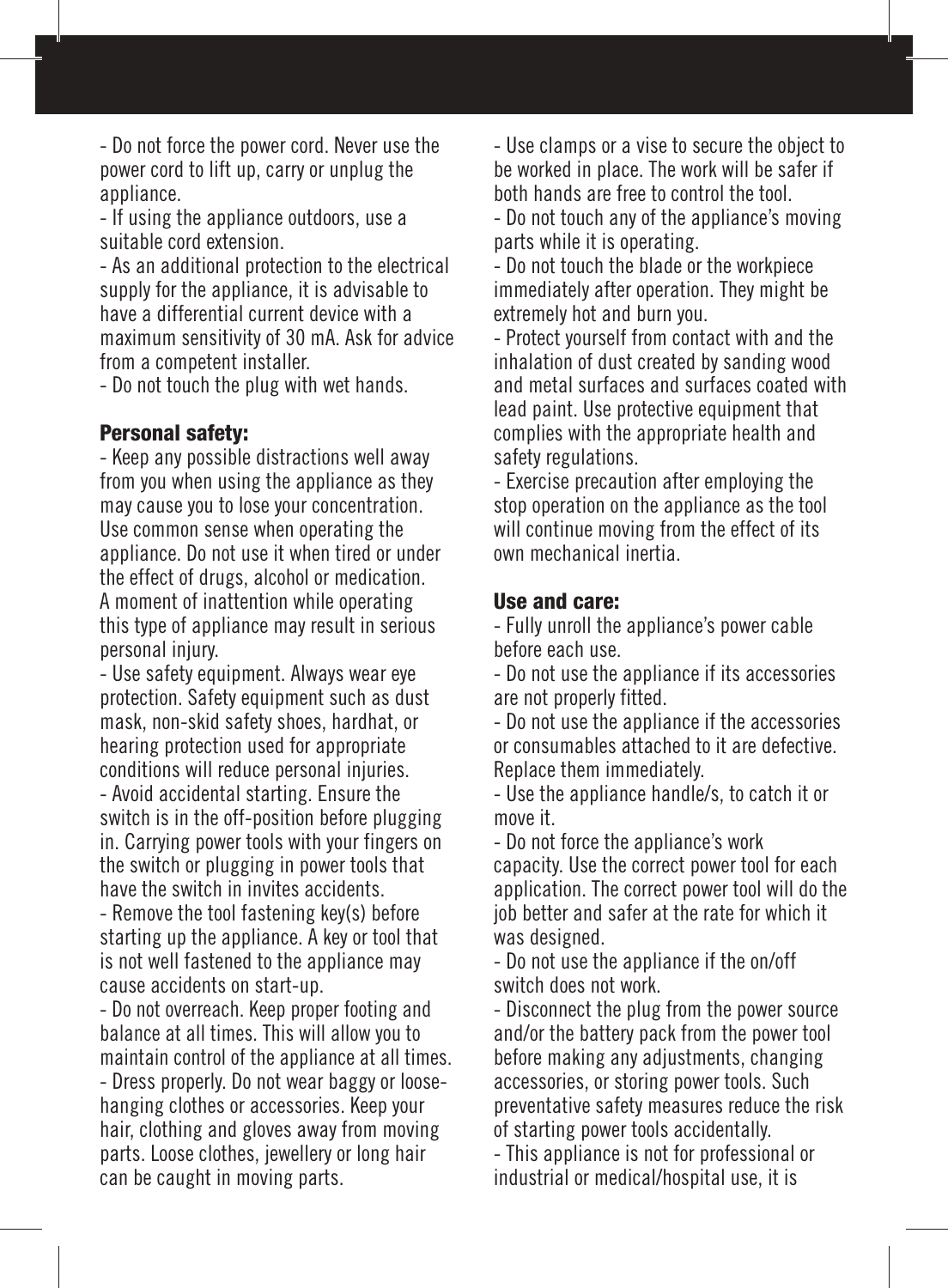intended for household use only.

- This appliance is not a toy. Children should be supervised to ensure that they do not play with the appliance.

- This appliance is intended for adult use. Ensure that this product is not used by the disabled, children or people unused to its handling.

- This appliance should be stored out of reach of children and/or the disabled.

- Do not expose the appliance to extreme temperatures.

- Keep the appliance in good condition. Check that the moving parts are not misaligned or jammed and make sure there are no broken parts or anomalies that may prevent the appliance from operating correctly.

- Keep the cutting tools sharp and clean.

 $\triangle$  - Let the appliance running with no load for 30 seconds in a safe position. If you notice serious vibration or other defects stop the appliance immediately. Then check the problem and /or proceed as we describe on Anomalies and Repair clause.

- Always check the workpiece before operation and remove any obstructions such as nails, staples, screws, string, rags, cloths and other debris.

- Check the position of power cables before commencing work ensuring they are well away from the work area.

- Keep hands and other body parts well away from the work area whist the tool is in use.

#### Service:

- Make sure that the appliance is serviced only by specialist personnel, and that only original spare parts or accessories are used to replace existing parts/accessories. - Any misuse or failure to follow the instructions for use renders the guarantee and the manufacturer's liability null and void.

# **ID** Instructions for use

Always be sure that the tool is switched off and unplugged before carrying out any work on the tool.

#### Before use:

- Make sure that all the product's packaging has been removed.

- Prepare the appliance according to the function you wish to use:

#### Fitting the accessories (Fig.2)

- Unplug the appliance from the mains.

- Loosen the set off screws (F) using the Allen wrench (I)

- Slide the saw blade up to the stop in the saw blade holder (J)

- Make sure that the back of the saw blade engages in the slot of the guide roller (G)

- Tighten the set of screws (F) firmly.

- Regularly check that the saw blade is fastened firmly. If necessary fasten de set of screws (F). Only carry out this operation when the machine is unplugged.

#### Use:

- Before connecting the power cord to the mains power supply ensure the switch is in the off position.

- Connect the appliance to the mains.

- Turn the appliance on, by using the on/off switch (A)

- Always keep the base flat against the workpiece. Failure to do so may cause a blade breakage resulting in a serious injury. - Allow the jig saw to reach it's maximum speed before commencing work

#### Locking button (fig 1):

- To activate this function press button (B) while holding down the start-up switch (A). - To deactivate this function press the startup (A) switch right down.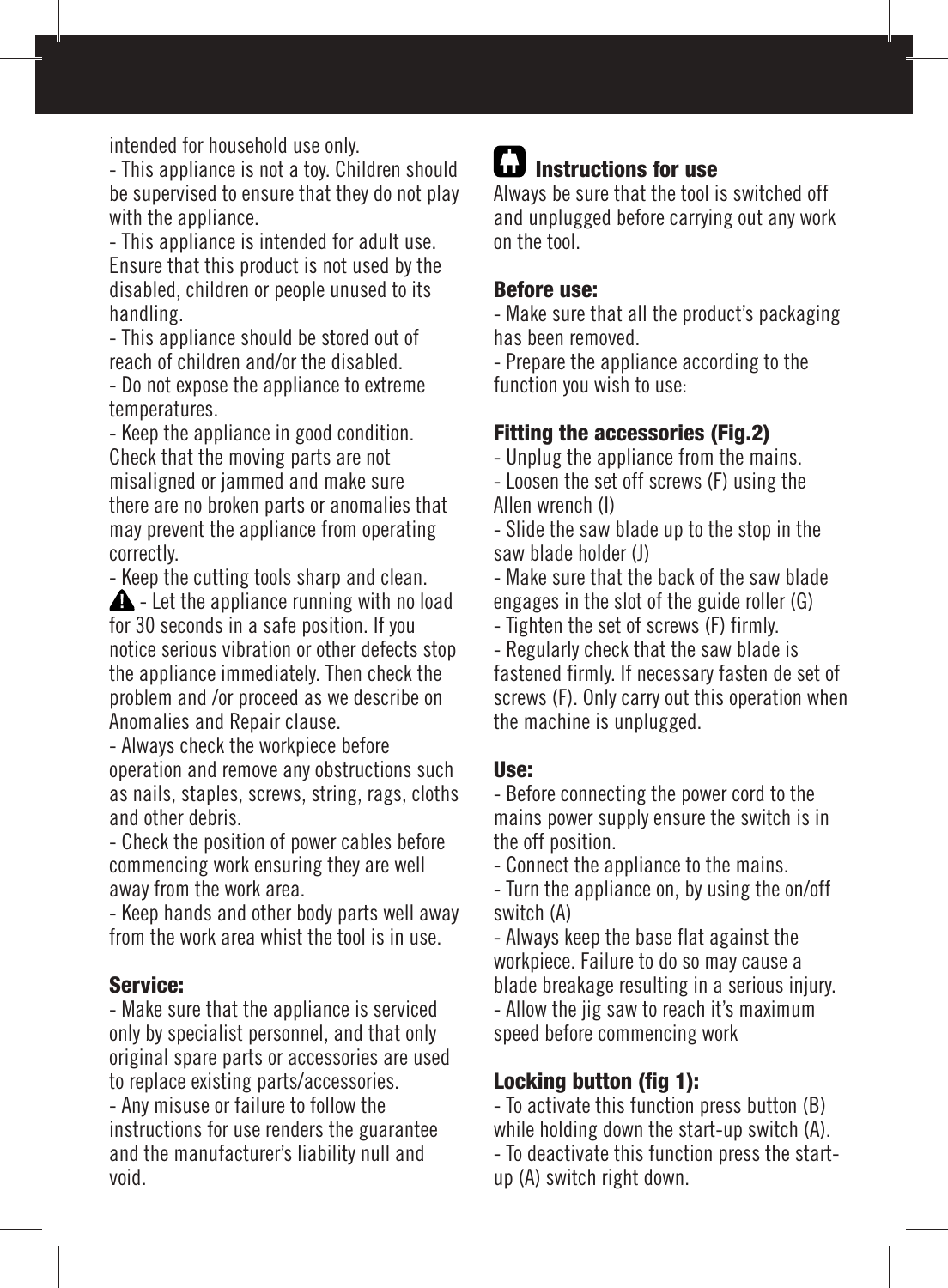### Cutting of mitre angles (Fig 3):

- Loosen the set off screws (H) using the Allen wrench (I)

- Tilt the shoe (D) to the required miter angle. (0-45º left or right).

- Tighten the set of screws (H) firmly.

#### Front flush cuts (Fig 4):

- Loosen the set off screws (H) using the Allen wrench (I)

- Slide the shoe (D) all the way back.

- Tighten the set of screws (H) firmly.

#### Curved cuts:

For sawing on a curve, use the special "curved cut" blade, which is thin enough to saw along a curve.

#### Perforating wood (Fig 5):

To perforate wood, there are two possibilities:

1- Drill a hole and begin sawing from that point.

2- Use the following technique (see fig. 5): - Place the jig-saw on the rounded edge located at the front of the bottom plate.

- Turn on the saw and slowly lower it until it touches the material to be sawed.

- Once the material has been perorated, return the saw to its normal position and continue sawing.

#### Once you have finished using the appliance:

- Stop the appliance by releasing the on/ off switch .

# **C** Cleaning

- Disconnect the appliance from the mains and allow it to cool before undertaking any cleaning task.

- Clean the electrical equipment and the

mains connection with a damp cloth and dry. DO NOT IMMERSE IN WATER OR ANY OTHER LIQUID.

- Clean the equipment with a damp cloth with a few drops of washing-up liquid and then dry.

- Do not use solvents, or products with an acid or base pH such as bleach, or abrasive products, for cleaning the appliance.

- Do not let water or any other liquid get into the air vents to avoid damage to the inner parts of the appliance.

- Never submerge the appliance in water or any other liquid or place it under running water

- If the appliance is not in good condition of cleanliness, its surface may degrade and inexorably affect the duration of the appliance's useful life and could become unsafe to use.

### **Supplies**

shops.

- Always use original supplies, designed specifically for your appliance model. - These supplies are available in specialist

# **Anomalies and repair**

- Take the appliance to an authorised technical support service if a product damage or other problems arise. Do not try to dismantle or repair without assistance, as this may be dangerous.

- If the connection to the mains has been damaged, it must be replaced and you should proceed as you would in the case of damage.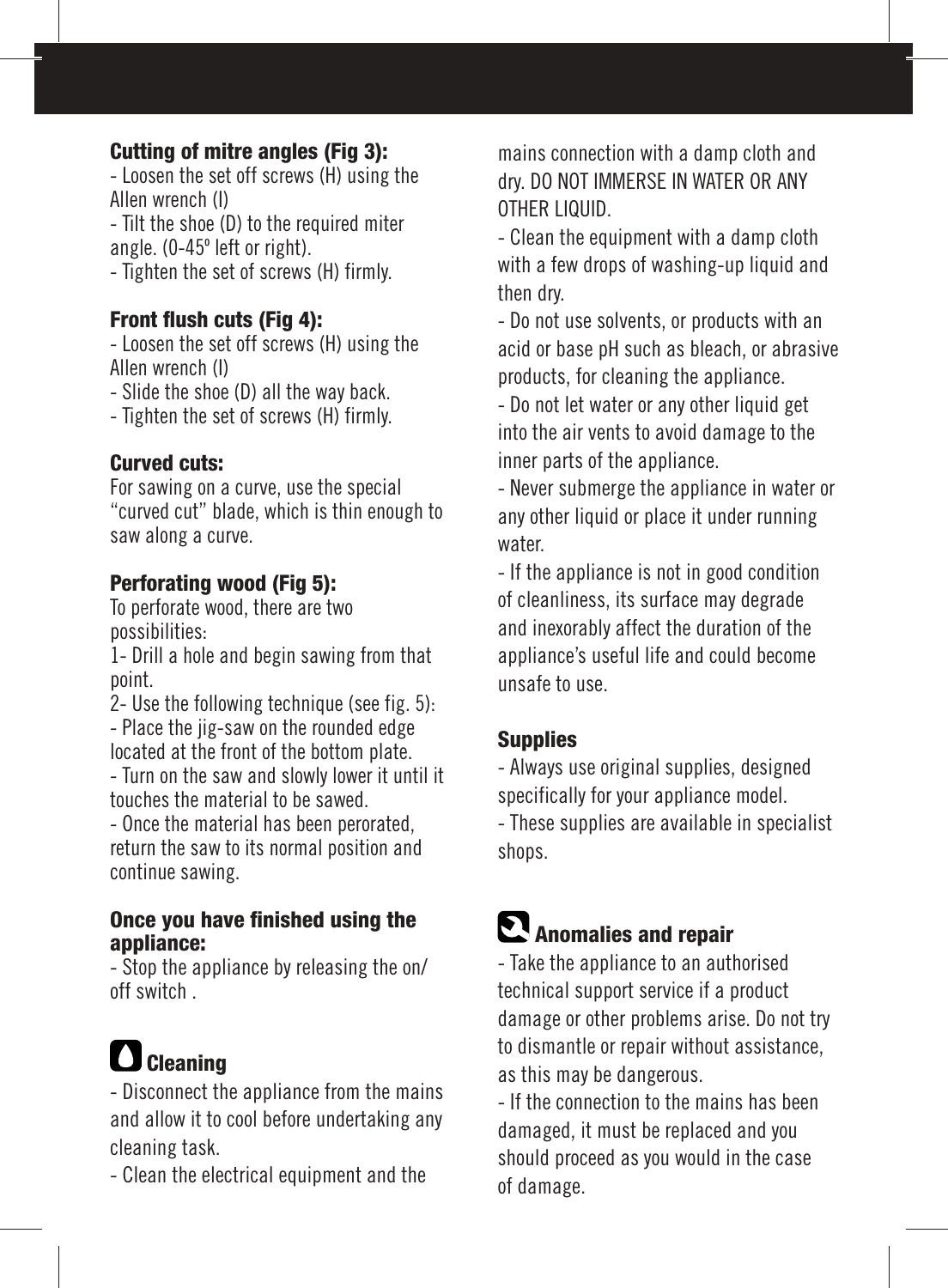### Specifications:

| 3A4W          |
|---------------|
| 350W          |
| 230-240V      |
| 3000 rpm      |
| 55            |
| 4             |
| 8             |
| $45^\circ$    |
| 1.37 Kg       |
| < 72dB(A)     |
| $< 83$ dB(A)  |
| $< 5.85$ m/s2 |
|               |

NB: These specifications are subject to change without notice of purpose of improvement.

For EU product versions and/or in case that it is requested in your country:

#### Ecology and recyclability of the product

- The materials of which the packaging of this appliance consists are included in a collection, classification and recycling system. Should you wish to dispose of them, use the appropriate public recycling bins for each type of material.

- The product does not contain concentrations of substances that could be considered harmful to the environment.

- This appliance contains, or could contain, oil. Remember that one should abide by the regulations concerning the elimination of this type of contaminant.

> - This symbol means that in case you wish to dispose of the product once its working life has ended, take it to an authorised waste agent for the selective collection of Waste from Electric and Electronic Equipment (WEEE).



**SA400**

- This symbol means that user must to consult instructions thoroughly before use.





Wear hearing protection while operating the appliance.



# $\mathbf f$  Declaration of conformity

We hereby declare, under our own responsibility, that the CASALS products described in this manual SA400 comply with the following standards: EN 60745-1, EN 60745-2-3, EN 55014-1, EN 55014-2, EN 61000-3-2 and EN 61000-3-3 in accordance with EU Directives 2006/42/EC and 2004/108/EC.

Alberto Tomas. Commercial Manager

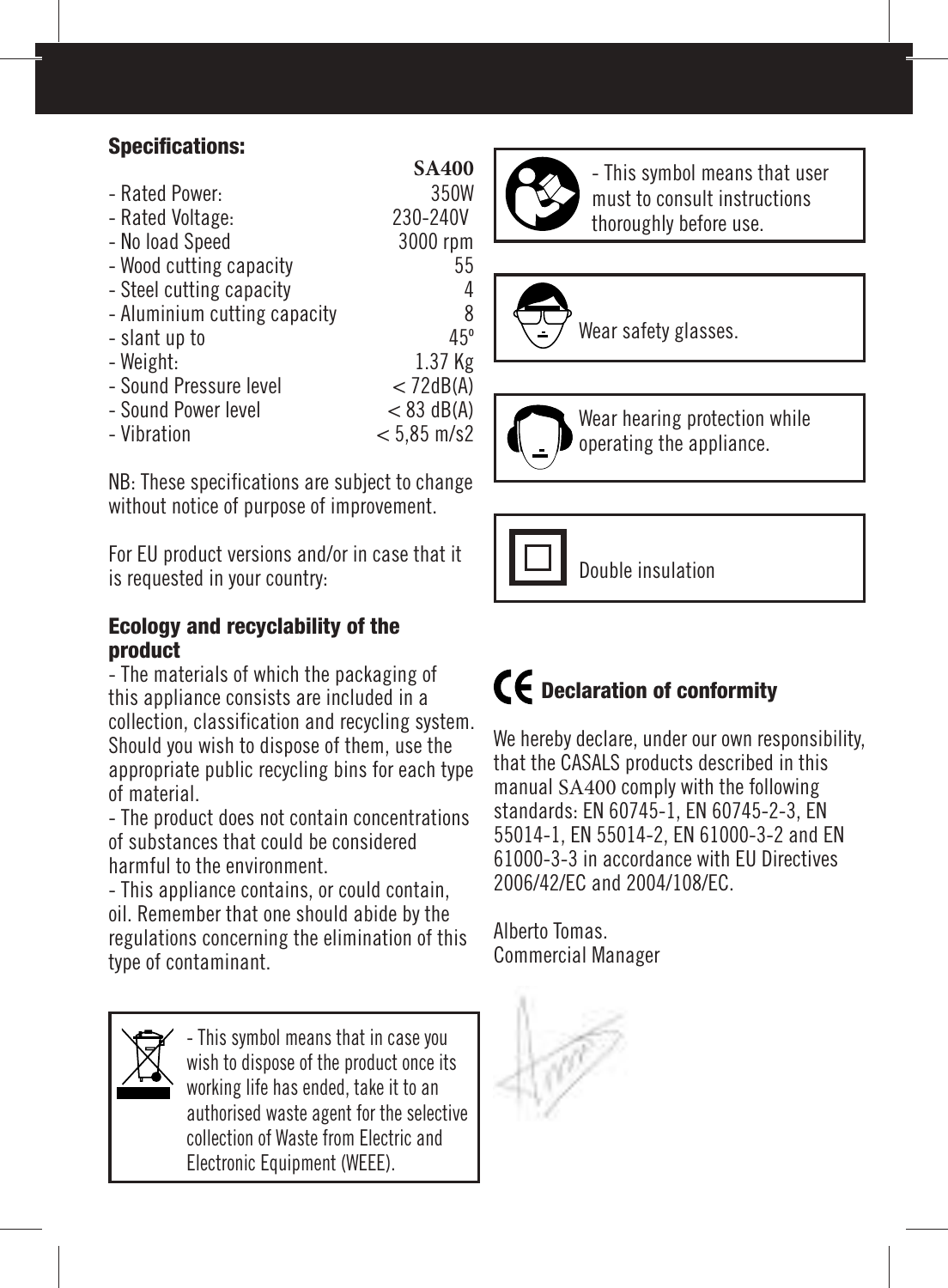# Español

#### Sierra de calar **SA400**

 Distinguido cliente: Le agradecemos su confianza en Casals. Gracias a su continuo esfuerzo e innovación, junto con el hecho superar los más estrictos controles de calidad, Casals desarrolla potentes herramientas eléctricas para los trabajos más duros.

### Descripción

- A Interruptor de mando<br>B Botón de bloqueo
- B Botón de bloqueo<br>C Hoia de la sierra
- C Hoja de la sierra de calar
- D Zapata<br>F Conecto
- E Conector del extractor de polvo<br>El luego de tornillos
- F Juego de tornillos
- G Rodillo guía<br>H luego de tori
- Juego de tornillos
- I Llave Allen
- J Soporte de la hoja de sierra

# **A** Consejos y advertencias de seguridad

 Leer detenidamente el presente manual antes de utilizar el aparato por primera vez. Prestar especial atención a todas las normas y advertencias de seguridad.

 Atención: Leer todas las instrucciones del presente manual. La no observación y cumplimiento de estas instrucciones puede comportar como resultado un choque eléctrico, incendio y/o heridas graves. El término "herramienta eléctrica" que aparece en todas las advertencias del presente manual hace referencia a todas las herramientas que funcionan conectadas a la corriente (con cable) o con batería (sin cable).

### Entorno de de uso o trabajo:

- Mantener el área de trabajo limpia y bien iluminada.

Las áreas desordenadas y oscuras son propensas a que ocurran accidentes.

- Asegurarse de que las chispas resultantes del uso no creen peligro, por ejemplo que no alcancen personas o prendan sustancias inflamables.

- No usar el aparato en presencia de atmósferas explosivas, como líquidos inflamables, gases o polvo. Este tipo de aparatos crea chispas que pueden provocar la ignición de este tipo de vapores o del polvo.

- Mantener alejados a niños y curiosos mientras maneje este aparato.

- ATENCIÓN: A fin de evitar un sobrecalentamiento, no cubrir el aparato.

- Evitar que tanto la entrada como la salida de aire queden total o parcialmente tapadas por muebles, cortinajes, ropas, etc., existiría riesgo de incendio.

## Seguridad eléctrica:

 $\triangle$  - No utilizar el aparato con el cable eléctrico o la clavija dañados.

- Antes de conectar el aparato a la red, verificar que el voltaje indicado en la placa de características coincide con el voltaje de red.

- La clavija del aparato debe coincidir con la base eléctrica de la toma de corriente. Nunca modificar la clavija. No usar adaptadores de clavija.

- Evitar el contacto del cuerpo del operador del aparato con superficies puestas a tierra tales como tuberías, radiadores, cocinas eléctricas y refrigeradores. Hay un mayor riesgo de choque eléctrico si el cuerpo del operador está puesto a tierra.

- No exponer el aparato a la lluvia o condiciones de humedad. El agua que entre en el aparato aumentará el riesgo de choque eléctrico.

- Si alguna de las envolventes del aparato se rompe, desconectar inmediatamente el aparato de la red para evitar la posibilidad de sufrir un choque eléctrico.

- No utilizar el aparato si ha caído, si hay señales visibles de daños, o si existe fuga.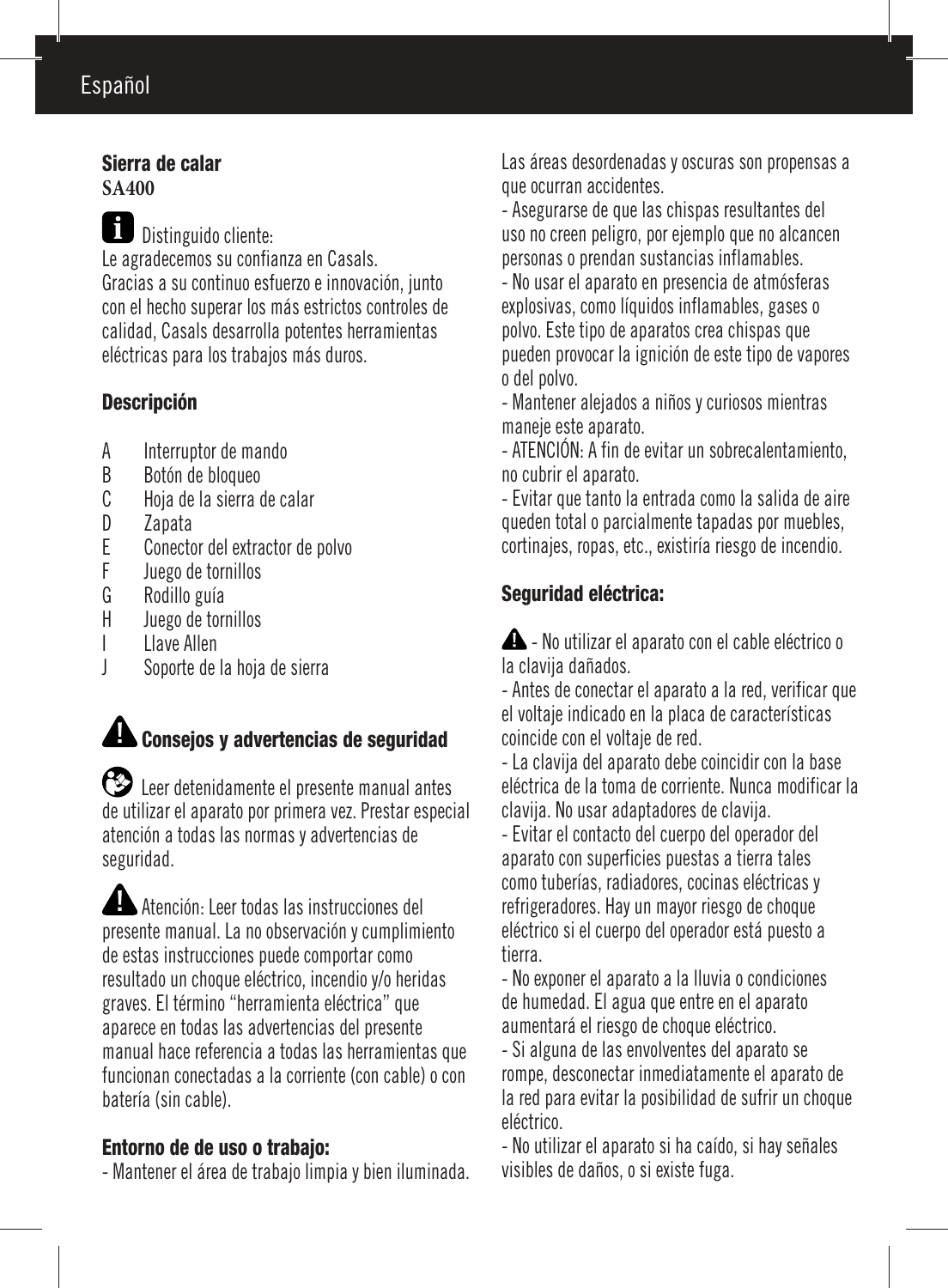- ADVERTENCIA: Mantener el aparato seco.

- No utilizar el aparato con las manos o los pies húmedos, ni con los pies descalzos.

- No forzar el cable eléctrico de conexión. Nunca usar el cable eléctrico para levantar, transportar o desenchufar el aparato.

- Caso de usar el aparato en el exterior, use una prolongación de cable eléctrico adecuada para uso exterior.

- Es recomendable como protección adicional en la instalación eléctrica que alimenta el aparato, el disponer de un dispositivo de corriente diferencial con una sensibilidad máxima de 30mA. Pregunte a un instalador competente para que le aconseje. - No tocar la clavija de conexión con las manos mojadas.

#### Seguridad personal:

- Mantener apartado lejos de cualquier elemento de distracción que pueda hacer perder la concentración. Hacer uso del sentido común cuando opere con el aparato. No utilizar el aparato con cansancio o bajo influencia de drogas, alcohol o medicación. Un momento de falta de atención al trabajar con este tipo de aparato puede dar como resultado un serio accidente personal.

- El uso de elementos tales como máscara antipolvo, zapatos con suela antideslizante de seguridad, casco o protección auditiva, en las condiciones apropiadas, ayuda a reducir el riesgo de posibles daños.

- Tomar las medidas necesarias para evitar la puesta en marcha accidental del aparato. Asegurarse de que el interruptor se encuentra en la posición de apagado antes de enchufar el aparato a la corriente. El hecho de transportar herramientas eléctricas con el dedo en el interruptor, o conectar las herramientas eléctricas con el interruptor en posición de encendido implica un grave riesgo de accidente.

- Retirar la/s llave/s fija herramientas antes de poner en marcha el aparato. Una llave o herramienta no firmemente sujeta al aparato puede ocasionar un accidente al ponerlo en marcha.

- No trabajar a una distancia excesiva. Mantener en

todo momento una postura firme y equilibrada. Esto permite un mejor control del aparato en situaciones inesperadas.

- Vestir de forma adecuada. No llevar prendas amplias ni elementos colgantes. Mantener los cabellos, ropa y guantes alejados de las partes móviles. Ropas colgantes, joyas o cabellos largos pueden ser atrapados por las piezas en movimiento. - Utilizar prensas de sujeción o un tornillo de banco para sujetar la pieza a trabajar. El trabajo es más seguro si la sujeción libera las dos manos para manejar la herramienta.

- No tocar las partes móviles del aparato en marcha. - No tocar la cuchilla o la pieza que está cortando inmediatamente después de utilizar el aparato. Seguramente ambas estarán muy calientes y podría sufrir quemaduras.

- Protegerse del contacto e inhalación de polvo procedente del lijado de superficies de madera, de metal o pintadas con pinturas al plomo. Utilizar los medios de protección adecuados a la normativa aplicable sobre prevención de riesgos.

- Tener precaución después de la operación de paro del aparato, ya que la herramienta seguirá girando por efecto de su inercia mecánica.

#### Utilización y cuidados:

- Antes de cada uso, desenrollar completamente el cable de alimentación del aparato.

- No usar el aparato si sus accesorios no están debidamente acoplados.

- No usar el aparato si los accesorios acoplados a él presentan defectos. Proceda a sustituirlos inmediatamente.

- Utilizar las asas del aparato para sostenerlo o desplazarlo.

- No forzar la capacidad de trabajo del aparato. Usar la herramienta adecuada para cada aplicación. La herramienta pertinente hará un trabajo mejor y más seguro, acorde con la finalidad para la que fue diseñada.

- No usar el aparato si su dispositivo de puesta en marcha/paro no funciona.

- Desconectar la toma de la corriente y/o retirar el cuerpo de la batería de la herramienta eléctrica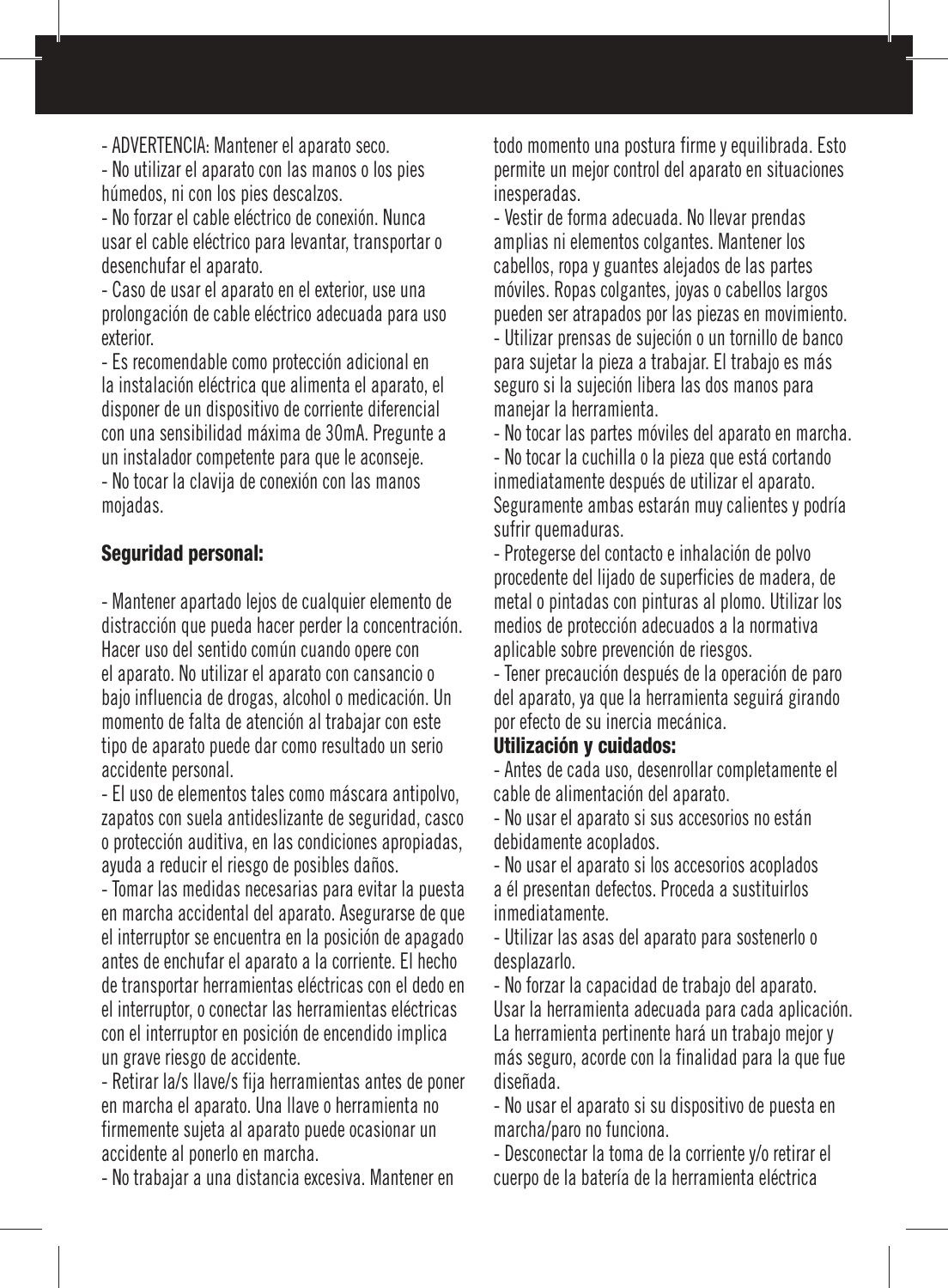antes de realizar toda clase de ajustes, cambiar accesorios o almacenar la herramienta. Aplicando estas medidas de seguridad se reduce el riesgo de poner en marcha el aparato de manera accidental. - Este aparato está pensado únicamente para un

uso doméstico, no para uso profesional o industrial o médico en hospitales.

- Este aparato no es un juguete. Los niños deben estar bajo vigilancia para asegurar que no jueguen con el aparato

- No permitir que lo usen personas no familiarizadas con este tipo de producto, personas discapacitadas o niños.

- Guardar este aparato fuera del alcance de los niños y/o personas discapacitadas.

- No exponer el aparato a temperaturas extremas.

- Compruebe que las partes móviles no estén desalineadas o trabadas, que no haya piezas rotas u otras condiciones que puedan afectar al buen funcionamiento del aparato.

- Mantener las herramientas de corte afiladas y limpias.

 $\triangle$  - Dejar en marcha el aparato durante 30 segundos sin carga y en una posición segura, parar inmediatamente el aparato si se percibe una vibración considerable o se detecta algún oro defecto. En este caso verificar el problema y/o proceder tal como se describe en el apartado de Anomalías y Reparación.

- Comprobar siempre la pieza de trabajo antes de utilizar el aparato y eliminar posibles obstrucciones como clavos, grapas, tornillos, jirones, retales y otros restos de material.

- Comprobar la ubicación de los cables de corriente antes de empezar a trabajar, asegurándose de que están suficientemente alejados de la zona de trabajo. - Mantener las manos y otras partes del cuerpo alejadas de la zona de trabajo mientras esté utilizando el aparato.

### Mantenimiento:

- Cerciorarse de que el servicio de mantenimiento del aparato sea realizado por personal especializado, y en el supuesto de precisar consumibles/recambios, éstos sean originales.

- Toda utilización inadecuada, o en desacuerdo con las instrucciones de uso, puede comportar peligro, anulando la garantía y la responsabilidad del fabricante.

# Modo de empleo

- Asegúrese siempre de que la herramienta está apagada y desenchufada de la corriente antes de llevar a cabo cualquier clase de operación.

### Notas previas al uso:

- Asegúrese de que ha retirado todo el material de embalaje del producto.

- Preparar el aparato acorde a la función que desee realizar:

# Montaje de los accesorios (Fig.2)

- Desenchufar el aparato de la red eléctrica.

- Aflojar el juego de tornillos (F) con ayuda de la llave Allen (I)

- Deslizar la hoja de sierra hasta el tope del soporte de la hoja de sierra (J)

- Comprobar que la parte posterior de la hoja de sierra encaja bien en la ranura del rodillo guía (G)

- Apretar bien el juego de tornillos (F).

- Comprobar periódicamente que la hoja de sierra está bien sujeta. Si es necesario, apretar de nuevo el juego de tornillos (F). Realizar esta operación únicamente con la máquina desconectada.

### Uso:

- Antes de conectar el cable a la corriente, asegurarse de que el interruptor se encuentra en posición de apagado.

-Enchufar el aparato a la red eléctrica.

- Poner en marcha el aparato, utilizando el interruptor de marcha/paro (A).

- Situar siempre la base en posición plana sobre la pieza a cortar. En caso contrario, podría romperse la hoja y ocasionar heridas graves.

- Dejar que la sierra de calar alcance su velocidad máxima antes de iniciar el trabajo.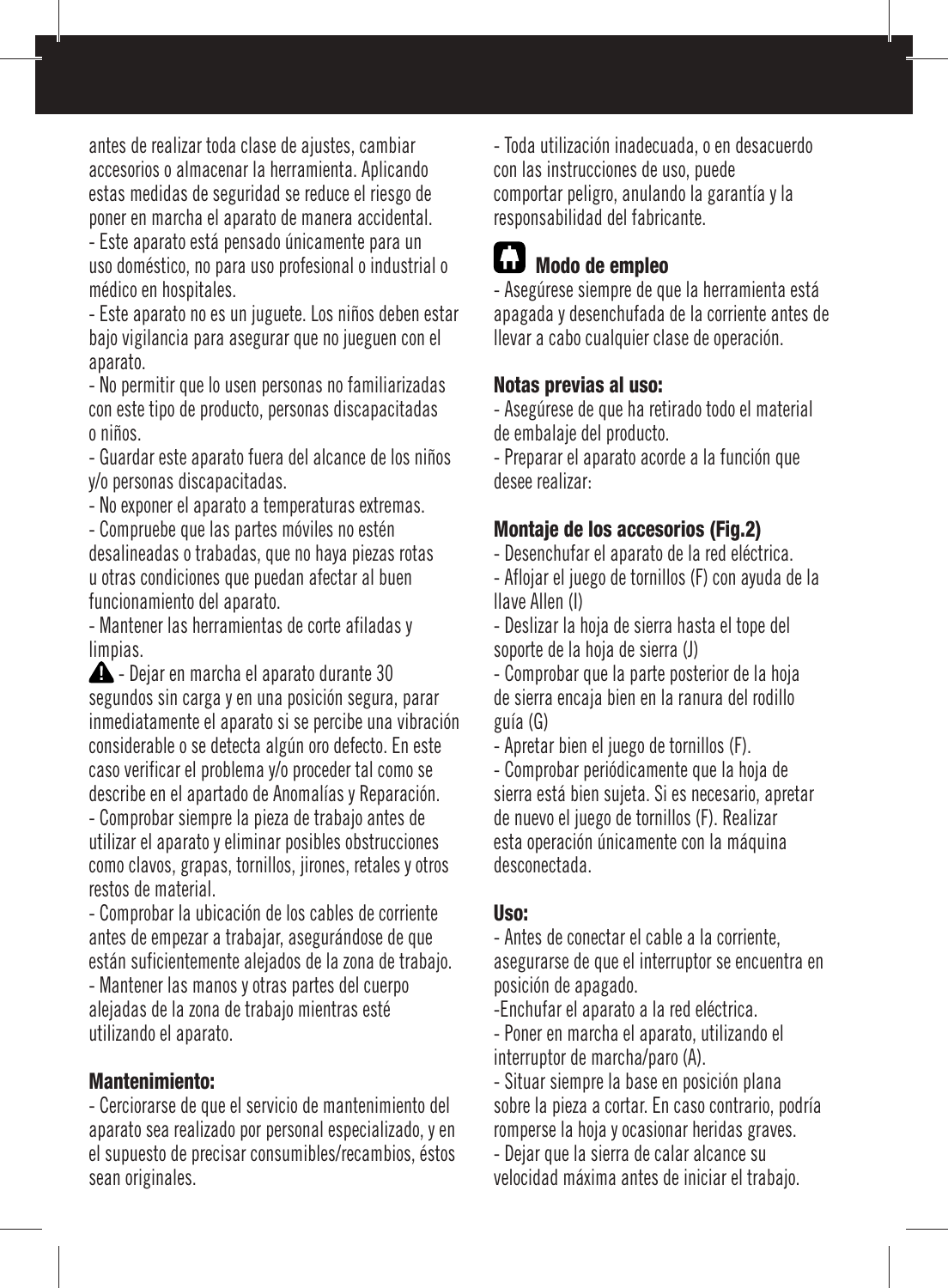#### Botón de seguro (Fig. 1):

- Para activar esta función pulsar el botón (B) mientras mantiene pulsado el botón de arranque. (A)

- Para desactivar esta función pulsar el botón de arranque (A).

#### Cómo cortar ángulos oblicuos (Fig 3):

- Aflojar el juego de tornillos (H) con ayuda de la llave Allen (I)

- Inclinar la zapata (D) hacia el ángulo oblicuo que desee cortar. (0-45º a izquierda o derecha). - Apretar bien el juego de tornillos (H).

### Cortes rasantes (Fig 4):

- Aflojar el juego de tornillos (H) con ayuda de la llave Allen (I)

- Deslizar la zapata (D) totalmente hacia atrás.

- Apretar bien el juego de tornillos (H).

#### Cortes curvos:

Para serrar en forma de curva, utilizar la hoja especial de "corte curvo", que es lo bastante fina para serrar una curva.

#### Corte en plena madera (Fig. 5):

Para realizar un corte en plena madera, tiene dos posibilidades:

1- Puede taladrar un agujero y empezar su corte a partir de este punto.

2- O puede utilizar la técnica siguiente (ver Fig. 5):

- Coloque la sierra de calar sobre el lado redondeado situado en la parte delantera de la placa base.

- Conecte la sierra y hágala bajar lentamente hasta que toque el material a cortar.

- Cuando esté perforado el material, vuelva a colocar la sierra en posición normal y continúe el corte.

#### Una vez finalizado el uso del aparato:

- Parar el aparato, retirando la presión sobre el mando marcha/paro.

# **n** Limpieza

- Desenchufar el aparato de la red y dejarlo enfriar antes de iniciar cualquier operación de limpieza.

- Limpiar el conjunto eléctrico y el conector de red con un paño húmedo y secarlos después. NO SUMERGIRLOS NUNCA EN AGUA O CUALQUIER OTRO LÍQUIDO.

- Limpiar el aparato con un paño húmedo impregnado con unas gotas de detergente y secarlo después.

- No utilizar disolventes, ni productos con un factor pH ácido o básico como la lejía, ni productos abrasivos, para la limpieza del aparato.

- No deje entrar agua u otro líquido por las aberturas de ventilación para evitar daños en las partes operativas interiores del aparato.

- No sumergir el aparato en agua u otro líquido, ni ponerlo bajo el grifo.

- Si el aparato no se mantiene en buen estado de limpieza, su superficie puede degradarse y afectar de forma inexorable la duración de la vida del aparato y conducir a una situación peligrosa.

#### **Consumibles**

- Usar siempre consumibles originales, diseñados específicamente para su modelo de aparato.

- Podrá adquirir este tipo de consumible en tiendas especializadas.

# Anomalías y reparación

En caso de avería llevar el aparato a un Servicio de Asistencia Técnica autorizado.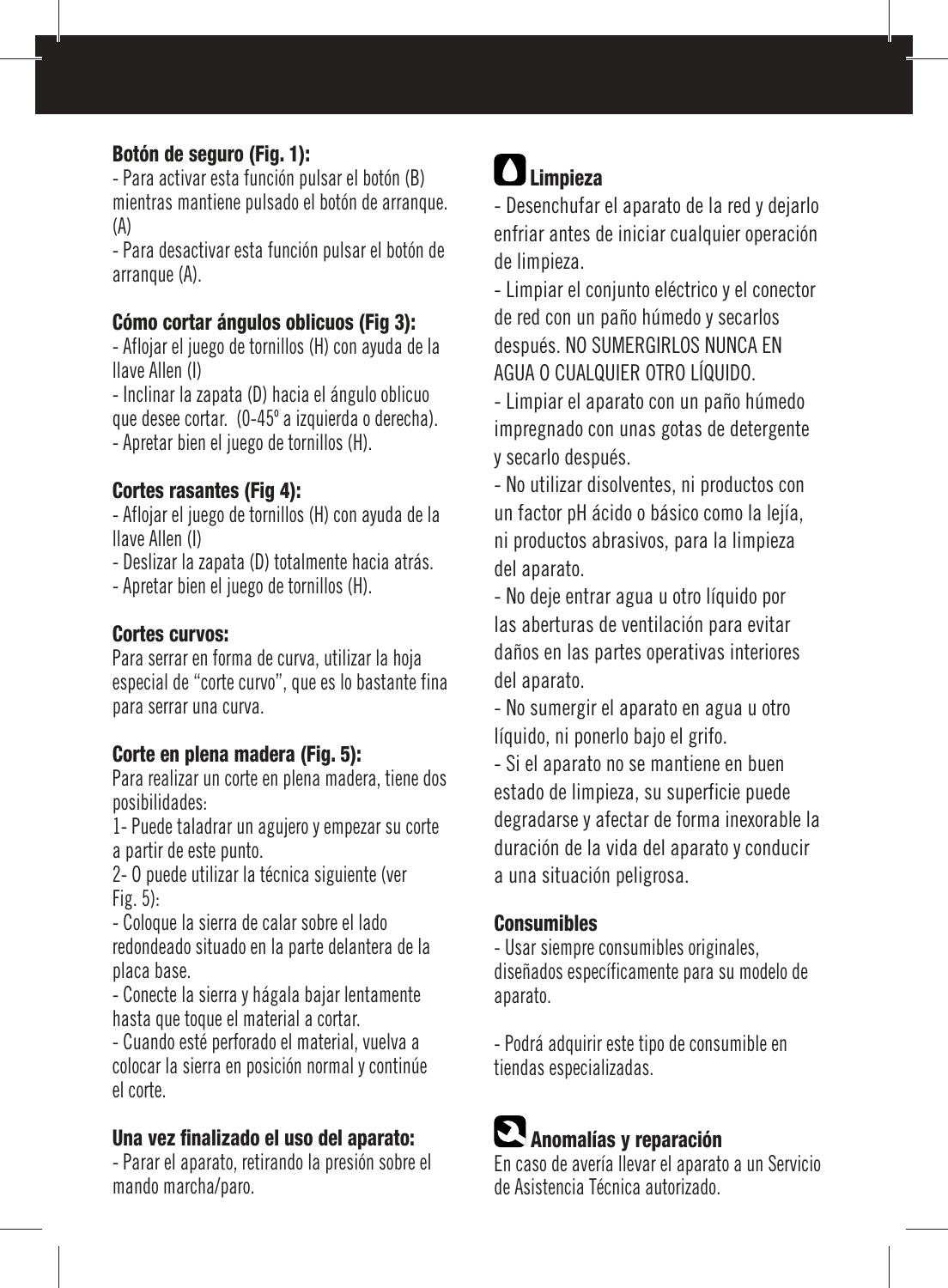- Si la conexión red está dañada, debe ser substituida, proceder como en caso de avería.

#### Características:

|                            | 271111        |
|----------------------------|---------------|
| - Potencia Nominal:        | 350W          |
| - Voltaje nominal:         | 230-240V~     |
| - Velocidad en vacío       | 3000 rpm      |
| - Capacidad corte madera   | 55            |
| - Capacidad corte acero    | 4             |
| - Capacidad corte aluminio | 8             |
| - Inclinación hasta        | $45^\circ$    |
| - Peso:                    | 1.37 Kg       |
| - Nivel de presión sonora  | < 72dB(A)     |
| - Nivel de potencia sonora | $< 83$ dB(A)  |
| - Vibración                | $< 5.85$ m/s2 |

Estas características pueden estar sujetas a cambios sin previo aviso, a razón de las mejoras que experimente el producto.

Para productos de la Unión Europea y/o en caso de que así lo exija la normativa en su país de origen:

#### Ecología y reciclabilidad del producto

- Los materiales que constituyen el envase de este aparato, están integrados en un sistema de recogida, clasificación y reciclado de los mismos. Si desea deshacerse de ellos, puede utilizar los contenedores públicos apropiados para cada tipo de material.

- El producto está exento de concentraciones de sustancias que se puedan considerar dañinas para el medio ambiente.

- Recordar que deben respetarse las

reglamentaciones concernientes a la eliminación de este tipo de contaminante.



**SA400**

- Este símbolo significa que si desea deshacerse del producto, una vez transcurrida la vida del mismo, debe depositarlo por los medios adecuados a manos de un gestor de residuos autorizado para la recogida selectiva de Residuos de Aparatos Eléctricos y Electrónicos (RAEE).

Français



Este símbolo significa que el usuario debe estudiar minuciosamente las instrucciones del aparato antes de usarlo.



Ponerse las gafas de seguridad.



Usar protector auditivo mientras trabaje con el aparato.

Doble aislamiento

# CE Declaration of conformity

Declaramos bajo nuestra sola responsabilidad que los productos marca CASALS descritos en este manual SA400 están en conformidad con las normas o documentos normalizados siguientes: EN 60745-1, EN 60745-2-3, EN 55014-1, EN 55014-2, EN 61000-3-2 y EN 61000-3-3 de acuerdo con las directivas europeas 2006/42/EC y 2004/108/EC.

Alberto Tomas. Director Comercial

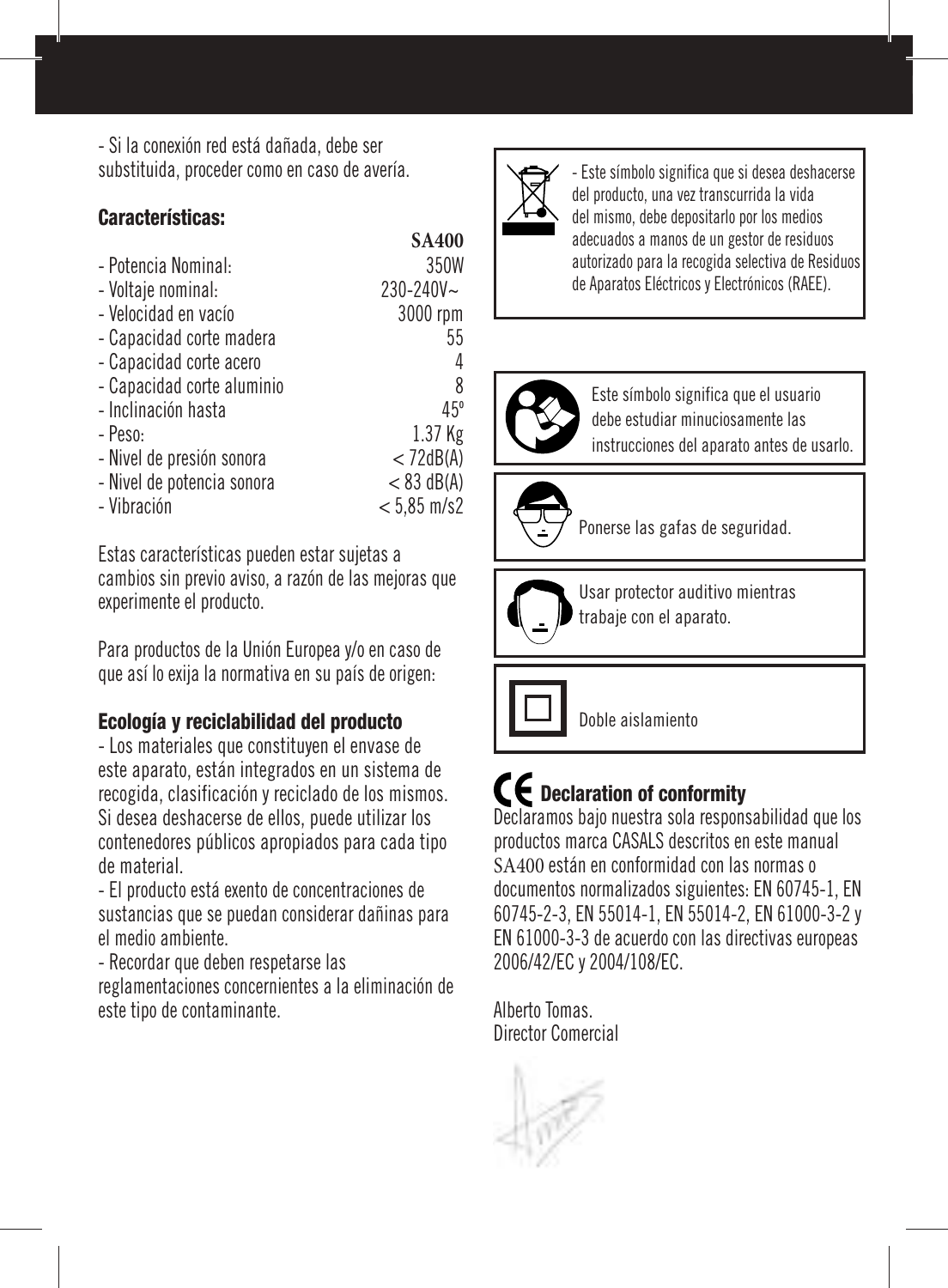# Français

#### Scie sauteuse **SA400**

# Cher Client,

Nous vous remercions de votre confiance en Casals. Grâce aux efforts et à sa fonctionnalité innovatrice, s'ajoutant au fait qu'elle répond amplement aux normes de qualité les plus strictes, Casals développe différents outils électriques qui résistent aux travaux les plus dures.

### **Description**

- A lnterrupteur de commande<br>B Bouton de sécurité
- B Bouton de sécurité<br>C Lame de scie saute
- C Lame de scie sauteuse<br>D Semelle
- D Semelle<br>F Connexie
- E Connexion extraction de la poussière<br>Eleu de vis
- F Jeu de vis
- G Rouleau guide<br>H leu de vis
- H Jeu de vis
- I Clé Allen
- Support de la lame de scie

# $\mathbf A$  Conseils et mesures de sécurité

 Lire attentivement le présent manuel avant d'utiliser l'appareil pour la première fois. Veiller tout particulièrement à toutes les normes et tous les avertissements de sécurité.

Attention : lire toutes les consignes du présent manuel. Le non-respect et non-accomplissement de ces consignes peut provoquer un choc électrique, incendie et/ou des blessures graves. Le terme « outil électrique » qui apparaît sur tous les avertissements du présent manuel fait référence à tous les outils qui sont branchés sur le courant (avec câble) ou avec batterie (sans câble).

### Environnement d'utilisation ou de travail:

- Veiller à maintenir votre espace de travail propre et bien éclairé. Les espaces encombrés et sombres sont propices aux accidents.

- Faire attention aux projections de copeaux, tenir l'outil de manière que les étincelles ne soient pas projetées dans votre direction ou en direction d'autres personnes ni vers des matériaux inflammables.

- Ne pas utiliser l'appareil en présence de produits explosifs, tels que des liquides inflammables, gaz ou poussière. Ce type d'appareils produit des étincelles qui peuvent provoquer l'ignition de ce type de vapeurs ou poussières.

- Tenir l'appareil hors de portée des enfants et des curieux.

- AVERTISSEMENT : Afin d'éviter une surchauffe, ne pas couvrir l'appareil.

- Afin d'éviter tout risque d'incendie, ne pas boucher totale ou partiellement l'entrée et la sortie d'air de l'appareil, par des meubles, rideaux, vêtements, etc.

### Sécurité électrique:

 Ne pas utiliser l'appareil si son câble électrique ou sa prise est endommagé. - Avant de raccorder l'appareil au secteur, s'assurer que le voltage indiqué sur la plaque signalétique correspond à celui du secteur. - La prise de courant de l'appareil doit coïncider avec la base de la prise de courant. Ne jamais modifier la prise de courant. Ne pas utiliser d'adaptateur de prise de courant.

- Éviter le contact du corps de l'opérateur qui utilisera l'appareil avec des surfaces mises à terre tels que des tuyauteries, radiateurs, cuisinières électriques et réfrigérateurs.

- Ne pas exposer l'appareil à la pluie ou à un environnement humide. L'eau qui entre dans l'appareil augmente le risque de choc électrique. - Si une des enveloppes protectrices de l'appareil se rompt, débrancher immédiatement l'appareil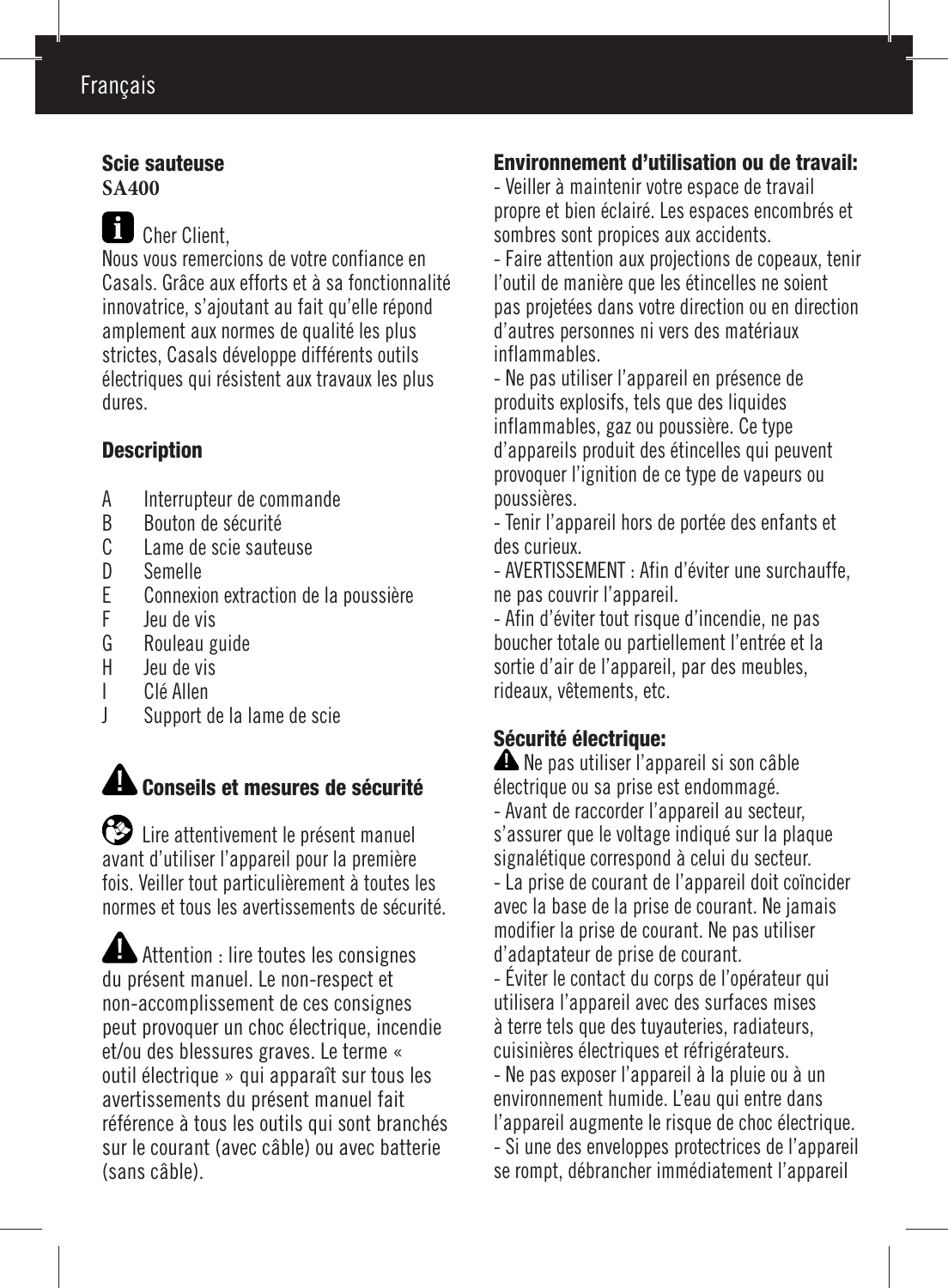du secteur pour éviter tout choc électrique.

- Ne pas utiliser l'appareil s'il est tombé, s'il y a des signes visibles de dommages ou en cas de fuite.

- AVERTISSEMENT : Maintenir l'appareil au sec.

- Ne pas utiliser l'appareil avec les mains ou les pieds humides, ni les pieds nus.

- Ne pas forcer le câble électrique de connexion. Ne jamais utiliser le câble électrique pour lever. transporter ou débrancher l'appareil.

- Au cas où vous utiliserez l'appareil à l'extérieur, utilisez une rallonge électrique adaptée pour usage à l'extérieur.

- Il est recommandable, comme protection additionnelle de l'installation électrique qui nourrit l'appareil, de disposer d'un dispositif de courant différentiel avec une sensibilité maximale de 30mA. En cas de doute, consultez un installateur agréé.

- Ne pas toucher la prise de raccordement avec les mains mouillées.

#### Sécurité personnelle:

- Éloignez-vous de tout élément de distraction qui pourrait vous faire perdre la concentration. Utilisez le sens commun lorsque vous utiliserez cet appareil. Ne pas utiliser l'appareil si vous êtes fatigué ou sous influence de drogues, d'alcool ou après avoir pris des médicaments. Un seul moment de distraction avec ce type d'appareil et les conséquences pourraient être tragiques. - Utilisez des éléments tels que le masque

anti-poussière, des chaussures de sécurité antidérapantes, le casque et la protection auditive, dans des conditions correctes, en aidant ainsi à réduire les risques d'accident.

- Prendre les mesures nécessaires pour éviter la mise en route accidentelle de l'appareil. S'assurer que l'interrupteur est sur la position d'arrêt avant de brancher l'appareil sur le secteur. Le fait de transporter des outils électriques avec le doigt sur l'interrupteur, ou de brancher les outils électriques avec l'interrupteur en position de marche présente un grave risque d'accident.

- Retirer la(les) clé(s) fixe des outils avant de mette en marche l'appareil. Toute clef ou tout outil qui ne soient pas fermement fixés à l'appareil peut provoquer un accident au moment de le mettre en marche.

- Ne pas travailler à trop de distance. Gardez à chaque instant une position ferme et équilibrée. Ce qui vous permettra un meilleur contrôle de l'appareil dans des situations inattendues.

- Habillez-vous à cet effet. Évitez les vêtements amples et les éléments suspendus. Évitez que vos cheveux, vos vêtements et vos gants ne touchent les parties mobiles de l'appareil. Les vêtements suspendus, les bijoux ou les cheveux longs peuvent s'accrocher aux pièces en mouvement.

- Utiliser des presses de fixation ou un étau à vis pour immobiliser la pièce de travail. Le travail est plus sûr si vous immobilisez la pièce, ce qui vous permettra de manipuler l'appareil à deux mains. - Ne pas toucher les parties mobiles de l'appareil en marche.

- Ne pas toucher la lame ni la pièce que vous êtes en train de couper, immédiatement après avoir utilisé l'appareil. Ces éléments seront sûrement extrêmement chauds et vous pourriez vous brûler. - Se protéger du contact et de l'inhalation des poussières produites par le ponçage de surfaces en bois, en métal ou peintes avec des peintures au plomb.

- Lorsque vous arrêterez l'appareil, faire très attention, puisque l'outil continuera à tourner par inertie mécanique.

#### Utilisation et précautions:

- Avant chaque utilisation, dérouler complètement le câble d'alimentation de l'appareil.

- Ne pas utiliser l'appareil si ses accessoires ne sont pas dûment accouplés.

- Ne pas utiliser l'appareil si les accessoires qui lui sont assemblés présentent des défauts. Les remplacer immédiatement.

- Utiliser les anses de l'appareil pour le soutenir ou pour le transporter.

- Ne pas forcer la capacité de travail de

l'appareil. Utiliser l'outil approprié pour chaque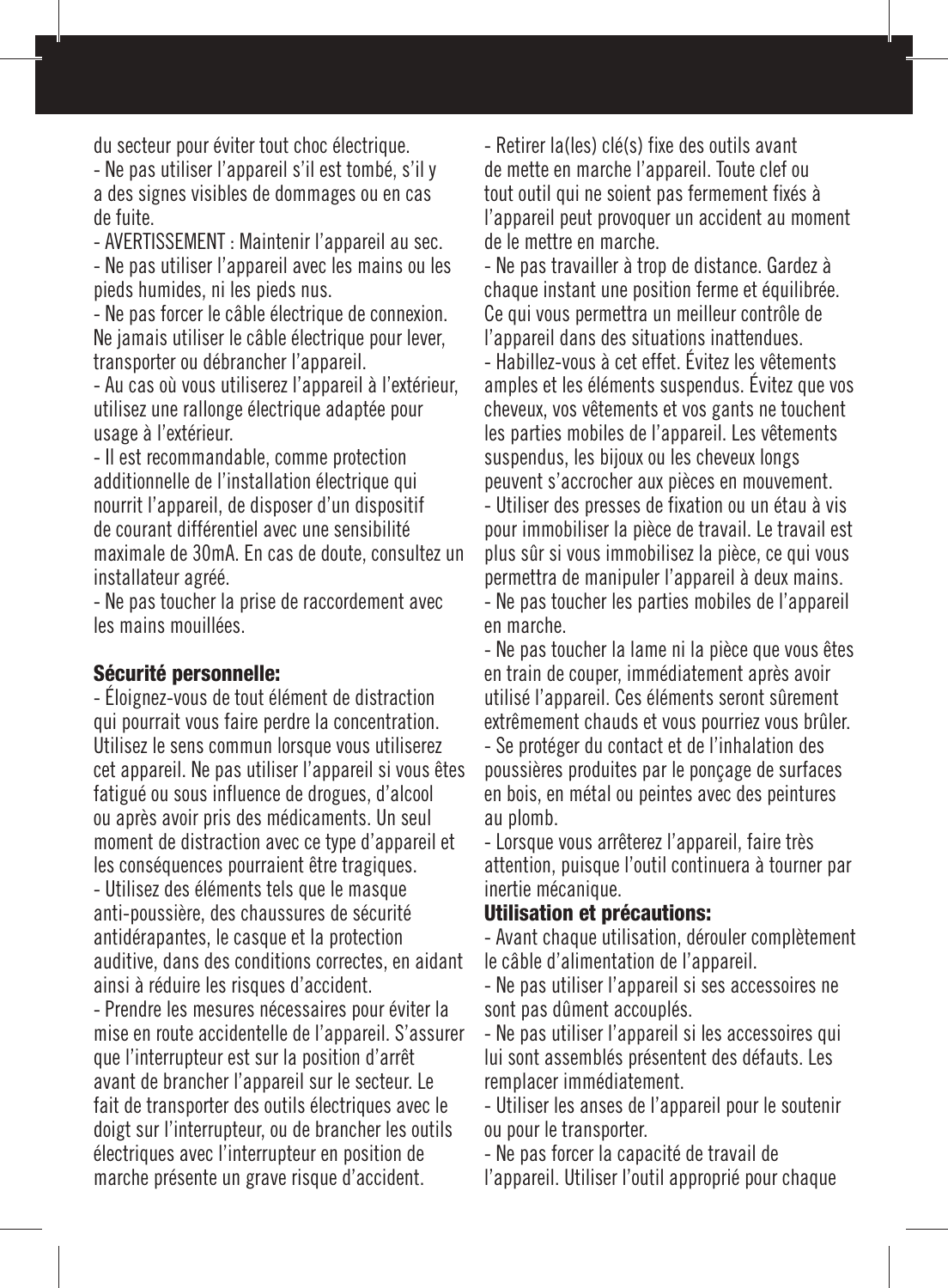application. En utilisant l'outil adapté le résultat sera meilleur et plus sûr, en accord avec la finalité pour laquelle il a été conçu.

- Ne pas utiliser l'appareil si son dispositif de mise en marche/arrêt ne fonctionne pas.

- Débrancher la prise de courant et/ou retirer le corps de la batterie de l'outil électrique avant de réaliser toute sorte de réglages, changer d'accessoires ou stocker l'outil. En appliquant ces mesures de sécurité, cela réduit le risque de mettre l'appareil en route de façon accidentelle.

- Cet appareil est uniquement destiné à un usage domestique et non professionnel ou industriel.

- Cet appareil n'est pas un jouet. Les enfants doivent être surveillés pour s'assurer qu'ils ne jouent pas avec l'appareil.

- Ne pas laisser des personnes non familiarisées avec ce type de produit, des personnes handicapées ou des enfants l'utiliser.

- Laisser l'appareil hors de portée des enfants et/ ou des personnes handicapées.

- Ne pas exposer l'appareil à de fortes températures.

- Vérifier que les parties mobiles ne sont pas désalignées ou entravées, qu'il n'y a pas de pièces cassées ou d'autres conditions qui pourraient affecter le bon fonctionnement de l'appareil.

- Maintenir les outils de coupe bien aiguisés et propres.

 $\triangle$  - Mettre en marche l'appareil pendant 30 secondes sans charge et dans une position sûre. Arrêtez immédiatement l'appareil si vous observez trop de vibration ou si vous détectez tout autre défaut. Dans ce cas, réviser le problème et(ou) agir suivant l'alinéa Anomalies et Réparation. - Toujours vérifier la pièce de travail avant d'utiliser l'appareil et supprimer les éventuelles obstructions telles que des clous, agrafes, vis, lambeaux, rognures et autres restes de matériau. - Vérifier l'emplacement des câbles de courant

avant de commencer à travailler, en vous assurant qu'ils sont bien éloignés de la zone de travail.

- Maintenir les mains et autres parties du corps loin de la zone de travail pendant que vous utilisez l'appareil.

#### Service:

- S'assurer que le service de maintenance de l'appareil est réalisé par le personnel spécialisé, et que dans le cas où vous auriez besoin de pièces de rechange, celles-ci soient originales.

- Toute utilisation inappropriée ou non conforme aux instructions d'utilisation annule la garantie et la responsabilité du fabricant.

# **L.J** Mode d'emploi

- Toujours s'assurer que l'appareil soit éteint et débranché du réseau avant de réaliser tout type d'opération.

#### Remarques avant utilisation:

- Assurez-vous que vous avez retiré tout le matériel d'emballage du produit.

- Préparer l'appareil conformément à la fonction désirée :

### MONTAGE DES ACCESSOIRES (Fig. 2)

- Débrancher l'appareil du secteur.
- Desserrer les vis (F) à l'aide de la clé Allen (I)
- Faire glisser la lame de scie jusqu'à la butée
- du support de la lame de scie (J)

- Vérifier que la partie postérieure de la lame de scie s'accouple correctement à la rainure du rouleau guide (G)

- Bien serrer les vis (F).

- Vérifier périodiquement que la lame de scie soit bien fixée. Si besoin, resserrer de nouveau les vis (F). N'effectuer cette opération qu'avec la machine débranchée.

#### Usage:

- Avant de brancher le câble de courant, s'assurer que l'interrupteur est sur la position arrêt.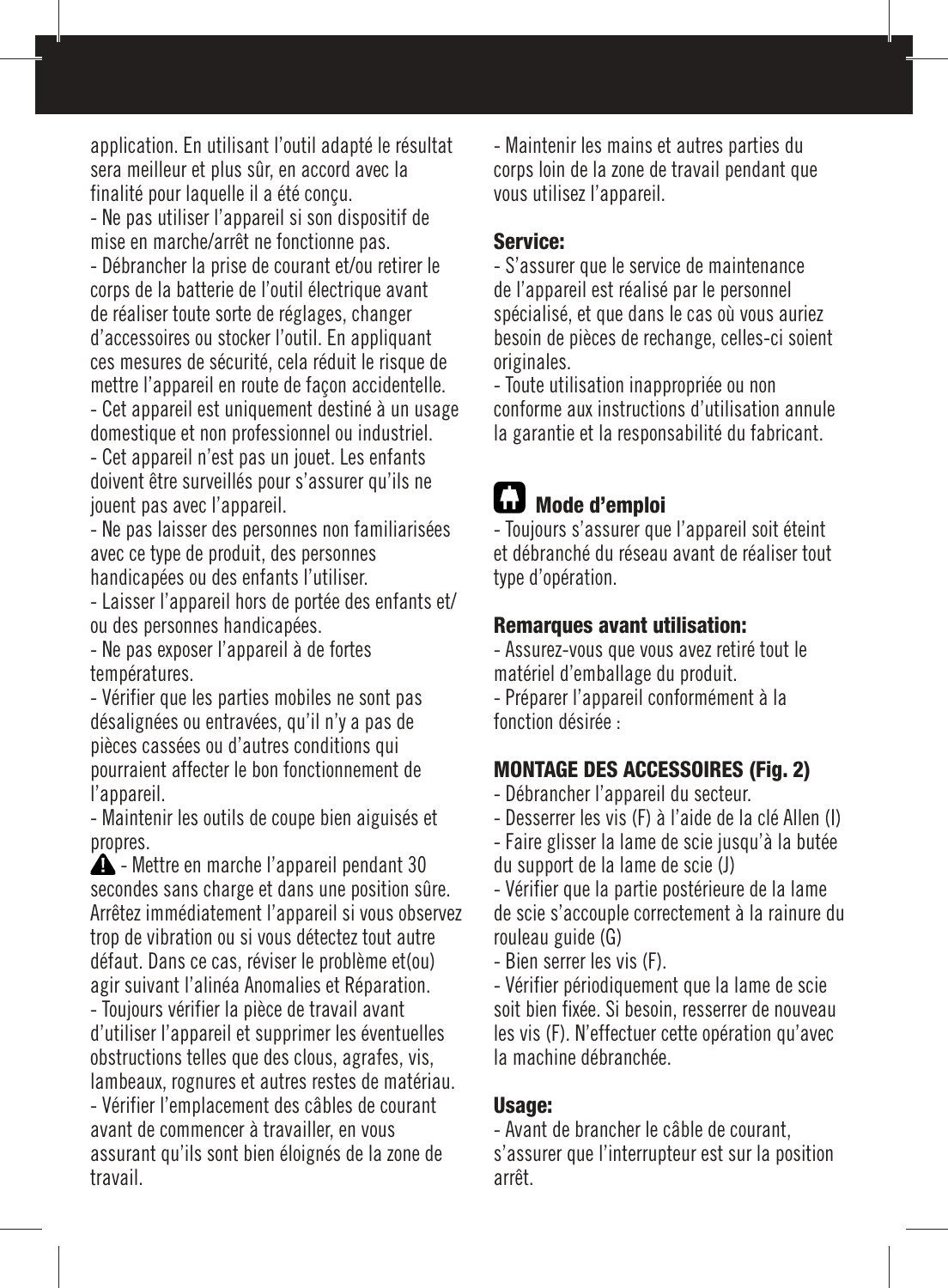- Mettre l'appareil en marche en actionnant l'interrupteur de marche/arrêt. (A)

- Toujours placer la base en position plane sur la pièce à couper. Autrement, la lame pourrait se briser et causer des blessures graves.

- Attendre que la scie sauteuse atteigne sa vitesse maximale avant de commencer à couper.

### Bouton de sécurité (Fig. 1):

- Pour activer cette fonction appuyer sur le bouton (B) tout en maintenant appuyé le bouton de démarrage. (A)

- Pour désactiver cette fonction appuyer sur le bouton de démarrage. (A)

### Comment couper en angle oblique (Fig. 3):

- Desserrer les vis (H) à l'aide de la clé Allen (I) - Incliner la semelle (D) selon l'angle oblique que vous souhaitez couper. (0-45º à gauche ou à droite).

- Bien serrer les vis (H).

### Coupes ras (Fig. 4):

- Desserrer les vis (H) à l'aide de la clé Allen (I)
- Faire glisser la semelle (D) totalement vers l'arrière.

- Bien serrer les vis (H).

### Coupes courbes:

Pour les coupes courbes, utiliser la lame à « coupe courbe » spécialement conçue à cet effet, celle-ci est suffisamment fine pour scier en rond.

### Découpe en plein bois (Fig. 5):

Pour réaliser une découpe en plein bois, vous avez deux possibilités :

1 - Vous pouvez percer un trou et commencer la découpe à partir de ce point.

2 - Ou vous pouvez utiliser la technique suivante (voir fig. 5):

- Placez la scie sauteuse sur le côté arrondi situé dans la partie avant de la plaque de fond.

- Connectez la scie et faites-la descendre doucement

jusqu'à ce qu'elle touche le matériel à découper. - Lorsque le matériel est parce, replacez la scie dans la position normale et continuez-la découpe.

#### Lorsque vous avez fini de vous servir de l'appareil:

- Arrêter l'appareil, en arrêtant la pression du bouton de marche/arrêt.

# **Nettoyage**

- Débrancher l'appareil du secteur et attendre son complet refroidissement avant de la nettoyer.

- Nettoyer l'appareil électrique et son cordon d'alimentation avec un chiffon humide et bien les sécher ensuite.

NE JAMAIS IMMERGER l'APPAREIL NI LE CORDON DANS L'EAU NI AUCUN AUTRE LIQUIDE. - Nettoyer le dispositif électrique avec un chiffon humide et le laisser sécher.

- Ne pas utiliser de solvants ni de produits à pH acide ou basique tels que l'eau de javel, ni de produits abrasifs pour nettoyer l'appareil.

- Ne pas laisser pénétrer de l'eau ni aucun autre liquide par les ouvertures de ventilation afin d'éviter d'endommager les parties intérieures de l'appareil.

- Ne pas immerger l'appareil dans l'eau ou tout autre liquide, ni le passer sous un robinet.

- Si l'appareil n'est pas maintenu dans un bon état de propreté, sa surface peut se dégrader et affecter de façon inexorable la durée de vie de l'appareil et le rendre dangereux.

### **Accessoires**

- Utiliser toujours des accessoires originaux, spécifiquement créés pour votre modèle d'appareil.

- Vous trouverez ce type d'accessoires dans les magasins spécialisé.

# **Anomalies et réparation**

En cas de panne, remettre l'appareil à un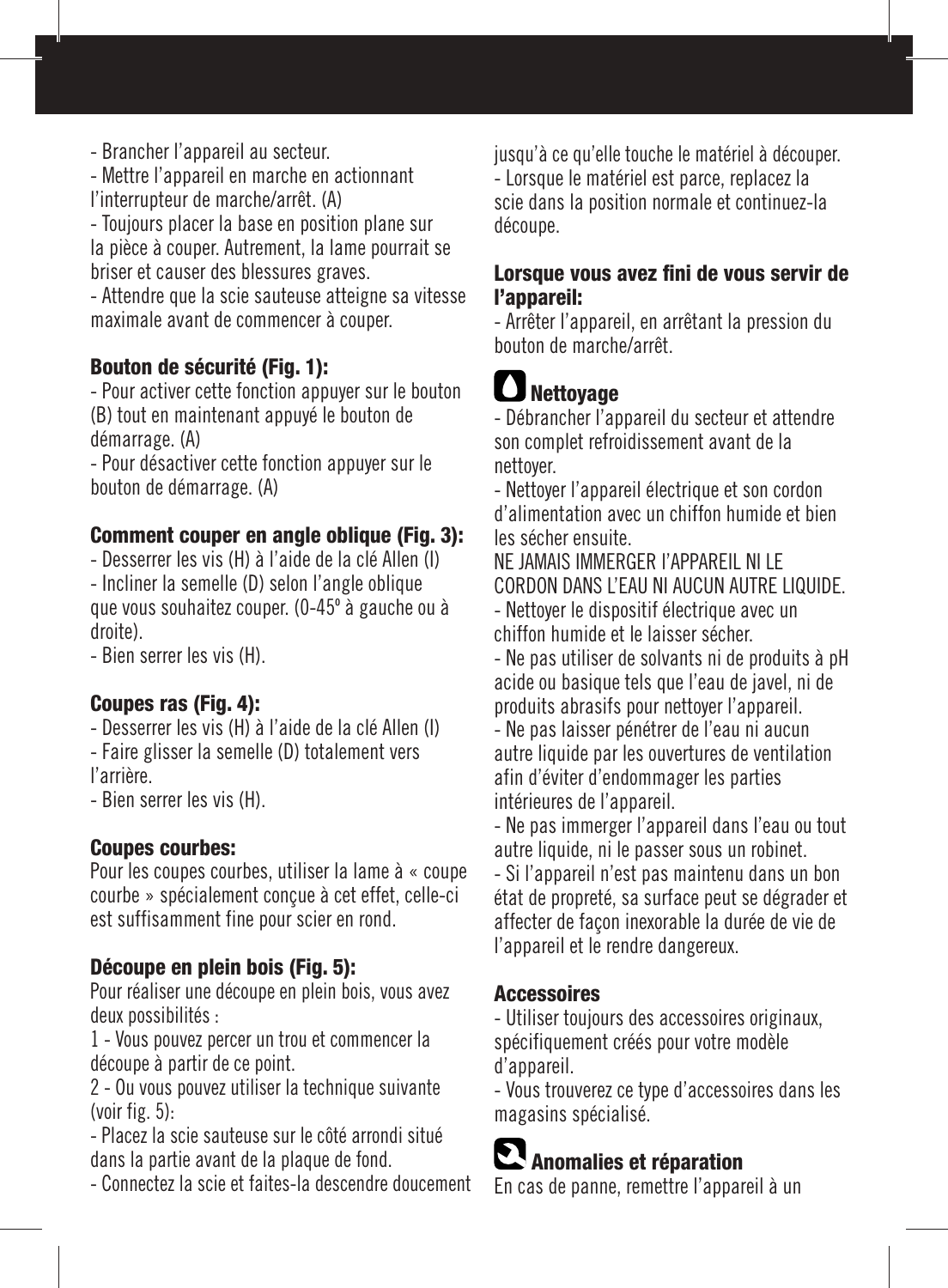service d'assistance technique autorisé.

- Si le branchement au secteur est endommagé, il doit être remplacé. Procéder alors comme en cas de panne.

### Caractéristiques:

|                                     | <b>SA400</b>  |
|-------------------------------------|---------------|
| - Puissance nominale :              | 350W          |
| - Tension nominale :                | 230-240V~     |
| - Vitesse à vide :                  | 3000 rpm      |
| - Capac. coupe bois                 | 55            |
| - Capac. coupe acier                |               |
| - Capac. coupe aluminium            | 8             |
| - Inclination jusqu'à               | $45^\circ$    |
| - Poids:                            | 1.37 Kg       |
| - LpA : (Niveau de pression sonore) | $<$ 72dB(A)   |
| - Lwa (Niveau de pression sonore)   | $< 83$ dB(A)  |
| - Vibration                         | $< 5.85$ m/s2 |

Ces caractéristiques peuvent changer sans préavis, ces changements seront dus aux améliorations du produit.

Pour les produits de l'Union Européenne et (ou) conformément à la réglementation en vigueur de votre pays d'origine :

### Écologie et recyclage du produit

- Les matériaux dont l'emballage de cet appareil est constitué intègrent un programme de collecte, de classification et de recyclage. Si vous souhaitez vous en défaire, veuillez utiliser les conteneurs publics appropriés pour chaque type de matériel.

- Le produit ne contient pas de concentrations de substances considérées comme étant nocives pour l'environnement.

- Rappel ! respecter les réglementations relatives à l'élimination de ce type de polluant.



Ce symbole signifie que si vous souhaitez vous défaire du produit, une fois que celui-ci n'est plus utilisable, remettez-le, suivant la méthode appropriée, à un gestionnaire de déchets d'équipements électriques et électroniques (DEEE).



Ce symbole signifie que l'utilisateur doit lire attentivement le mode d'emploi avant d'utiliser le produit.



Porter des lunettes de protection.



Veillez à porter un protecteur auditif lorsque vous utiliserez cet appareil.

Double isolation

# CE Declaration of conformity

Nous déclarons sous notre seule responsabilité que ces produits CASALS SA400 est conforme aux normes suivantes: EN 60745-1, EN 60745-2-3, EN 55014-1, EN 55014-2, EN 61000-3-2 et EN 61000-3-3 en accord avec les directives 2006/42/EC et 2004/108/EC.

Alberto Tomas. Directeur Commercial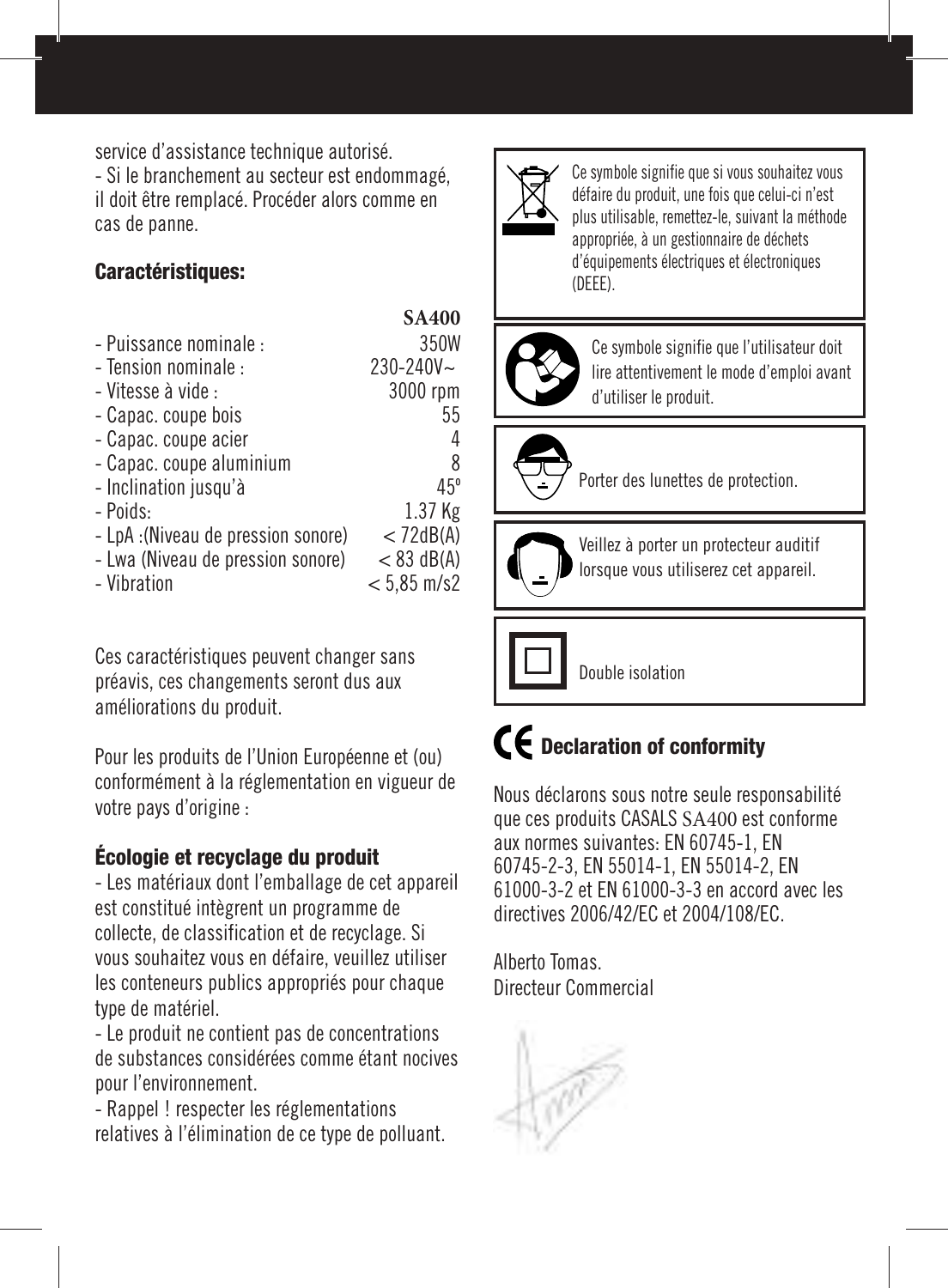## Italiano

#### Seghetto alternativo **SA400**

Egregio cliente,

La ringraziamo per la fiducia depositata in Casals. Grazie allo sforzo continuo, all'innovazione e al superamento di severi controlli di qualità, Casals sviluppa potenti utensili elettrici per i lavori più difficili.

### Descrizione

- A Interruttore di comando<br>B Tasto di sicurezza
- B Tasto di sicurezza<br>C. Lama del segbetto
- C Lama del seghetto alternativo<br>D Pattino
- D Pattino<br>E Connett
- E Connettore per estrattore polvere<br>F Set di viti
- F Set di viti
- Rullo guida
- H Set di viti
- Chiave a brugola
- J Supporto per la lama del seghetto

# Consigli e avvisi di sicurezza

 Leggere attentamente il presente manuale prima di utilizzare l'apparecchio per la prima volta. Prestare particolare attenzione a tutte le norme e le avvertenze di sicurezza.

Attenzione: Leggere tutte le istruzioni contenute nel presente manuale. La mancata osservanza e conformità a queste istruzioni può provocare shock elettrico, incendio e/o gravi lesioni. Il termine "apparecchiatura elettrica" che compare in tutte le avvertenze del presente manuale fa riferimento a tutti gli strumenti che funzionano tramite collegamento a una rete elettrica (tramite cavo) o con batteria (senza cavi). Area di lavoro:

- Mantenere l'area di lavoro pulita e ben

illuminata. Nelle aree oscure e in disordine possono facilmente avvenire incidenti.

- Assicurarsi che le scintille prodotte dall'uso non rappresentino un pericolo, per esempio che non raggiungano persone o investano sostanze infiammabili.

- Non usare l'apparecchio in presenza di atmosfere esplosive, come liquidi infiammabili, gas o polvere. Questo tipo di apparecchi produce delle scintille che possono incendiare vapori o polvere.

- Mantenere lontani bambini e curiosi durante l'uso di questo apparecchio.

- AVVERTENZA: Per evitare un surriscaldamento non coprire l'apparecchio.

- Evitare che l'entrata e l'uscita d'aria siano totalmente o parzialmente coperte da mobili, tende, vestiti, ecc, per il pericolo di incendio.

### Sicurezza elettrica:

- Non utilizzare l'apparecchio nel caso in cui il cavo di alimentazione o la spina siano danneggiati.

- Prima di collegare l'apparecchio alla rete elettrica, verificare che il voltaggio indicato sulla targhetta caratteristiche corrisponda al voltaggio della rete.

- Verificare che la presa sia adatta alla spina dell'apparecchio. Non modificare mai la spina. Non usare adattatori di spina.

- L'operatore dell'apparecchio deve evitare il contatto del proprio corpo con superfici appoggiate al suolo, come tubi, radiatori, cucine elettriche e frigoriferi.

Vi è un rischio maggiore di scossa elettrica se il corpo dell'operatore è a contatto con il suolo.

- Non lasciare l'apparecchio sotto la pioggia o in luoghi umidi. Le filtrazioni d'acqua aumentano il rischio di scariche elettriche.

- In caso di rottura di una parte dell'involucro esterno dell'apparecchio, disinserire immediatamente la spina dalla presa di corrente al fine di evitare eventuali scariche elettriche.

- Non usare l'apparecchio se è caduto, se presenta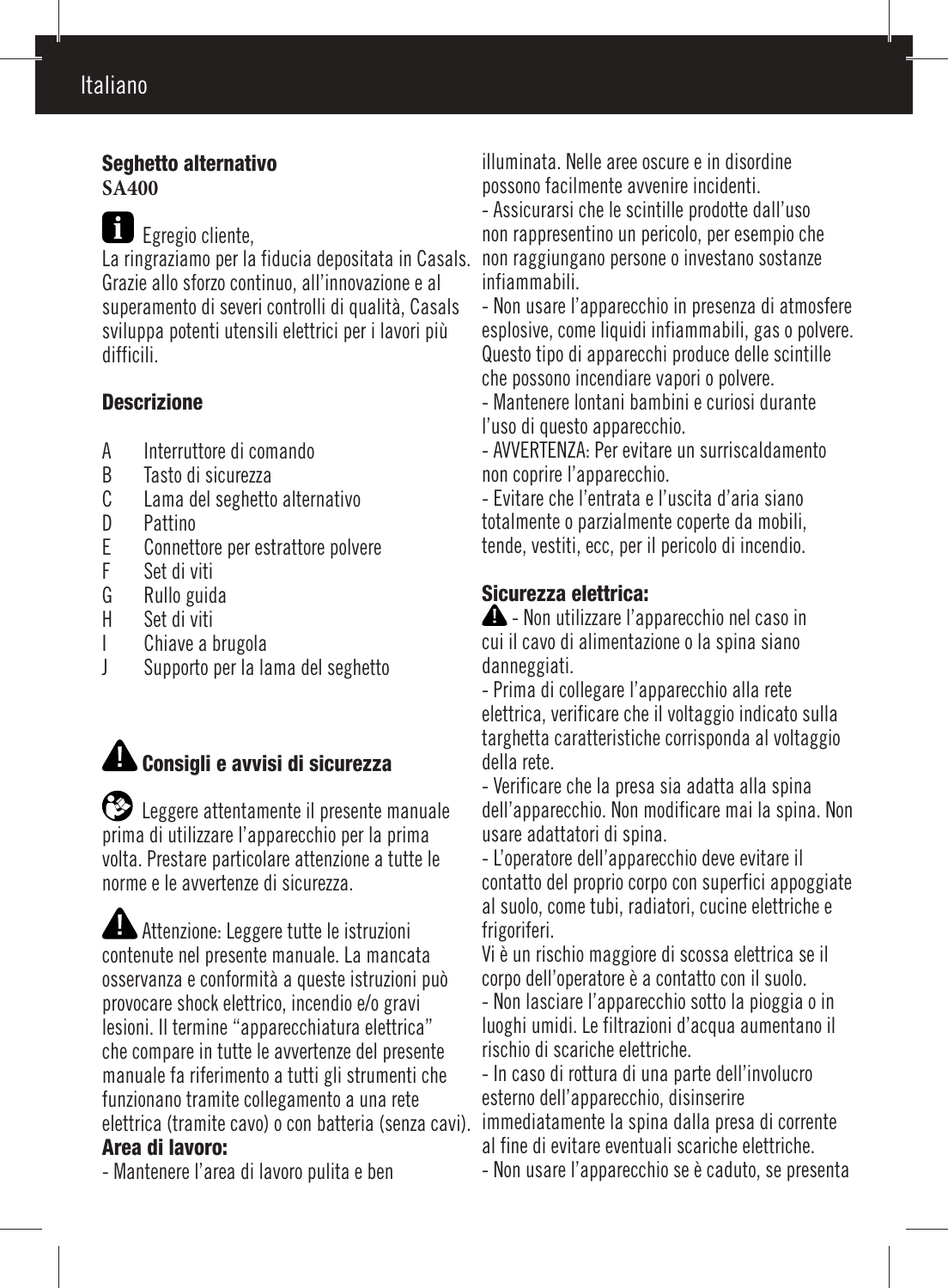danni visibili o se c'è qualche fuga.

- AVVERTENZA: Mantenere asciutto l'apparecchio.

- Non utilizzare l'apparecchio con le mani o i piedi umidi, né con i piedi scalzi.

- Non tirare il cavo elettrico. Non usarlo mai per sollevare, trasportare o scollegare l'apparecchio. - Se si usa l'apparecchio all'esterno, utilizzare una prolunga adatta per uso esterno.

- Si raccomanda, come ulteriore protezione nell'installazione elettrica che alimenta l'apparecchio, di utilizzare un dispositivo di corrente differenziale con una sensibilità massima di 30mA. Rivolgersi ad un installatore competente per un consiglio.

- Non toccare mai la spina con le mani bagnate.

#### Sicurezza personale:

- Mantenersi lontani da qualunque elemento di distrazione che possa fare perdere la concentrazione. Fare uso del buon senso quando si lavora con l'apparecchio. Non utilizzare l'apparecchio in caso di stanchezza o sotto l'effetto di droghe, alcol o medicinali. Un momento di disattenzione mentre si lavora con questo tipo di apparecchi può causare un grave incidente alla persona.

- L'uso di elementi quali maschera antipolvere, scarpe di sicurezza con suola antiscivolo, casco o protezione dell'udito, nelle giuste condizioni, aiuta a ridurre il pericolo di possibili lesioni.

- Adottare le misure necessarie a evitare la messa in funzione accidentale dell'apparecchio. Assicurarsi che l'interruttore si trovi in posizione spenta prima di collegare l'apparecchio alla fonte di corrente. Trasportare apparecchiature elettriche poggiando le dita sull'interruttore di accensione o collegare dette apparecchiature alla rete con l'interruttore in posizione accesa costituisce un grave rischio che si verifichino incidenti.

- Rimuovere la/e chiave/i di fissaggio prima di avviare l'apparecchio. Una chiave o un utensile non agganciato all'apparecchio in modo sicuro può causare un incidente al momento dell'avvio.

Mantenere in ogni momento una posizione ferma ed equilibrata. Ciò permette un controllo migliore dell'apparecchio in situazioni inattese.

- Indossare abiti adeguati. Non indossare abiti ampi o elementi penzolanti. Mantenere capelli, vestiti e guanti lontano dalle parti in movimento. Abiti ampi, gioielli o capelli lunghi possono essere catturati dalle parti in movimento.

- Utilizzare delle pinze o una morsa da tavolo per fissare il pezzo da lavorare. Il lavoro viene eseguito in una maggiore sicurezza se il fissaggio lascia entrambe le mani libere di afferrare l'attrezzo. - Non toccare mai le parti in movimento quando l'apparecchio è in funzione.

- Non toccare la lama o il materiale tagliato immediatamente dopo l'utilizzo dell'apparecchio, in quanto entrambi raggiungono elevate temperature e pongono rischio di ustione.

- Proteggersi dal contatto e inalazione di polveri provenienti dalla levigatura di superfici di legno, di metallo o dipinte con vernici al piombo. Utilizzare l'attrezzatura di protezione conforme alla normativa sulla prevenzione dei rischi.

- Fare attenzione dopo l'arresto dell'apparecchio, dal momento che lo strumento continuerà a ruotare per effetto di inerzia meccanica.

#### Precauzioni d'uso

- Prima di ogni utilizzo, svolgere completamente il cavo dell'apparecchio.

- Non utilizzare l'apparecchio se gli accessori non sono accoppiati correttamente.

- Non utilizzare l'apparecchio se gli accessori presentano dei difetti.

- Utilizzare il manico/ci per sollevare o trasportare l'apparecchio.

- Non forzare la capacità di lavoro dell'apparecchio. Usare gli utensili adatti per ogni tipo di applicazione. Lo strumento pertinente funzionerà meglio e in modo più sicuro nell'utilizzo per il quale è stato progettato.

- Non utilizzare l'apparecchio se il suo dispositivo d'avvio/arresto non funziona.

- Scollegare la presa di corrente e/o estrarre

- Non lavorare a una distanza eccessiva.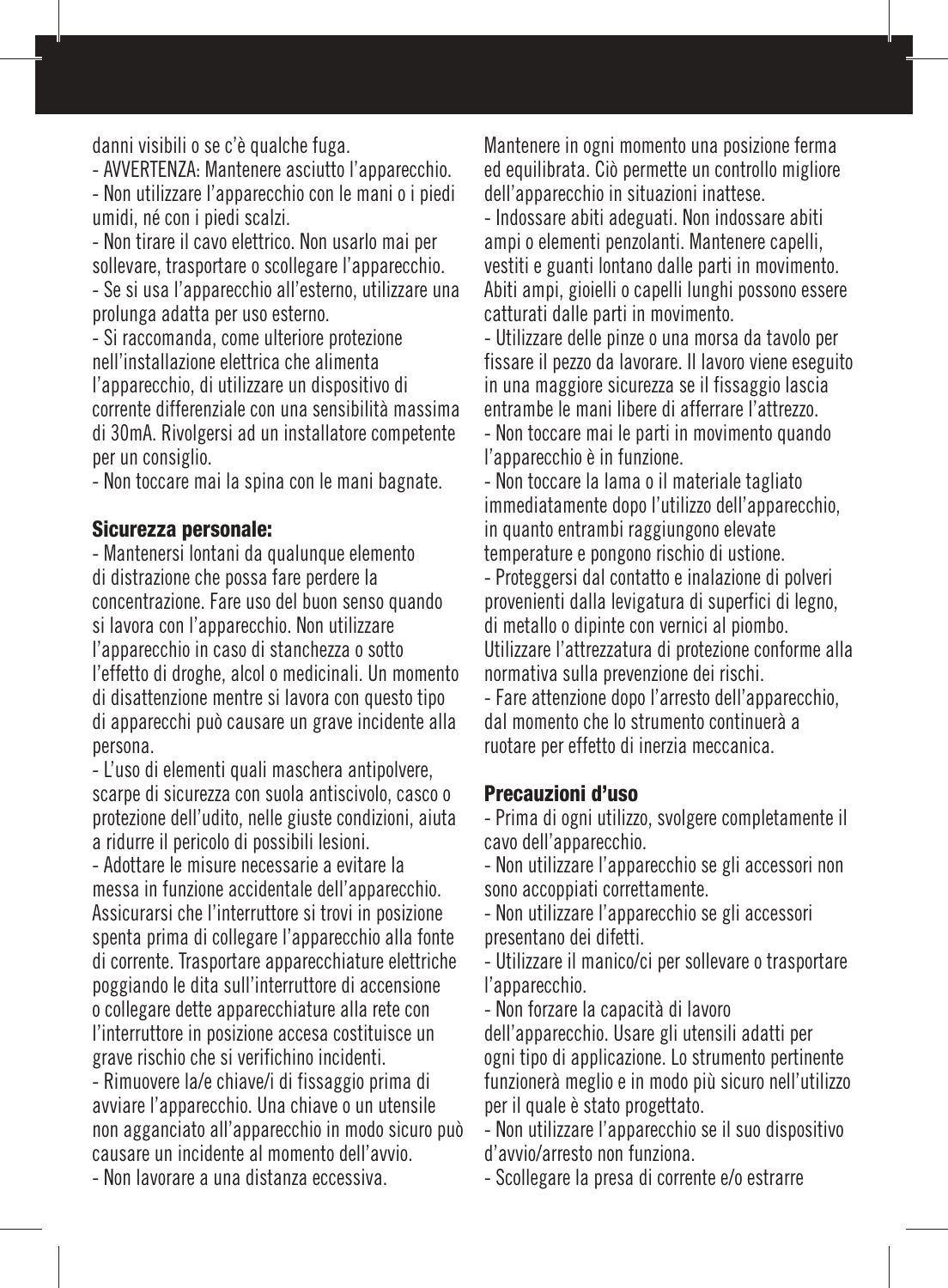il corpo della batteria dall'apparecchiatura elettrica prima di realizzare qualsiasi tipo di regolazione, cambiare accessori o riporre lo strumento. Adottando queste misure di sicurezza è possibile ridurre il rischio di messa in funzione accidentale dell'apparecchio.

- Questo apparecchio è stato pensato unicamente per un uso domestico e non per un uso professionale o industriale o medico in ospedali.

- Questo apparecchio non è un giocattolo. Assicurarsi che i bambini non giochino con l'apparecchio.

- Non permettere che venga utilizzato da bambini o da persone che non ne conoscono il funzionamento.

- Tenere fuori della portata di bambini e/o persone disabili.

- Non esporre l'apparecchio a temperature estreme.

- Verificare che le parti mobili siano ben fissate e che non rimangono incastrate, che non ci siano pezzi rotti e che non si verifichino altre situazioni che possano nuocere al buon funzionamento dell'apparecchio.

- Mantenere gli utensili da taglio affilati e puliti.

 -Lasciare l'apparecchio in funzione per 30 secondi senza carico e in una posizione sicura. Arrestare immediatamente l'apparecchio se si nota una vibrazione notevole o qualche altro difetto. In questo caso verificare il problema e/o procedere come descritto nella sezione Anomalie e Riparazione.

- Controllare sempre i pezzi di lavoro prima di utilizzare l'apparecchio ed eliminare eventuali ostruzioni come chiodi, spille, viti, punte, scarti e altri resti di materiale.

- Verificare la disposizione dei cavi di alimentazione prima di cominciare il lavoro e assicurarsi che siano a una distanza sufficiente dalla zona di lavoro.

- Mantenere le mani e altre parti del corpo lontane dalla zona di lavoro durante l'utilizzo dell'apparecchio.

#### Servizio:

- Assicurarsi che il servizio di mantenimento dell'apparecchio sia effettuato da personale specializzato e che, in caso di necessità di consumibili/ricambi, questi siano originali. - Il produttore invalida la garanzia e declina ogni responsabilità in caso di uso inappropriato dell'apparecchio o non conforme alle istruzioni d'uso.

# Modalità d'uso

- Assicurarsi che lo strumento sia spento e scollegato dall'alimentazione prima di eseguire operazioni di qualsiasi tipo.

### Prima dell'uso:

- Assicurarsi di aver rimosso dal prodotto tutto il materiale di imballaggio.

- Preparare l'apparecchio secondo la funzione che si desidera realizzare:

### Montaggio Degli Accessori (Fig. 2)

- Staccare l'apparecchio dalla rete.

- Allentare il set di viti (F) utilizzando la chiave a brugola (I)

- Far scorrere la lama del seghetto fino alla fine del supporto (J)

- Assicurarsi che la parte posteriore della lama del seghetto sia ben collocata nella fessura del rullo guida (G)

- Stringere adeguatamente il set di viti (F).

- Controllare periodicamente che la lama del seghetto sia ben salda e, se necessario, stringere nuovamente il set di viti (F). Eseguire questa operazione unicamente a macchina scollegata.

### Uso:

- Prima di collegare il cavo all'alimentazione, assicurarsi che l'interruttore sia in posizione spenta.

- Collegare l'apparecchio alla rete elettrica.

- Avviare l'apparecchio azionando l'interruttore avvio/arresto (A).

- Posizionare sempre la base in posizione piana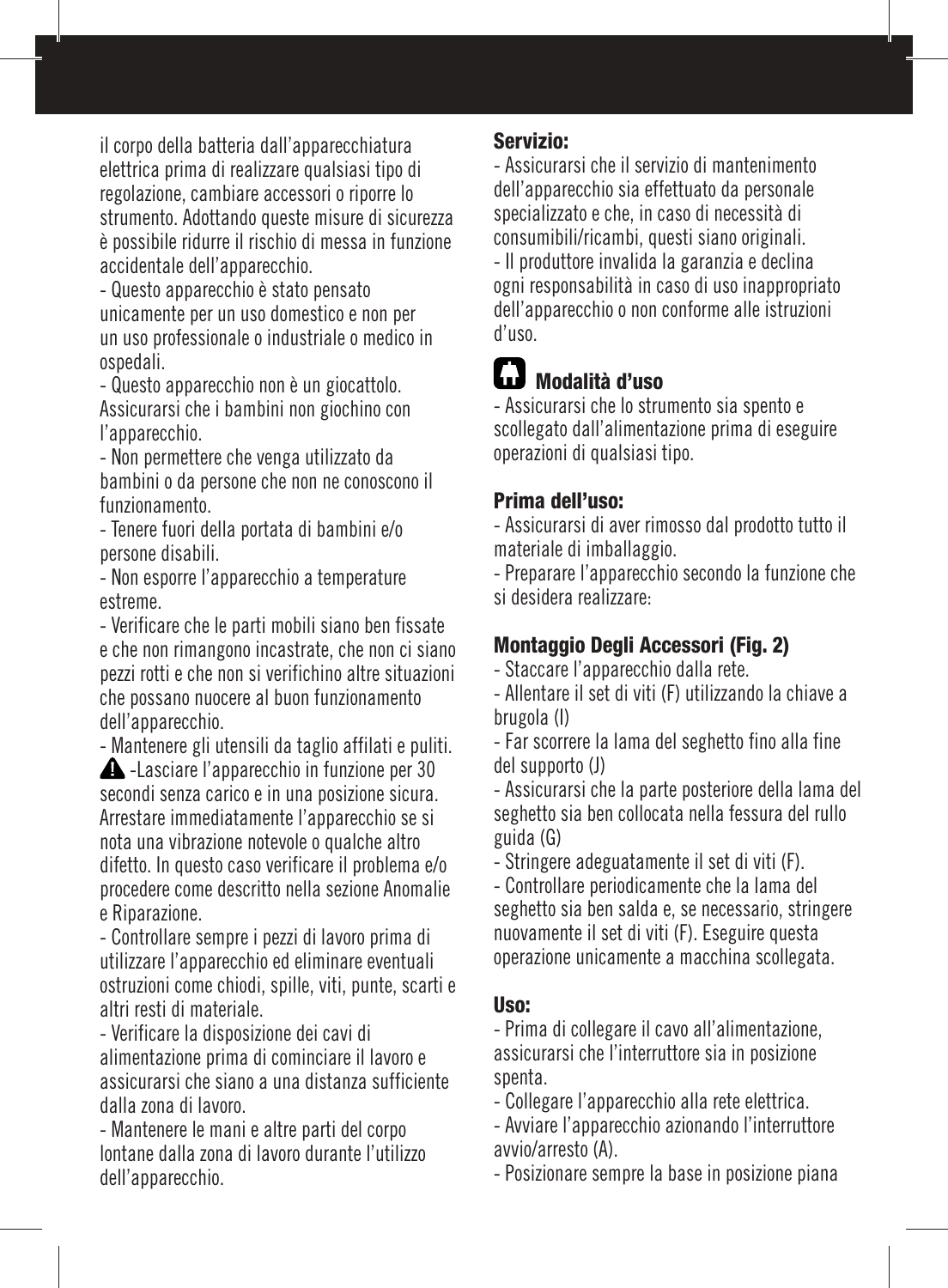poggiandola sul pezzo da tagliare. In caso contrario, la lama potrebbe rompersi e provocare gravi lesioni.

- Attendere che il seghetto alternativo raggiunga la velocità massima di regime prima di cominciare il lavoro.

### Tasto di sicurezza (Fig. 1):

- Per attivare questa funzione premere il tasto (B), mentre si mantiene premuto il tasto di avvio. (A) - Per disattivare questa funzione, premere il tasto di avvio. (A)

#### Come eseguire tagli obliqui (Fig 3):

- Allentare il set di viti (H) utilizzando la chiave a brugola (I)

- Inclinare il pattino (D) secondo l'angolo di taglio desiderato. (0-45º verso destra o sinistra).

- Stringere adeguatamente il set di viti (H).

#### Tagli radenti (Fig 4):

- Allentare il set di viti (H) utilizzando la chiave a brugola (I)

- Far scorrere il pattino (D) verso il retro, fino in fondo.

- Stringere adeguatamente il set di viti (H).

#### Tagli curvi:

Per eseguire tagli curvi, utilizzare la lama speciale per "taglio curvo", realizzata con uno spessore adeguato a questo tipo di operazioni.

#### Teglio in pleno legno (Fig. 5):

Per portare a termine un taglio in pleno legno esistono due possibilità:

1- Forare il materiale per mezzo di un trapano e dare inizio al taglio a partire dal foto.

2- Oppure, utilizzare la seguente procedura tecnica (vedi fig. 5):

- Collocare il seghetto alternattivo sul.lato smussato situato sulla parte anteriore della piastra del fondo.

- Connettare il seghetto e tarlo scendere lentamente fino a tarlo entrare in contatto con il materiale da tagliare.

- Quando il materiale viene forato, riportare il seghetto nella posizione normale e continuare l'operazione di taglio.

### Dopo l'uso dell'apparecchio:

- Arrestare l'apparecchio rilasciando il pulsante ON/OFF.

# **Pulizia**

- Disinserire la spina dell'apparecchio dalla rete elettrica ed aspettare che si raffreddi prima di eseguirne la pulizia.

- Pulire l'unità elettrica e il connettore di rete con un panno umido e poi asciugarli. NON IMMERGERLI MAI IN ACQUA O IN QUALUNQUE ALTRO LIQUIDO.

- Pulire il gruppo elettrico con un panno umido, ed asciugarlo.

- Per la pulizia, non usare solventi o prodotti con pH acido o basico, come la candeggina, oppure prodotti abrasivi.

-Non lasciar entrare acqua o altri liquidi nelle fenditure del sistema di ventilazione per non danneggiare le parti operative dell'apparecchio.

- Non immergere l'apparecchio in acqua o altri liquidi e non metterlo sotto il rubinetto.

- Se non si esegue una pulizia periodica dell'apparecchio, la sua superficie può deteriorarsi nuocendo irrimediabilmente alla sua durata, nonché renderlo pericoloso.

#### Consumibili

- Usare sempre consumibili originali, disegnati specificatamente per il suo modello di apparecchio.

Questo tipo di consumibile è acquistabile presso i negozi specializzati.

# Anomalie e riparazioni

In caso di guasto, rivolgersi ad un Centro d'Assistenza Tecnica autorizzato.

- Se il cavo di collegamento alla rete è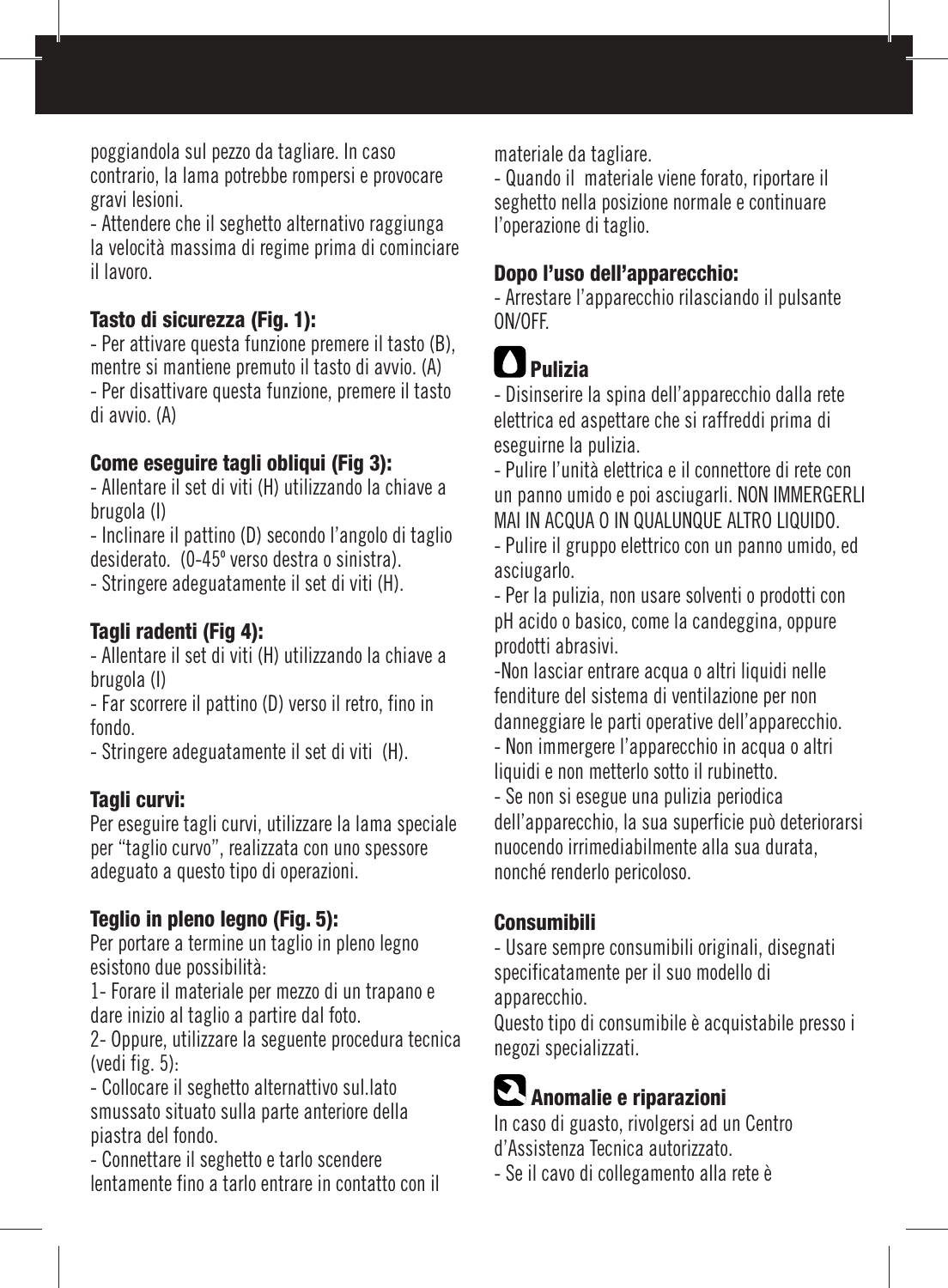danneggiato, non cercare di sostituirlo da soli, ma rivolgersi ad un Centro d'Assistenza Tecnica autorizzato.

### Caratteristiche:

|                                       | <b>SA400</b>   |
|---------------------------------------|----------------|
| - Potenza nominale:                   | 350W           |
| - Voltaggio nominale:                 | $230 - 240V$ ~ |
| - Velocità a vuoto                    | 3000 rpm       |
| - Capacità di taglio legno            | 55             |
| - Capacità di taglio acciaio          | 4              |
| - Capacità di taglio alluminio        | 8              |
| - Inclinazione fino a                 | $45^\circ$     |
| - Peso:                               | 1.37 Kg        |
| - Lpa (Livello di pressione acustica) | $<$ 72dB(A)    |
| - Lwa (Livello di potenza acustica)   | $< 83$ dB(A)   |
| - Vibrazione                          | $< 5.85$ m/s2  |

Queste caratteristiche possono essere soggette a cambi senza previo avviso, dovuti ai miglioramenti effettuati sul prodotto.

Per i prodotti dell'Unione Europea e/o nel caso in cui sia previsto dalla legislazione del Suo paese di origine:

#### Prodotto ecologico e riciclabile

- I materiali che costituiscono l'imballaggio di questo apparecchio sono riciclabili. Per sbarazzarsene, utilizzare gli appositi contenitori pubblici, adatti per ogni tipo di materiale.

- Il prodotto non contiene sostanze dannose per l'ambiente.

- Si ricordi che bisogna rispettare le norme relative all'eliminazione di questo tipo di contaminante.



- Questo simbolo indica che, per smaltire il prodotto al termine della sua durata utile, bisogna depositarlo presso un gestore di residui, autorizzato per la raccolta differenziata di rifiuti di apparecchiature elettriche ed elettroniche (RAEE).

Deutsch



Questo simbolo indica che l'utente deve leggere attentamente le istruzioni prima di procedere.



Indossare occhiali di protezione.



Usare protettore auricolare quando si lavora con l'apparecchio.

Doppio Isolamento

# $\mathbf f$  Declaration of conformity

Dichiariamo sotto la nostra esclusiva responsabilità che i prodotti della marca CASALS descritti in questo manuale SA400 est conformi alle norme o ai regolamenti seguenti: EN 60745-1, EN 60745-2-3, EN 55014-1, EN 55014-2, EN 61000-3-2 e EN 61000-3-3 , ai sensi delle direttive 2006/42/EC e 2004/108/EC.

Alberto Tomas. Direttore Commerciale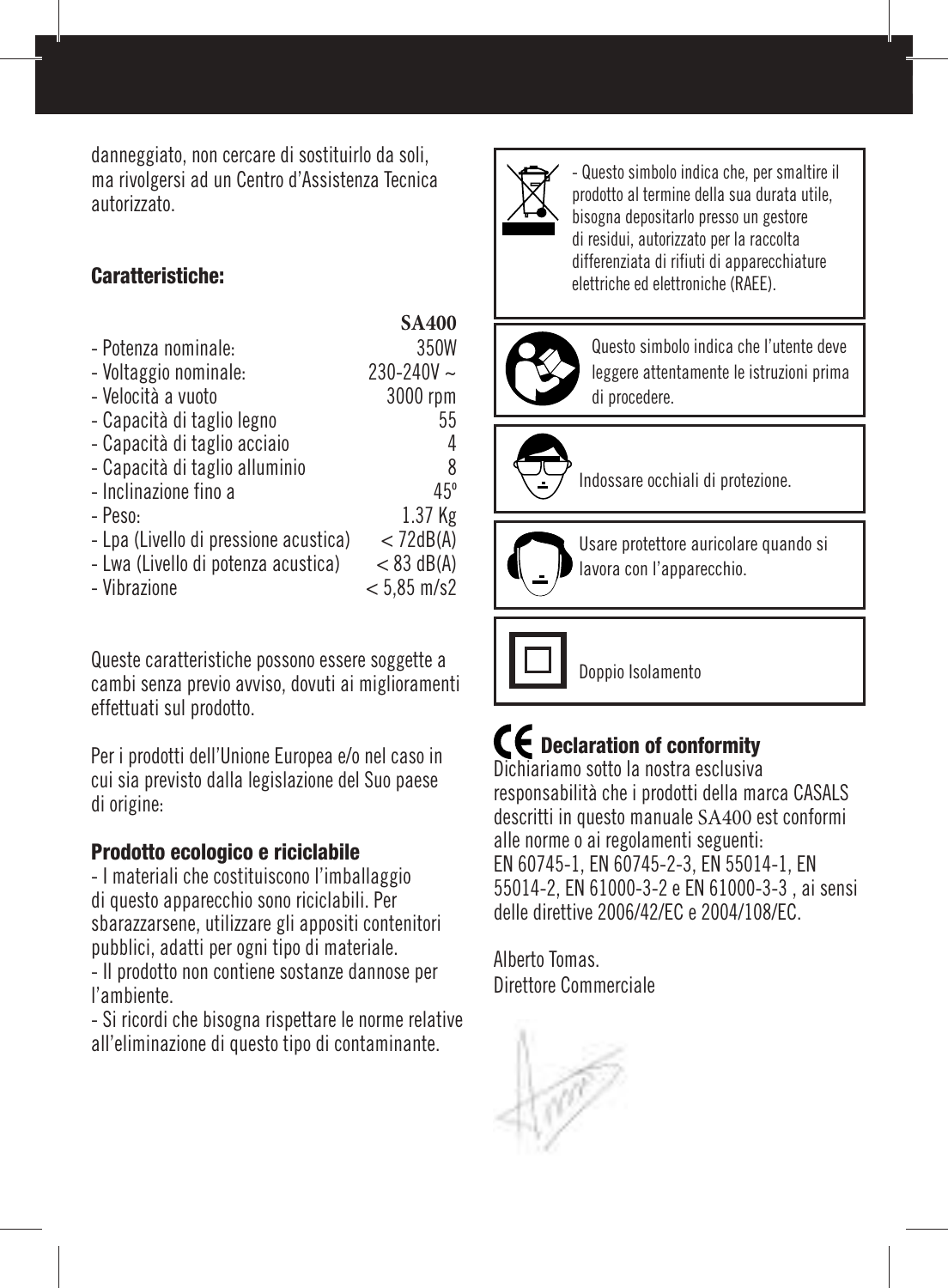### Deutsch

#### **Stichsäge SA400**

Sehr geehrter Kunde: Wir danken Ihnen für Ihr Vertrauen in Casals. Dank kontinuierlicher Bemühungen und Innovationen in Kombination mit strengen Qualitätskontrollen entwickelt Casals leistungsstarke Elektrowerkzeuge für schwerste Arbeiten.

#### Beschreibung

- A Betriebsschalter<br>B Sicherheitstaste
- B Sicherheitstaste<br>C Stichsägeblatt
- C Stichsägeblatt<br>D Gleitolatte
- D Gleitplatte<br>F Staubabsa
- E Staubabsauganschluss<br>E Schraubensatz
- F Schraubensatz<br>G Führungsrolle
- G Führungsrolle<br>H Schraubensati
- Schraubensatz
- I Inbusschlüssel
- J Sägeblattaufnahme

# $\triangle$  Sicherheitsempfehlungen und -hinweise

 Bitte lesen Sie vor der ersten Inbetriebnahme des Gerätes dieses Handbuch sorgfältig durch. Beachten Sie vor allem alle Sicherheitsvorschriften und -hinweise.

 Achtung: Bitte lesen Sie alle Anleitungen in diesem Handbuch durch. Die Nichtbeachtung und die Nichteinhaltung dieser Anleitungen können zu einem Stromschlag, einem Brand und / oder zu schweren Verletzungen führen. Der Begriff "Elektrowerkzeug". der in allen Hinweisen dieses Handbuchs aufgeführt wird, bezieht sich auf alle Werkzeuge, die durch Anschluss an das Stromnetz (mit Kabel) oder an einen Akkumulator (ohne Kabel) angetrieben werden.

#### Gebrauchs- und Arbeitsumgebung:

- Der Arbeitsplatz soll sauber und gut beleuchtet sein. In unordentlichen und dunklen Zonen kann es zu Unfällen kommen.

- Vergewissern Sie sich, dass die durch den Gebrauch entstehenden Funken keine Gefahr darstellen, zum Beispiel, dass sie keine Personen oder entflammbare Substanzen erreichen.

- Benutzen Sie das Gerät nicht in einer explosiven Umgebung bzw, in der Nähe von entzündbaren Flüssigkeiten, Gasen oder Pulver. Geräte wie dieses kann Funken sprühen, die diese Art von Dampf oder Pulver entzünden können.

- Das Gerät von Kindern und Neugierigen fern halten, solange Sie es verwenden.

- WARNUNG: Um eine Überhitzung zu vermeiden, nicht das Gerät verdecken.

- Der Lufteintritt und –austritt darf während des Betriebes weder teilweise noch ganz durch Möbel, Vorhänge, Kleidung usw. behindert werden. Es besteht Brandgefahr.

### Elektrische Sicherheit:

 $\triangle$  - Das Gerät darf nicht mit beschädigtem elektrischen Kabel oder Stecker verwendet werden. - Vergewissern Sie sich, dass die Spannung auf dem Typenschild mit der Netzspannung übereinstimmt, bevor Sie den Apparat an das Stromnetz anschließen.

- Der Stecker des Geräts muss mit dem Steckdosentyp des Stromanschlusses übereinstimmen. Der Stecker darf nicht verändert werden. Verwenden Sie keine Steckeradapter.

- Der Benutzer des Gerätes muss Körperberührungen mit geerdeten Teilen, wie Rohren, Heizkörpern, Herden und Kühlschränken, vermeiden.

- Das Gerät niemals Regen oder Feuchtigkeit aussetzen. Wasser, das eventuell in das Gerät gelangt, erhöht die Elektroschockgefahr.

- Sollte ein Teil der Gerätverkleidung strapaziert sein, ist die Stromzufuhr umgehend zu unterbrechen, um die Möglichkeit eines elektrischen Schlags zu vermeiden.

- Das Gerät nicht benutzen, wenn es heruntergefallen ist, sichtbare Schäden aufweist oder undicht ist.

- WARNUNG: Das Gerät trocken halten.

- Das Gerät darf nicht mit nassen Händen oder Füßen und auch nicht barfuß betätigt werden.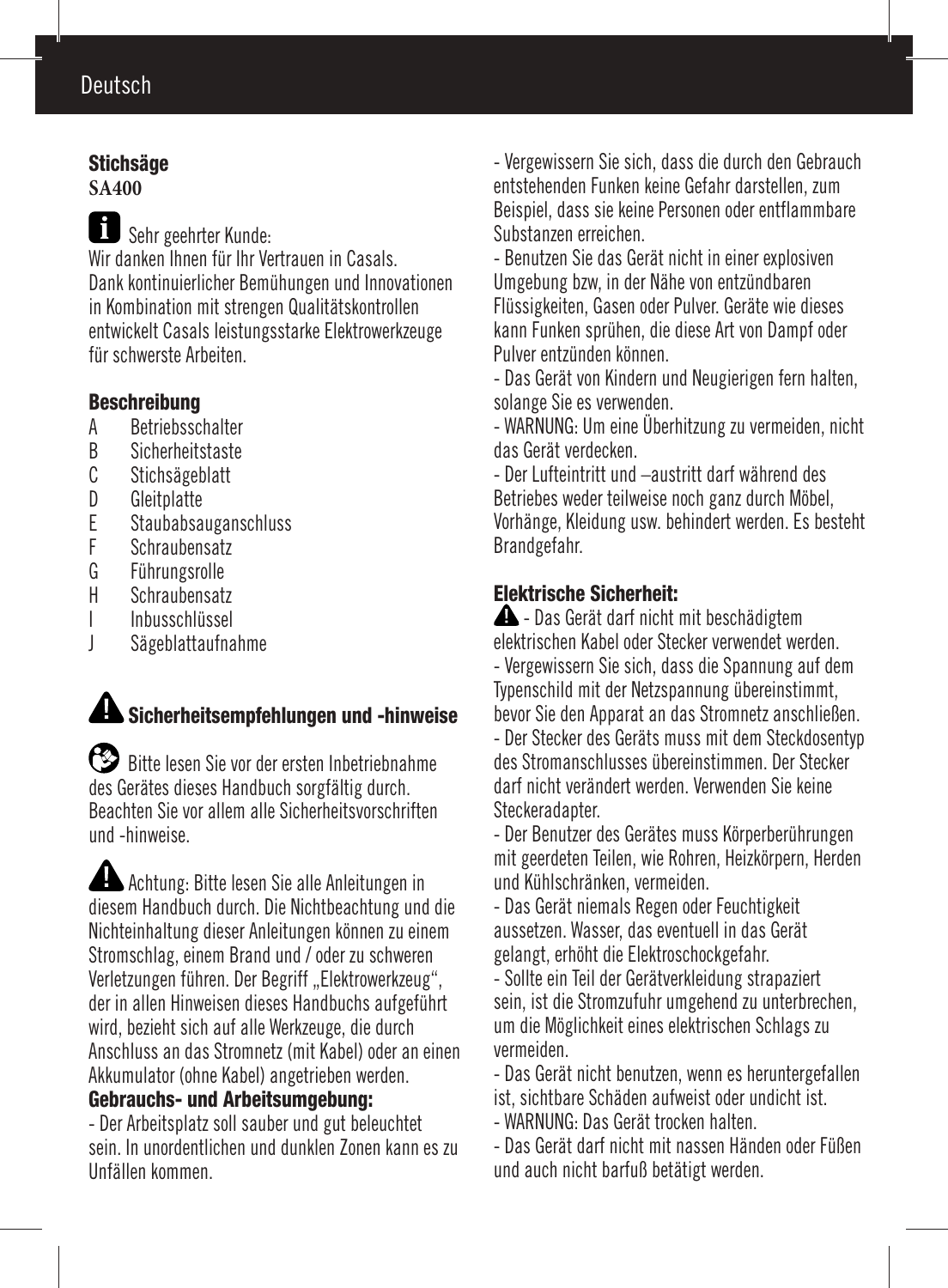- Elektrische Kabel nicht überbeanspruchen. Elektrische Kabel dürfen nicht zum Anheben, Transportieren oder Ausstecken des Geräts benützt werden.

Verwenden Sie im Freien nur dafür zugelassene Verlängerungskabel, wenn Sie das Gerät im Freien benutzen möchten.

- Es empfiehlt sich, einen zusätzlichen Schutz an der Elektroinstallation, die das Gerät versorgt, durch den Einbau einer Differenzstrom-Schutzeinrichtung mit einem Nennauslösestrom von nicht mehr als 30mA mA anzubringen. Lassen Sie sich von Ihrem Elektroinstallateur beraten.

- Berühren Sie den Stecker nicht mit feuchten Händen.

#### Persönliche Sicherheit:

- Halten Sie das Gerät fern von ablenkenden Gegenständen, die Ihre Konzentration beeinträchtigen können. Gehen Sie mit Vernunft an die Arbeit mit diesem Gerät. Verwenden Sie das Gerät nicht, wenn Sie müde sind oder unter Einfluss von Drogen, Alkohol oder Medikamenten stehen. Beim Arbeiten mit dieser Art von Geräten kann ein Moment der Unaufmerksamkeit zu einem schweren Personenschaden führen.

Die Verwendung von Schutzgeräten wie Atemmaske bei stauberzeugenden Arbeiten, rutschfesten Sicherheitsschuhen, Helm oder Ohrschutz in einem geeigneten Zustand trägt dazu bei, das Risiko möglicher Verletzungen zu verringern.

- Treffen Sie die erforderlichen Maßnahmen, um eine unbeabsichtigte Inbetriebnahme des Gerätes zu vermeiden. Stellen Sie sicher, dass sich der Schalter auf der Aus-Position befindet, bevor Sie das Gerät an das Stromnetz anschließen. Das Tragen von Elektrowerkzeugen mit dem Finger am Schalter oder das Anschließen von Elektrowerkzeugen mit dem Schalter auf der Ein-Position stellt ein hohes Unfallrisiko dar.

- Entfernen Sie vor dem Einschalten des Gerätes den / die Werkzeugschlüssel. Ein Schlüssel oder Werkzeug, das nicht richtig befestigt ist, kann beim Einschalten des Gerätes zu einem Unfall führen.

- Arbeiten Sie nicht aus zu großer Entfernung. Sorgen Sie jederzeit für einen festen und sicheren Stand. Dadurch haben Sie in unerwarteten Situationen eine bessere Kontrolle über das Gerät.

- Tragen Sie geeignete Kleidung. Tragen Sie keine weite Kleidung oder hängende Teile. Halten Sie Haar, Kleidung und Handschuhe fern von den beweglichen Teilen. Hängende Kleidung, Schmuck oder langes Haar kann von den Teilen in Bewegung erfasst werden.

- Benutzen Sie Spannvorrichtungen oder einen Schraubstock, um das Werkstück festzuhalten. Es ist damit sicherer gehalten und Sie haben beide Hände für die Bedienung des Elektrowerkzeugs frei.

- Bewegliche Teile des Geräts während dem Betrieb nicht berühren.

- Berühren Sie nicht das Messer oder das Schneidematerial unmittelbar nach Gebrauch des Gerätes. Beides kann sehr heiß werden und Sie können Verbrennungen davontragen.

- Schützen Sie sich vor dem Kontakt und dem Einatmen von Staub, der durch Schleifen der Oberflächen von Holz, Metall oder Anstrichen mit Bleifarben entsteht.

Verwenden Sie Schutzausrüstungen entsprechend den Unfallverhütungsvorschriften.

- Seien Sie nach dem Ausschalten des Gerätes vorsichtig und beachten Sie die durch die mechanische Trägheit verursachte Nachlaufzeit des Elektrowerkzeugs.

#### Gebrauch und Pflege

- Vor jedem Gebrauch des Geräts das Stromkabel vollständig auswickeln.

- Gerät nicht benützen, wenn Zubehör oder Ersatzteile nicht richtig befestigt sind.

- Gerät nicht benützen, wenn die Zubehörteile mangelhaft sind. Ersetzen Sie diese sofort

- Das Gerät mittels der Handgriffe handhaben oder transportieren.

- Betriebskapazität des Geräts nicht überbeanspruchen. Verwenden Sie das richtige Werkzeug für jede Anwendung. Das angemessene

Werkzeug sorgt für ein besseres und sicheres Arbeiten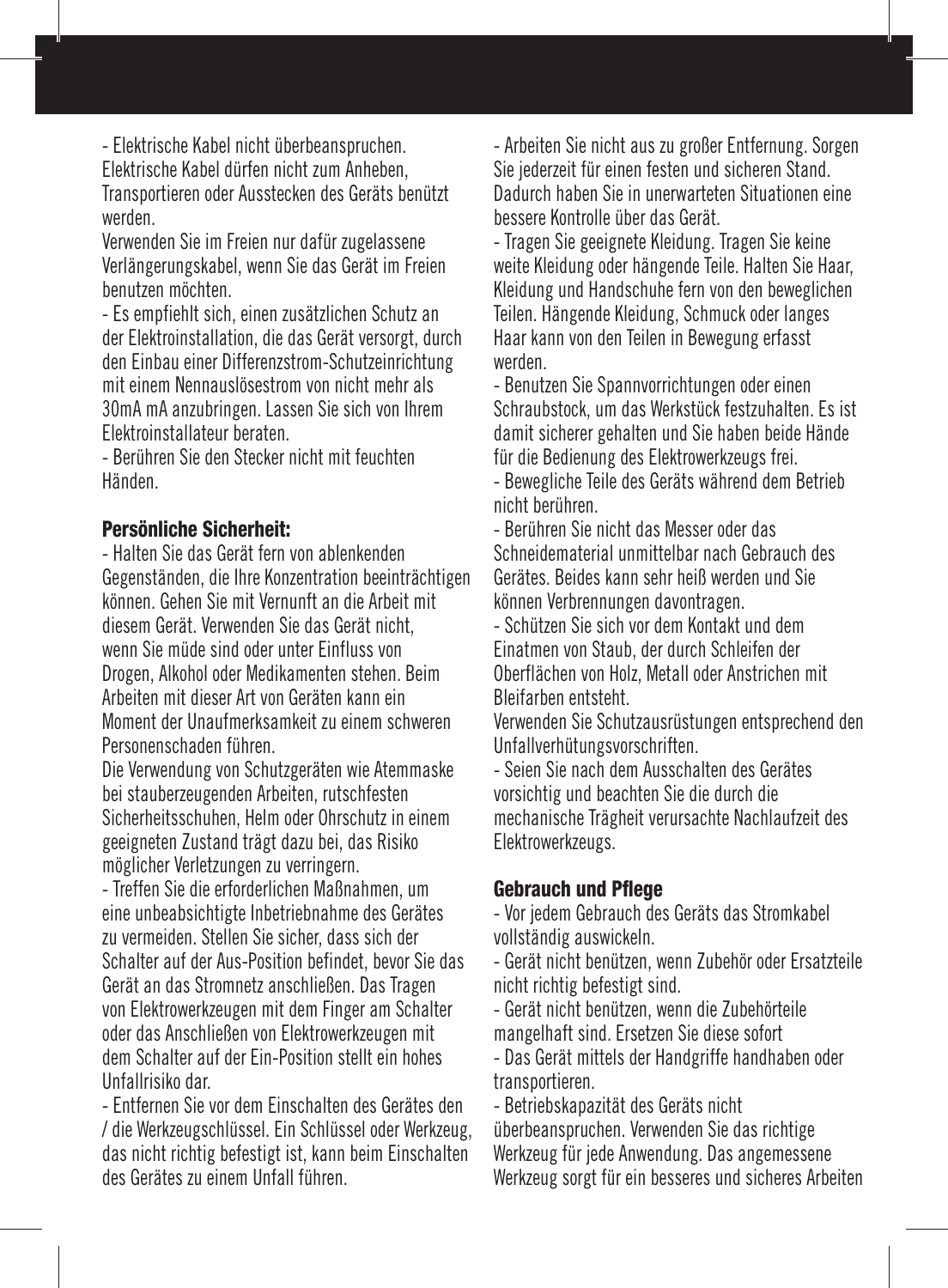in Übereinstimmung mit dem Zweck, für den es konzipiert worden ist.

- Benützen Sie das Gerät nicht, wenn der An-/ Ausschalter nicht funktioniert.

- Ziehen Sie den Netzstecker und / oder nehmen Sie den Akkumulator aus dem Elektrowerkzeug, bevor Sie jegliche Einstellungen vornehmen, Zubehörteile auswechseln oder das Elektrowerkzeug aufbewahren. Durch - Anwendung dieser Schutzmaßnahmen wird das Risiko einer unbeabsichtigten Inbetriebnahme des Gerätes verringert.

Dieses Gerät ist nur zu privaten Zwecken im häuslichen Bereich und nicht für den beruflichen oder gewerblichen oder ärztlichen Einsatz in Krankenhäusern vorgesehen.

- Dieses Gerät ist kein Spielzeug. Kinder sollten überwacht werden, um sicher zu stellen, dass sie nicht mit dem Gerät spielen.

- Vermeiden Sie die Benutzung desselben durch Kinder, Behinderte oder Personen, die mit dem Gerät nicht vertraut sind.

- Bewahren Sie das Gerät außerhalb der Reichweite von Kindern und/oder Behinderten auf.

- Das Gerät darf keinen extremen Temperaturen.

- Überprüfen Sie, ob die beweglichen Teile nicht ausgerichtet oder verklemmt sind, ob beschädigte Teile oder andere Bedingungen vorliegen, die den Betrieb des Geräts allenfalls behindern können. - Halten Sie die Schneidewerkzeuge scharf und sauber.

 -Lassen Sie das Gerät ca. 30 Sekunden in einer sicheren Position im Leerlauf laufen. Schalten Sie das Gerät unverzüglich aus, wenn Sie eine beachtliche Vibration oder einen sonstigen Defekt feststellen. Überprüfen Sie in diesem Fall den Fehler und / oder verfahren Sie wie unter dem Abschnitt Störungen und Reparatur beschrieben.

- Stets vor Gebrauch des Gerätes das Werkstück überprüfen und eventuelle Hindernisse wie Nägel, Heftklammern, Schrauben, Metallfetzen, Stücke und sonstige Metallreste entfernen.

- Den Verlauf der Stromkabel vor Arbeitsbeginn überprüfen und sicherstellen, dass sich diese fern genug vom Arbeitsbereich befinden.

- Hände und sonstige Teile sind vom Arbeitsbereich fernzuhalten, während das Gerät verwendet wird.

#### Service:

- Achten Sie darauf, dass Reparaturen am Gerät nur von einem Fachmann ausgeführt werden. Wenn Sie Betriebsmittel / Ersatzteile benötigen, dürfen diese nur Originalteile sein.

- Unfachgemäßer Gebrauch oder die Nichteinhaltung der vorliegenden Gebrauchsanweisungen können gefährlich sein und führen zu einer vollständigen Ungültigkeit der Herstellergarantie.

# Gebrauchsanweisung

- Stellen Sie stets sicher, dass das Werkzeug bei allen Vorbereitungsarbeiten ausgeschaltet und vom Stromnetz getrennt ist.

#### Hinweise vor dem Einsatz:

- Vergewissern Sie sich, dass Sie das gesamte Verpackungsmaterial des Produkts entfernt haben. - Das Gerät für die von Ihnen bestimmte Funktion vorbereiten:

### Montage der Aufsatzteile (Abb. 2)

- Ziehen Sie den Netzstecker.

- Lockern Sie mit Hilfe des Inbusschlüssels (I) den Schraubensatz.

- Führen Sie das Sägeblatt bis zum Anschlag in die Sägeblattaufnahme (J) ein.

- Achten Sie darauf, dass das hintere Ende des Sägeblattes richtig in der Nut der Führungsrolle (G) eingesetzt ist.

- Ziehen Sie den Schraubensatz (F) fest.

- Überprüfen Sie regelmäßig, ob das Sägeblatt festsitzt. Wenn nötig ziehen Sie den Schraubensatz (F) erneut an. Führen Sie diesen Vorgang nur aus, wenn die Maschine nicht angeschlossen ist.

### Gebrauch:

- Vergewissern Sie sich, dass sich der Schalter auf der Aus-Position befindet, bevor Sie den Netzstecker in die Steckdose stecken.

- Schließen Sie das Gerät an das Stromnetz an.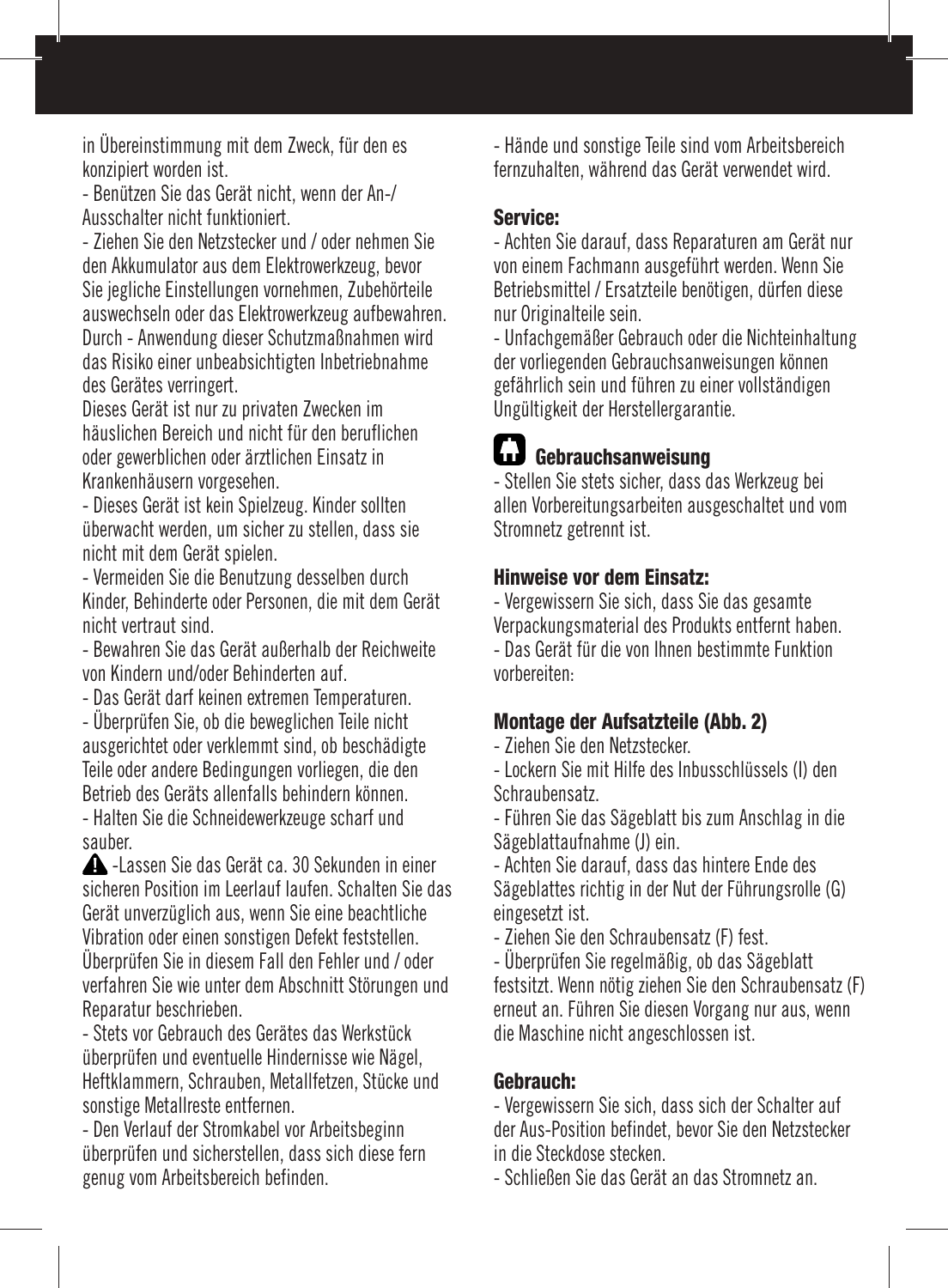- Stellen Sie das Gerät an, indem Sie den An-/ Ausschalter betätigen (A).

- Setzen Sie die Unterseite stets flach auf das zuzuschneidende Teil. Ansonsten könnte das Sägeblatt brechen und schwere Verletzungen verursachen.

- Lassen Sie vor Arbeitsbeginn die Stichsäge erst einmal laufen, bis sie die volle Geschwindigkeit erreicht hat.

#### Sicherheitstaste (Abb. 1):

- Um diese Funktion zu aktivieren, die Sicherheitstaste (B) drücken und gleichzeitig den Betriebsschalter (A) gedrückt halten. - Um diese Funktion zu deaktivieren, den Betriebsschalter (A) drücken.

#### Come eseguire tagli obliqui (Fig 3):

- Lockern Sie mit Hilfe des Inbusschlüssels (I) den Schraubensatz (H).

- Neigen Sie die Gleitplatte (D) bis zum Winkel des gewünschten Schrägschnittes. (0 - 45º nach links oder rechts).

- Ziehen Sie den Schraubensatz (H) fest.

#### Bündige Schnitte (Abb. 4):

- Lockern Sie mit Hilfe des Inbusschlüssels (I) den Schraubensatz (H).

- Schieben Sie die Gleitplatte (D) ganz nach hinten.

- Ziehen Sie den Schraubensatz (H) fest.

#### Kurvenschnitte:

Verwenden Sie für den runden Schnitt ein Kurvensägeblatt, da es fein genug ist, um eine Kurve zu sägen.

#### Schnitt vom Inneren einer Holzplatte aus (Abb. 5)

Zum Schneiden vom Inneren einer Holzplatte aus bestehen zwei Möglichkeiten:

1- Sie können ein Loch bohren und den Schnitt von diesem Punkt aus beginnen.

2- Oder Sie können die folgende Technik anwenden (siehe Abb. 5):

Die Stichsäge mit dem abgerundeten Teil auf

der Vorderseite der Fußplatte der Stichsäge aufsetzen.

Die Stichsäge in Betrieb nehmen und langsam absenken, bis das zu schneidende Material berührt wird.

Ist das Material perforiert, die Säge in Normalposition aufsetzen und den Schnitt fortsetzen.

#### Nach dem Gebrauch des Gerätes:

- Das Gerät mithilfe des An-/Ausschalters abstellen.

# **D** Reinigung

- Ziehen Sie den Stecker heraus und lassen Sie das Gerät abkühlen, bevor Sie mit der Reinigung beginnen.

- Reinigen Sie die elektrische Einheit und den Netzstecker mit einem feuchten Tuch und trocknen Sie sie danach ab. NIEMALS IN WASSER ODER EINE ANDERE FLÜSSIGKEIT EINTAUCHTEN.

- Reinigen Sie das Gerät mit einem feuchten Tuch, auf das Sie einige Tropfen Reinigungsmittel geben und trocknen Sie es danach ab. Verwenden Sie zur Reinigung des Apparates weder Lösungsmittel noch Scheuermittel oder

Produkte mit einem sauren oder basischen pH-Wert wie Lauge.

- Lassen Sie kein Wasser oder andere Flüssigkeiten in die Belüftungsöffnungen eindringen, um Schäden an den inneren Funktionsteilen des Gerätes zu vermeiden.

- Das Gerät nicht in Wasser oder andere Flüssigkeiten tauchen und nicht unter den Wasserhahn halten.

- Halten Sie das Gerät nicht sauber, so könnte sich der Zustand seiner Oberfläche verschlechtern, seine Lebenszeit negativ beeinflusst und gefährliche Situationen verursacht werden.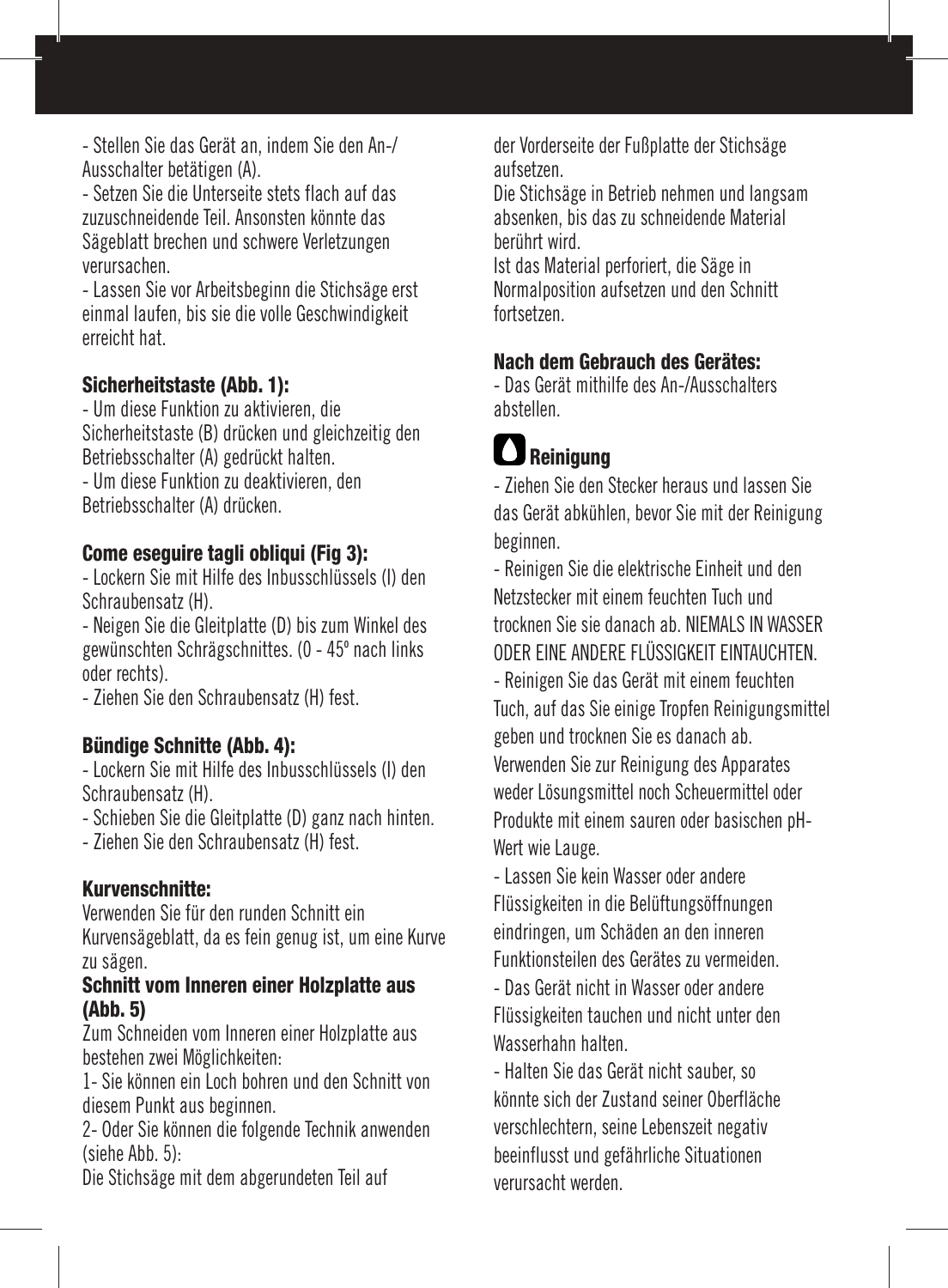### Ersatzteile und Betriebsmittel

- Verwenden Sie stets für Ihr Gerät geeignete Original-Verbrauchsmaterialien.

- Betriebsmittel sind in Fachgeschäften erhältlich. Äft.

# Störungen und Reparatur

Bringen Sie das Gerät im Falle einer Störung zu einem zugelassenen technischen Wartungsdienst. - Ist die Netzverbindung beschädigt, ist wie in sonstigen Schadensfällen vorzugehen.

### Merkmale:

|                              | <b>SA400</b>  |
|------------------------------|---------------|
| - Leistungsaufnahme:         | 350W          |
| - Nennspannung:              | 230-240V~     |
| - Leerlaufgeschwindigkeit    | 3000 rpm      |
| - Schnittleist, in Holz      | 55            |
| - Schnittleist, in Stahl     | 4             |
| - Schnittleist, in Aluminium | 8             |
| - Winkel bis                 | $45^\circ$    |
| - Gewicht (Kg):              | 1.37          |
| - Schalldruckpegel           | $<$ 72dB(A)   |
| - Schalldruckpegel           | < 83(A)       |
| - Vibration                  | $< 5.85$ m/s2 |

Im Zuge technischer Verbesserungen des Gerätes können ohne Vorankündigung Änderungen bezüglich dieser technischen Daten eintreten.

Für Produkte der Europäischen Union und / oder falls vom Gesetz in Ihrem Herkunftsland vorgeschrieben:

#### Umweltschutz und Recycelbarkeit des Produktes

- Die zur Herstellung des Verpackungsmaterials dieses Geräts verwendeten Materialien sind im Sammel-, Klassifizierungs- und Recyclingsystem integriert.

- Das Produkt gibt keine Substanzen für die Umwelt schädlichen Konzentrationen ab.

- Bitte denken Sie daran, die Vorschriften bezüglich der Entsorgung dieser umweltbelastenden Substanz zu berücksichtigen.



Dieses Symbol bedeutet, dass Sie das Produkt, sobald es abgelaufen ist, von einem entsprechenden Fachmann an einem für Elektrische und Elektronische Geräteabfälle (EEGA) geeigneten Ort entsorgen sollen.



Dieses Symbol bedeutet, dass der Benutzer vor Gebrauch des Gerätes die Anleitungen aufmerksam zu lesen hat.



Schutzbrille tragen.



Beim Arbeiten mit dem Gerät einen Gehörschutz verwenden.

Doppelt Schutzisoliert

# CE Declaration of conformity

Wir erklären unter unserer eigenen Verantwortung dass dieses CASALS-Produkt SA400 konform zu folgenden Normen ist: EN 60745-1, EN 60745-2-3, EN 55014-1, EN 55014-2, EN 61000-3-2 und EN 61000-3-3 gemäß den Richtlinien 2006/42/EC und 2004/108/EC..

Alberto Tomas. Geschäftsleiter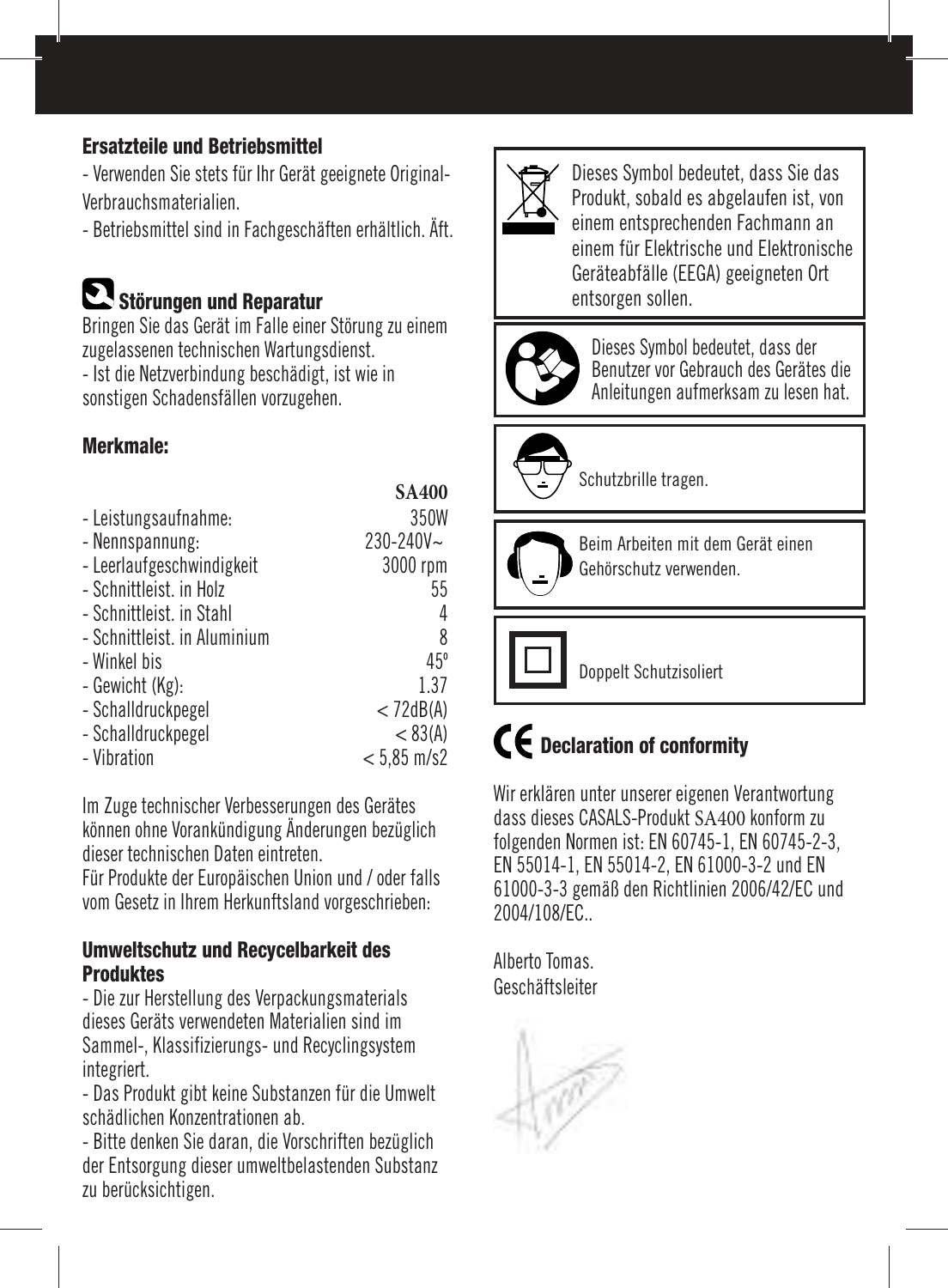## Português

#### Serra de calar **SA400**

 Egregio cliente, La ringraziamo per la fiducia depositata in Casals. Grazie allo sforzo continuo, all'innovazione e al superamento di severi controlli di qualità, Casals sviluppa potenti utensili elettrici per i lavori più difficili.

### Descrição

- A Interruptor<br>B Botão de su
- B Botão de segurança<br>C Lâmina da serra de
- C Lâmina da serra de calar<br>D Rase
- D Base<br>F Coner
- E Conector do extractor de pó<br>Flogo de parafusos
- F Jogo de parafusos<br>G Rolo-guia
- G Rolo-guia<br>H logo de pa
- H Jogo de parafusos
- I Chave Allen<br>I Suporte da l
- Suporte da lâmina de serra

### Conselhos e advertências de segurança

 Ler atentamente o presente manual antes de utilizar o aparelho pela primeira vez. Prestar especial atenção a todas as normas e advertências de segurança.

 Atenção: Ler todas as instruções do presente manual. A não observância e cumprimento destas instruções pode ter como resultado um choque elétrico, incêndio e/ou ferimentos graves. O termo "ferramenta elétrica" que aparece em todas as advertências do presente manual faz referência a todas as ferramentas que funcionam ligadas à corrente (com cabo) ou com bateria (sem cabo).

### Ambiente de utilização ou trabalho:

- Manter a área de trabalho limpa e bem iluminada. As áreas desordenadas e escuras propiciam a ocorrência de acidentes.

- Assegurar-se de que as faíscas resultantes da utilização não criam situações de perigo, por exemplo não alcançam pessoas ou fixam-se em substâncias inflamáveis.

- Não utilizar o aparelho perante atmosferas explosivas, tais como líquidos inflamáveis, gases ou pó. Este tipo de aparelho cria faíscas que podem provocar a ignição deste tipo de vapores ou de pó.

- Manter este aparelho longe do alcance das crianças.

- ADVERTÊNCIA: Para evitar um sobreaquecimento, não cobrir o aparelho.

- Evitar que a entrada e a saída de ar fiquem total ou parcialmente tapadas por móveis, cortinas, roupas, etc., devido ao risco de incêndio.

## Segurança eléctrica:

 $\triangle$  - Não utilizar o aparelho se tiver o cabo eléctrico ou a ficha danificada.

- Antes de ligar o aparelho à rede eléctrica, verificar se a voltagem indicada nas características coincide com a voltagem da rede eléctrica.

- A ficha do aparelho deve coincidir com a tomada de corrente eléctrica. Nunca modificar a ficha eléctrica. Não utilizar adaptadores de ficha eléctrica.

- Evitar o contacto do corpo do operador do aparelho com superfícies ligadas à terra, tais como tubagens, radiadores, cozinhas eléctricas e frigoríficos. Existe um maior risco de choque eléctrico se o corpo do operador estiver ligado à terra.

- Não expor o aparelho à chuva ou a condições de humidade. A água que entrar no aparelho aumentará o risco de choque eléctrico.

- Se algum dos revestimentos do aparelho se partir, desligar imediatamente o aparelho da rede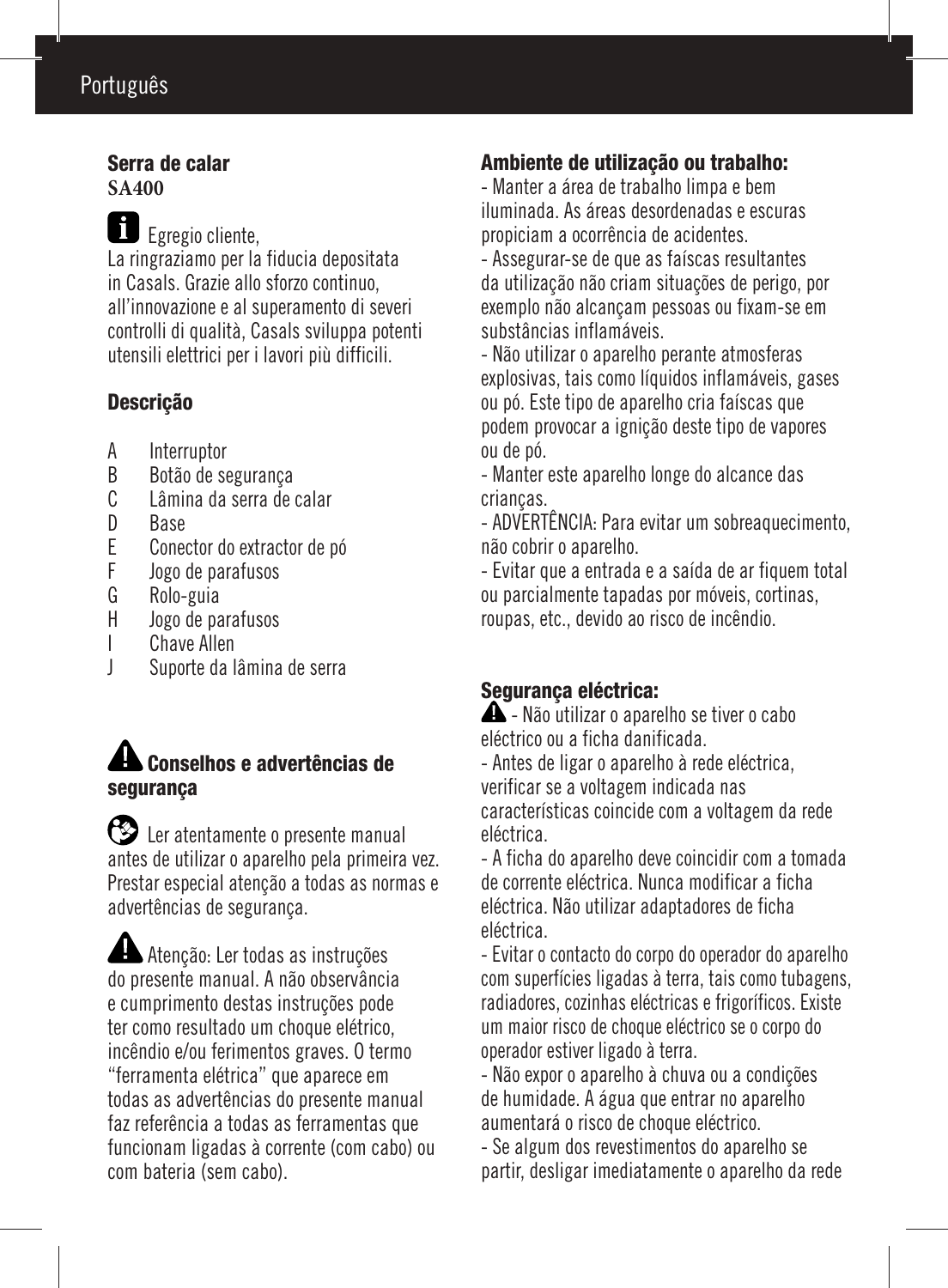eléctrica para evitar a possibilidade de sofrer um choque eléctrico.

- Não utilizar o aparelho se este caiu e se existirem sinais visíveis de danos ou de fuga.

- ADVERTÊNCIA: Não molhar o aparelho.

- Não utilizar o aparelho com as mãos ou com os pés húmidos, nem com os pés descalços.

- Não forçar o cabo eléctrico. Nunca utilizar o cabo eléctrico para levantar, transportar ou desligar o aparelho.

- No caso de usar o aparelho no exterior, utilize uma extensão de cabo eléctrico adequada para uso exterior.

- Como protecção adicional na instalação eléctrica que alimenta o aparelho, é recomendável dispor de um dispositivo de corrente diferencial que não exceda os 30mA. Consulte um técnico qualificado. - Não tocar na ficha de ligação com as mãos

molhadas.

#### Segurança pessoal:

- Mantenha as rebarbadoras afastadas de quaisquer elementos de distracção que possam fazer perder a concentração. Fazer uso do senso comum ao utilizar o aparelho. Não utilizar o aparelho em estado de cansaço ou sob a influência de drogas, álcool ou medicamentos. Um momento de falta de atenção ao trabalhar com este tipo de aparelhos pode resultar em acidentes pessoais graves.

- Utilizar elementos tais como máscara antipó, calçado com sola antideslizante de segurança, capacete ou protecção auditiva; nas condições apropriadas, ajudam a reduzir o risco de possíveis danos.

- Tomar as medidas necessárias para evitar acidentalmente a colocação do aparelho em funcionamento. Assegurar-se de que o interruptor se encontra na posição de desligado antes de ligar o aparelho à corrente. O facto de transportar ferramentas elétricas com o dedo no interruptor, ou ligar as ferramentas elétricas com o interruptor na posição de ligado pode provocar um grave risco de acidente.

- Retirar a(s) chave(s) de fixação de ferramentas antes de colocar o aparelho em funcionamento. Uma chave ou ferramenta que não esteja presa firmemente ao aparelho pode causar um acidente ao colocá-lo em funcionamento.

- Não trabalhar a uma distância excessiva. Manter sempre uma postura firme e equilibrada. Isto permite controlar melhor o aparelho em situações inesperadas.

- Utilizar vestuário adequado. Não utilizar peças de vestuário largas ou acessórios soltos. Manter os cabelos, roupa e luvas afastadas das partes móveis. As roupas soltas, bijutaria ou cabelos compridos podem ficar presos nas peças em movimento.

- Utilizar prensas de fixação ou um torno de bancada para fixar a peça a trabalhar. O trabalho será mais seguro se a fixação permitir libertar as duas mãos para manusear o aparelho.

- Não tocar as partes móveis do aparelho em funcionamento.

- Não tocar na lâmina ou na peça que está a cortar imediatamente depois de utilizar o aparelho. Ambas estarão muito quentes e poderá sofrer queimaduras.

- Proteger-se do contacto e inalação de pó proveniente da lixagem de superfícies de madeira, de metal ou pintadas com tintas com chumbo. Utilizar os meios de protecção adequados à regulamentação aplicável sobre prevenção de riscos.

- Ter cuidado após a operação de paragem do aparelho, uma vez que a ferramenta continuará a girar por efeito da sua inércia mecânica.

#### Utilização e cuidados

- Antes de cada utilização, desenrolar completamente o cabo de alimentação do aparelho.

- Não utilizar o aparelho se os acessórios não estiverem devidamente montados.

- Não utilizar o aparelho se os acessórios ou consumíveis montados apresentarem defeitos.

- Usar a(s) asa(s) para pegar ou transportar o aparelho.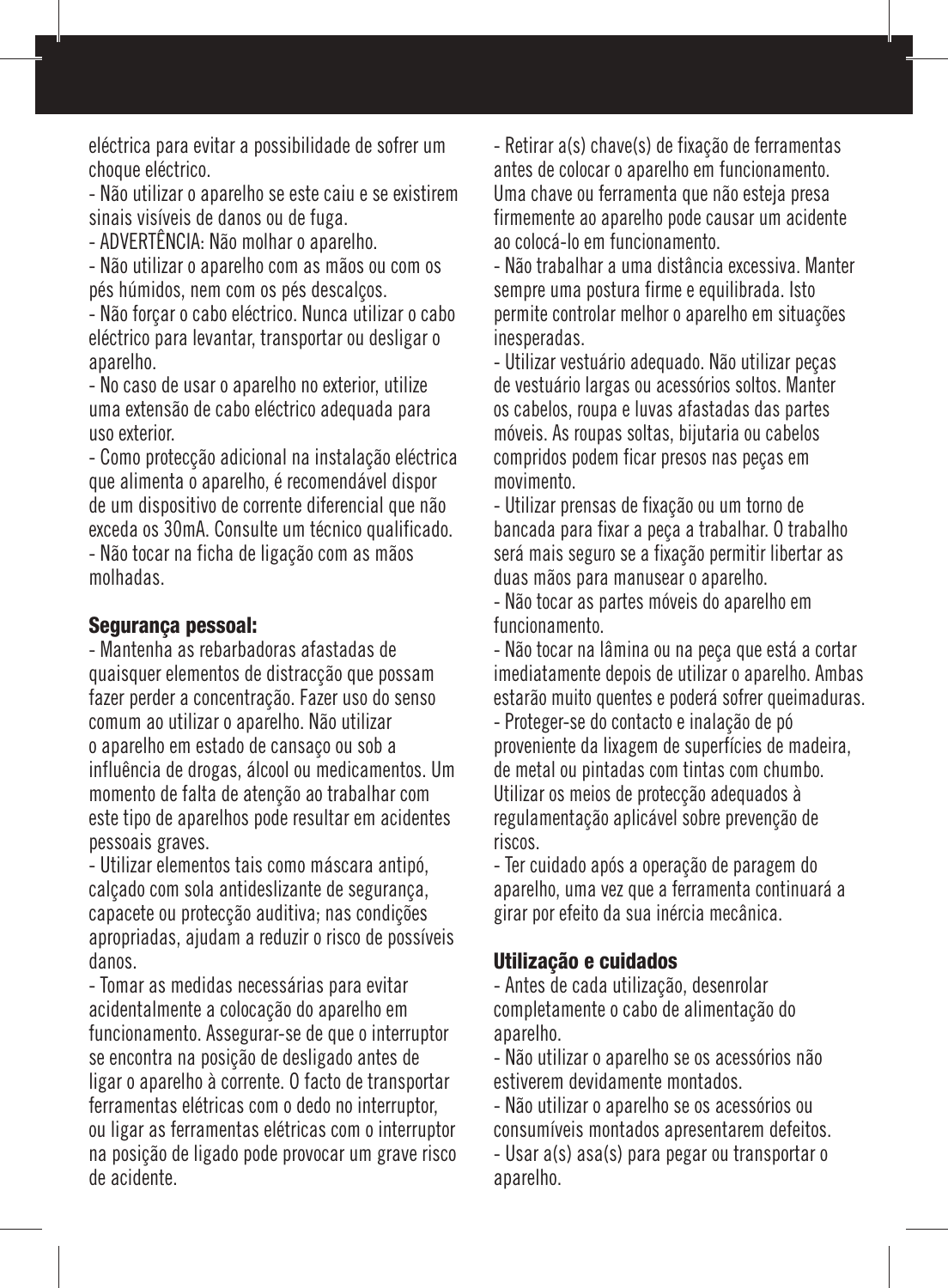- Não forçar a capacidade de trabalho do aparelho. Usar a ferramenta adequada para cada aplicação. A ferramenta apropriada fará um trabalho melhor e mais seguro, de acordo com o fim a que se destina.

- Não utilizar o aparelho se o dispositivo de ligar/desligar não funcionar.

- Desconectar a ficha da corrente e/ou retirar o corpo da bateria da ferramenta elétrica antes de realizar todo o tipo de ajustes, mudar acessórios ou armazenar a ferramenta. Aplicando estas medidas de segurança reduzse o risco de colocar acidentalmente o aparelho a funcionar.

- Este aparelho está projectado unicamente para utilização doméstica, não para utilização profissional ou industrial.

- Este aparelho não é um brinquedo. As crianças devem ser vigiadas para garantir que não brincam com o aparelho.

- Não permitir que seja utilizado por pessoas não familiarizadas com este tipo de produto, pessoas incapacitadas ou crianças.

- Guardar este aparelho fora do alcance de crianças e/ou pessoas incapacitadas.

- Não expor o aparelho a temperaturas extremas.

- Verifique se as partes móveis não estão desalinhadas ou travadas, se não existem peças partidas ou outras condições que possam afectar o bom funcionamento do aparelho. - Manter as ferramentas de corte afiadas e limpas.

 -Deixar o aparelho em funcionamento durante 30 segundos sem carga e numa posição segura. Parar imediatamente o aparelho se notar uma vibração considerável ou se detectar outra anomalia. Neste caso, verificar o problema e/ou proceder conforme é descrito na secção "Anomalias e reparação". - Verificar sempre a peça de trabalho antes de utilizar o aparelho e eliminar possíveis obstruções como pregos, grampos, parafusos, girões, fragmentos e outros restos de material. - Verificar a localização dos cabos de corrente antes de começar a trabalhar, assegurando-se de que estão suficientemente afastados da zona de trabalho.

- Manter as mãos e outras partes do corpo afastadas da zona de trabalho enquanto estiver a utilizar o aparelho.

#### Manutenção:

- Certificar-se de que o serviço de manutenção do aparelho é realizado por pessoal especializado e que, caso o aparelho necessite de consumíveis/peças de substituição, estas sejam originais.

- Qualquer utilização inadequada ou em desacordo com as instruções de utilização pode ser perigosa e anula a garantia e a responsabilidade do fabricante.

# **C.3** Modo de emprego

- Assegure-se sempre de que a ferramenta está desligada e retirada da corrente antes de levar a cabo qualquer tipo de operação.

#### Notas prévias à utilização::

- Assegure-se de que retirou todo o material de embalagem do produto.

- Preparar o aparelho consoante a função pretendida:

#### Montagem Dos Acessórios (Fig. 2)

- Desligar o aparelho da rede eléctrica.

- Soltar o jogo de parafusos (F) com a ajuda da chave Allen (I)

- Fazer deslizar a lâmina de serra até ao topo do suporte da lâmina de serra (J)

- Verificar se a parte posterior da lâmina de serra encaixa bem na ranhura do rolo-guia (G) - Apertar bem o jogo de parafusos (F).

- Verificar periodicamente se a lâmina de serra está bem presa. Se necessário, apertar novamente o jogo de parafusos (F). Realizar esta operação apenas com a máquina desligada.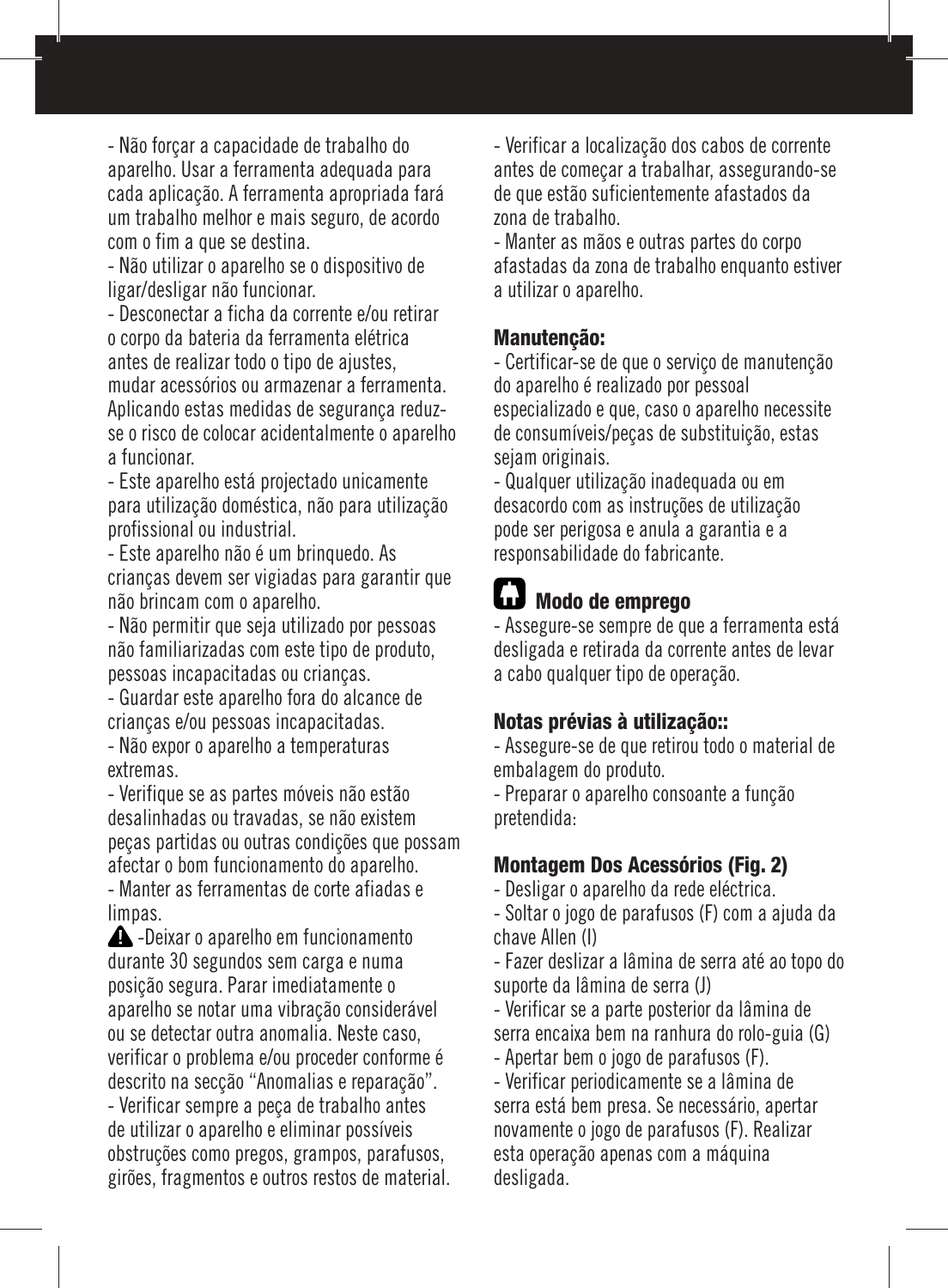#### Utilização:

- Antes de ligar o cabo à corrente, assegurar-se de que o interruptor se encontra na posição de desligado.

- Ligar o aparelho à rede eléctrica.

- Colocar o aparelho em funcionamento accionando o interruptor de ligar/desligar (A).

- Colocar sempre a base na posição plana sobre a peça a cortar. Caso contrário, a lâmina poderá partir-se e causar ferimentos graves.

- Deixar que a serra de calar alcance a sua velocidade máxima antes de iniciar o trabalho.

### Botão de segurança (Fig. 1):

- Para activar esta função pressionar o botão (B) enquanto mantém pressionado o botão de arranque. (A)

- Para desactivar esta função pressionar o botão de arranque. (A)

#### Como cortar ângulos oblíquos (Fig 3):

- Soltar o jogo de parafusos (H) com a ajuda da chave Allen (I)

- Inclinar a base (D) para o ângulo oblíquo que pretende cortar. (0-45º para a esquerda ou para a direita).

- Apertar bem o jogo de parafusos (H).

#### Cortes rasantes (Fig 4):

- Soltar o jogo de parafusos (H) com a ajuda da chave Allen (I)

- Fazer deslizar a base (D) totalmente para trás.
- Apertar bem o jogo de parafusos (H).

#### Cortes curvos:

Para serrar em forma de curva, utilizar a lâmina especial de "corte curvo", que é bastante fina para serrar uma curva.

#### Corte em pleno centro da madeira (Fig. 5):

1- Fazer um orifício e começar o corte a partir desse ponto.

- 2- Ou utilizar a seguinte técnica (ver fig. 5):
- Coloque a serra de recortes no lado arredondado,

situado na parte dianteira da placa inferior.

- Ligue a serra e faça-a descer lentamente até tocar no material a cortar.

- Quando o material estiver perfurado, coloque novamente a serra na posição normal e continue o corte.

#### Uma vez terminada a utilização do aparelho:

- Parar o aparelho, deixando de pressionar o comando Ligar/Desligar.

# Limpeza

- Desligar o aparelho da rede eléctrica e deixá-lo arrefecer antes de iniciar qualquer operação de limpeza.

- Limpar o aparelho e o cabo eléctrico com um pano húmido e secá-los de seguida. NUNCA SUBMERGIR O APARELHO OU O CABO ELÉCTRICO EM ÁGUA OU EM QUALQUER OUTRO LÍQUIDO.

- Limpar o aparelho com um pano húmido com algumas gotas de detergente e secá-lo de seguida.

- Não utilizar solventes, produtos com um factor pH ácido ou básico como a lixívia nem produtos abrasivos para a limpeza do aparelho.

- Não deixar entrar água ou outro líquido pelas aberturas de ventilação para evitar danos nas partes operativas interiores do aparelho.

- Não submergir o aparelho em água ou em qualquer outro líquido nem o coloque debaixo da torneira.

- Se o aparelho não se mantiver limpo, a sua superfície pode degradar-se e afectar de forma inexorável a duração da vida do aparelho e conduzir a uma situação de perigo.

#### **Consumíveis**

- Usar sempre consumíveis de origem, concebidos especificamente para o seu modelo de aparelho.

- Poderá adquirir este tipo de consumíveis em lojas especializadas.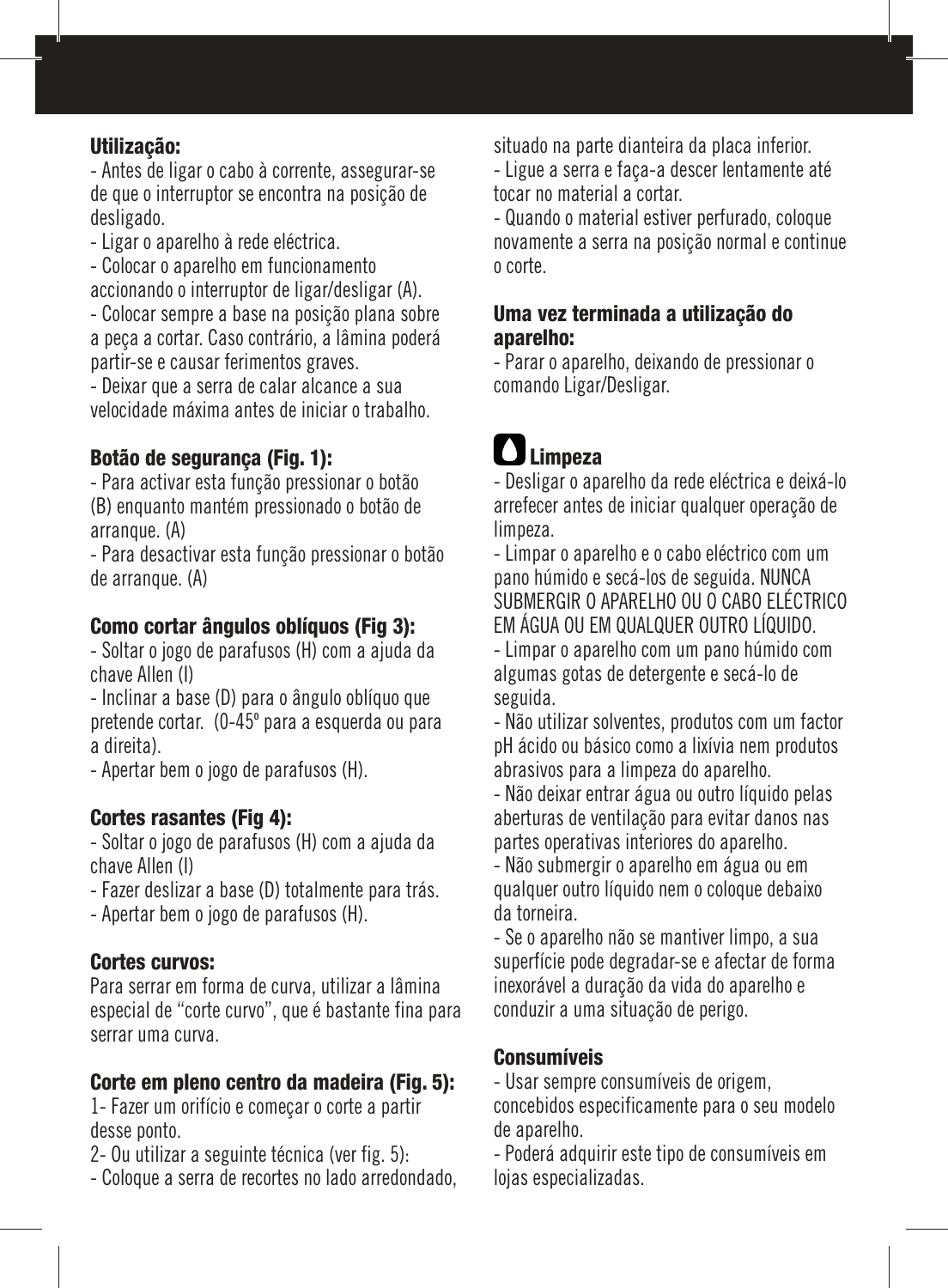# Anomalias e reparação

Em caso de avaria, levar o aparelho a um Serviço de Assistência Técnica autorizado.

- Se a ligação de rede estiver danificada, deve ser substituída e deve agir-se como em caso de avaria.

### Características:

|                                  | 3A4W           |
|----------------------------------|----------------|
| - Potência absorvida:            | 350W           |
| - Voltagem nominal:              | $230 - 240V$ ~ |
| - Velocidade em vazio (rpm):     | 3000 rpm       |
| - Capac. corte madeira           | 55             |
| - Capac. corte acero             | 4              |
| - Capac. corte alumínio          | 8              |
| - Inclinação hasta               | $45^\circ$     |
| - Peso:                          | 1.37 Kg        |
| - Lpa (nível de pressão sonora): | $<$ 72dB(A)    |
| - Lwa (nível de pressão sonora): | $< 83$ dB(A)   |
| - Vibração                       | $< 5.85$ m/s2  |
|                                  |                |

Estas características podem estar sujeitas a alterações sem aviso prévio, de forma a melhorar o produto.

Para produtos da União Europeia e/ou conforme os requisitos da regulamentação do seu país de origem:

#### Ecologia e reciclabilidade do produto

- Os materiais que constituem a embalagem deste aparelho estão integrados num sistema de recolha, classificação e reciclagem. Caso deseje desfazer-se deles, pode utilizar os contentores públicos apropriados para cada tipo de material. - O produto está isento de concentrações de substâncias que podem ser consideradas nocivas

Não esquecer que devem respeitar-se as regulamentações relativas à eliminação deste tipo de contaminante.

para o ambiente.



Este símbolo significa que se desejar desfazer-se do produto depois de terminada a sua vida útil, deve entregá-lo através dos meios adequados ao cuidado de um gestor de resíduos autorizado para a recolha selectiva de Resíduos de Equipamentos Eléctricos e Electrónicos (REEE).

Ελληνικά



**SA400**

Este símbolo significa que o utilizador deve ler atentamente as instruções antes de usar o aparelho



Utilize óculos de segurança.



Usar protector auditivo durante o trabalho com o aparelho.

Duplo isolamento

# **CE** Declaration of conformity

Declaramos sob a nossa única responsabilidade que os produtos marca CASALS descritos neste manual SA400 estão em conformidade às normas ou documentos normalizados seguintes. EN 60745-1, EN 60745-2-3, EN 55014-1, EN 55014-2, EN 61000-3-2 e EN 61000-3-3 de acordo com as directivas 2006/42/EC e 2004/108/EC.

Alberto Tomas. Director Comercial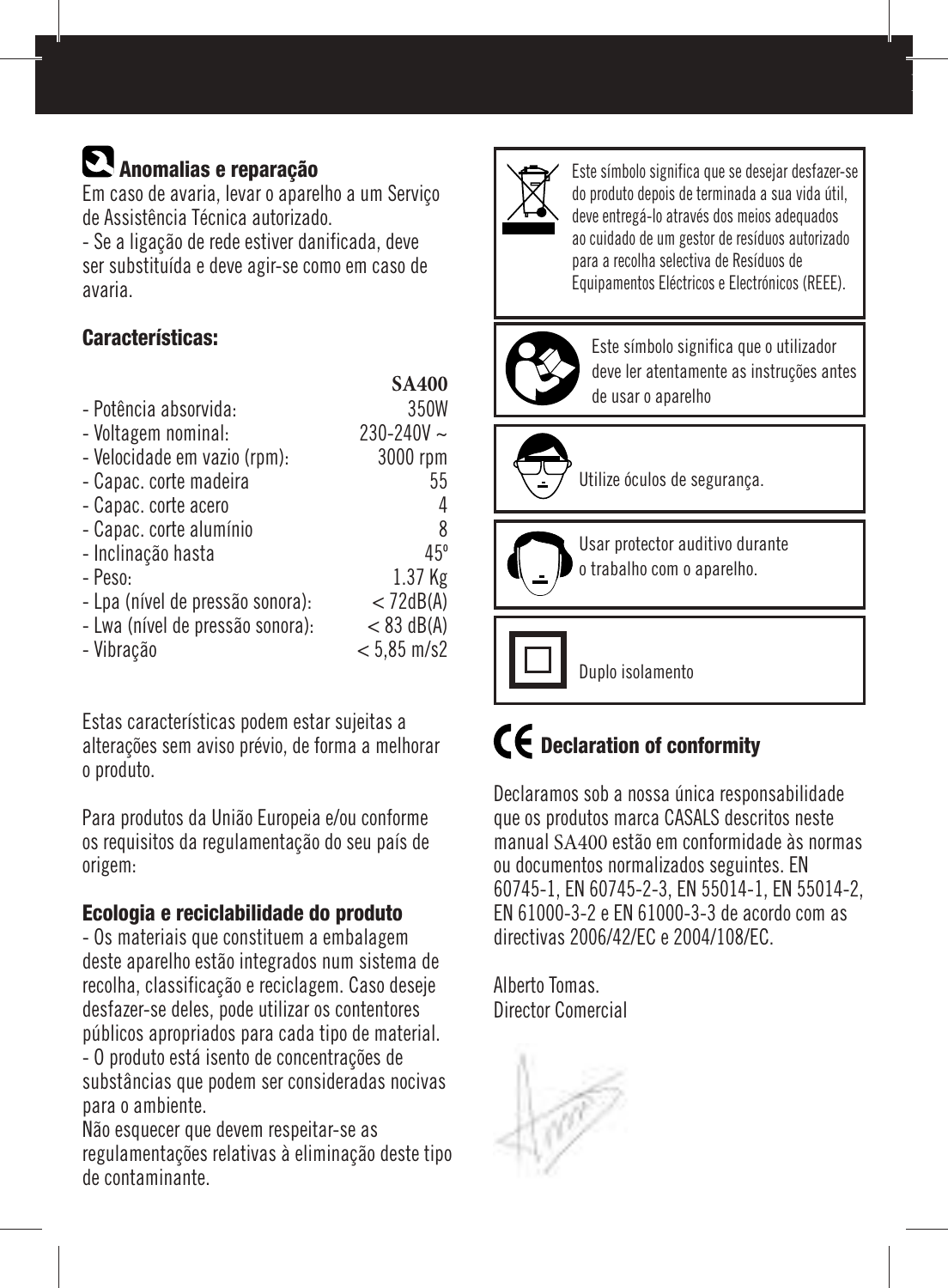# Ελληνικά

**Σέγα εκκρεμούς κινήσεως** SA400

Εκλεκτέ μας πελάτη:

Ευχαριστούμε την εμπιστοσύνη σας στην Casals. Χάρη στις αδιάκοπες προσπάθειές και τις καινοτομίες της, μαζί με το γεγονός ότι ξεπερνάει και τους πιο αυστηρούς ελέγχους ποιότητας, η Casals κατασκευάζει δυνατά ηλεκτρικά εργαλεία για τις πιο σκληρές δουλειές.

#### **Περιγραφή**

- A Διακόπτης ελέγχου
- B Κουμπί ασφάλισης<br>C Σενάκι νια σένα
- C Σεγάκι για σέγα
- D Πέλμα βάσεως<br>Ε Σύνδεση του αν
- E Σύνδεση του αναρροφητήρα σκόνης<br>E Σετ βιδών ούθμισης
- Σετ βιδών ρύθμισης
- G Κύλινδρος οδήγησης κοπής
- H Σετ βιδών ρύθμισης
- I Κλειδί Allen
- J Βάση στήριξης για το σεγάκι

**Συμβουλές και προειδοποιήσεις ασφαλείας**

 Διαβάστε αυτό το εγχειρίδιο προσεκτικά πριν να χρησιμοποιήσετε την συσκευή για πρώτη φορά. Δώστε ιδιαίτερη προσοχή σε όλες τις προειδοποιήσεις και τους κανονισμούς ασφαλείας.

 Προσοχή: Διαβάστε όλες τις οδηγίες στο παρόν εγχειρίδιο. Η μη τήρηση και συμμόρφωση με τις οδηγίες αυτές μπορεί να φέρει ως αποτέλεσμα την ηλεκτροπληξία, πυρκαγιά ή/και σοβαρούς τραυματισμούς. Ο όρος "ηλεκτρικό εργαλείο" που εμφανίζεται σε όλες τις προειδοποιήσεις σε αυτό το εγχειρίδιο αναφέρεται σε όλα τα εργαλεία που λειτουργούν συνδεδεμένα στο ρεύμα (με καλώδιο) ή που λειτουργούν με μπαταρία (χωρίς καλώδιο).

### **Περιβάλλον εργασίας ή χρήσης:**

- Κρατήστε την ζώνη όπου εργάζεσθε καθαρή και καλά φωτισμένη. Στους χώρους που είναι ακατάστατοι και σκοτεινοί, γίνονται περισσότερα ατυχήματα.

- Βεβαιωθείτε πως οι προερχόμενες από την χρήση σπίθες δεν προκαλούν κίνδυνο, π.χ. να μην φτάνουν σε άτομα ή σε εύφλεκτες ουσίες.

- Μην χρησιμοποιείτε την συσκευή σε εκρηκτικές ατμόσφαιρες, όπως σε εύφλεκτα υγρά, αέρια ή σκόνη. Αυτό το είδος συσκευών δημιουργεί σπίθες, που μπορεί να προξενήσουν την ανάφλεξη αυτού του τύπου ατμών ή σκόνης.

- Κρατήστε μακριά τα παιδιά και τους περίεργους ενώ χειρίζεστε την συσκευή.

- ΠΡΟΕΙΔΟΠΟΙΗΣΗ: Για να αποφευχθεί μια υπερθέρμανση, η συσκευή να μην καλύπτεται.

- Αποφεύγετε ότι, και η είσοδος, και η έξοδος του αέρος να μένουν, ή ολικώς, ή μερικώς, σκεπασμένες από έπιπλα, κουρτίνες, ενδύματα, κλπ. Υπάρχει κίνδυνος πυρκαγιάς.

### **Ηλεκτρική ασφάλεια:**

 Μην χρησιμοποιείτε την συσκευή όταν έχει βλάβη το καλώδιο ή η πρίζα.

- Πριν συνδέσετε τη συσκευή στο δίκτυο, βεβαιωθείτε ότι η τάση που υποδεικνύεται στην πλακέτα χαρακτηριστικών ταιριάζει με την τάση δικτύου.

- Το βύσμα της συσκευής πρέπει να ταιριάζει με την ηλεκτρική βάση της παροχής ηλεκτρικού ρεύματος. Μην τροποποιήσετε ποτέ το βύσμα. Μην χρησιμοποιείτε αντάπτορες βύσματος.

- Να αποφεύγεται η επαφή του σώματος του χειριστή της συσκευής με επιφάνειες γειωμένες, όπως σωληνώσεις, σώματα καλοριφέρ, ηλεκτρικά ψυγεία & κουζίνες.

- Μην εκθέσετε την συσκευή στην βροχή ή σε συνθήκες υγρασίας. Το νερό που θα εισχωρήσει στην συσκευή θα αυξήσει τον κίνδυνο να σας χτυπήσει το ηλεκτρικό ρεύμα.

- Αν σπάσουν κάποια από τα περιτυλίγματα της συσκευής αποσυνδέστε αμέσως την συσκευή από το ηλεκτρικό δίκτυο για να αποφύγετε πιθανή ηλεκτροπληξία.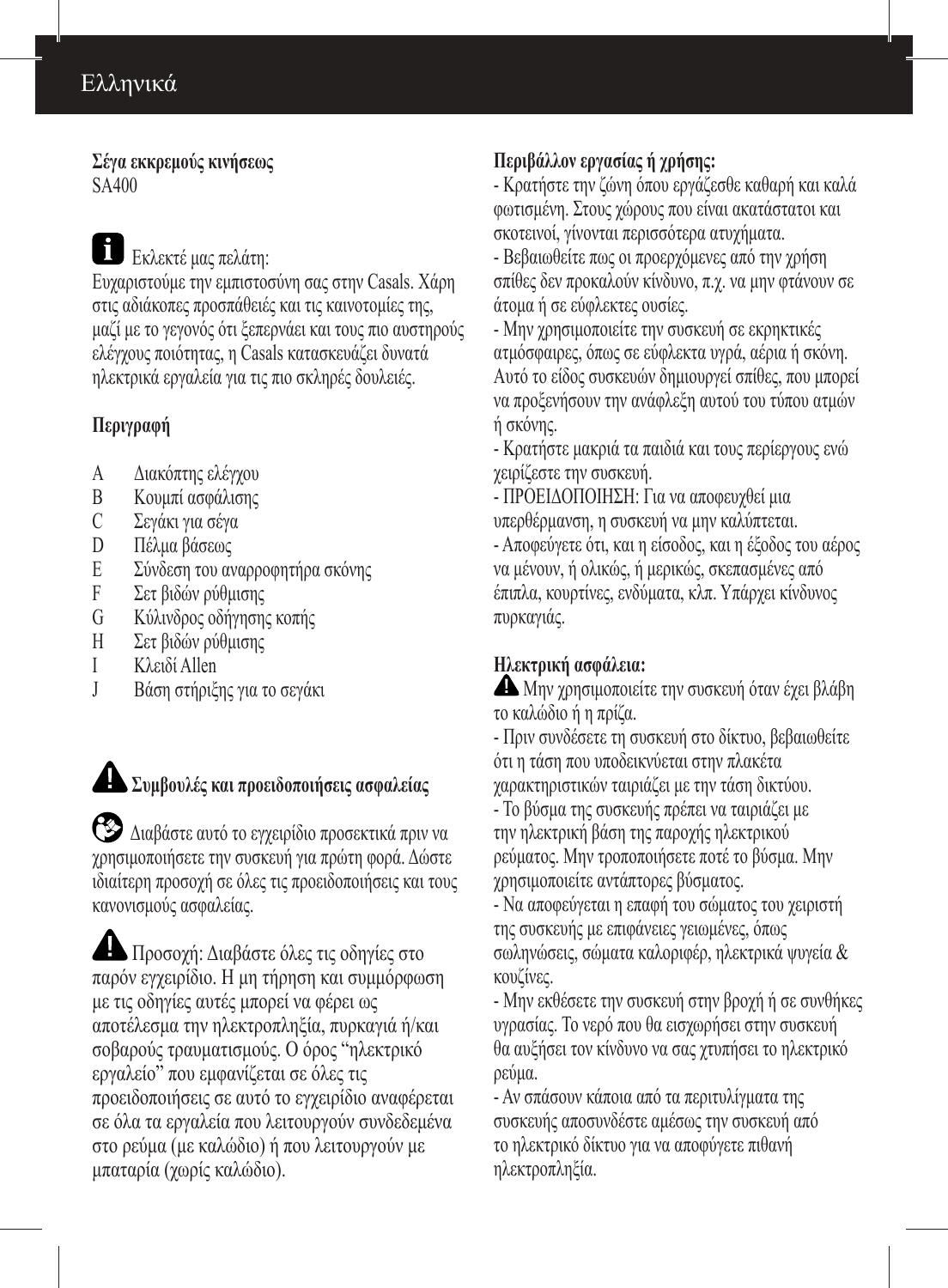- Μην χρησιμοποιείτε την συσκευή εάν έχει πέσει, εάν υπάρχουν ορατά σημάδια ζημιάς ή εάν υπάρχει διαρροή. - ΠΡΟΕΙΔΟΠΟΙΗΣΗ: Να διατηρείτε στεγνή την συσκευή.

- Μην χρησιμοποιείτε την συσκευή με βρεγμένα χέρια ή πόδια, αλλά ούτε και με γυμνά πόδια.

- Μην πιέζετε το ηλεκτρικό καλώδιο.

- Μην χρησιμοποιείτε ποτέ το καλώδιο για να σηκώσετε, να μεταφέρετε ή να αποσυνδέσετε την συσκευή.

- Σε περίπτωση που η συσκευή χρησιμοποιείται εξωτερικά, τότε να συνδέεται μια προέκταση ηλεκτρικού καλωδίου κατάλληλη για εξωτερική χρήση. - Σαν επιπρόσθετη προστασία στην ηλεκτρική εγκατάσταση που τροφοδοτεί την συσκευή, συνίσταται

το να διαθέτει μια διάταξη παραμένοντος ρεύματος, με μια μέγιστη ευαισθησία των 30mA. Ρωτήστε έναν έμπειρο ηλεκτρολόγο για να σας συμβουλεύσει. - Μην αγγίζετε την πρίζα σύνδεσης με βρεγμένα χέρια.

#### **Προσωπική ασφάλεια:**

- Να παραμένετε μακριά από οποιοδήποτε στοιχείο που θα μπορούσε να σας διασπάσει την προσοχή και να κάνει να χάσετε την συγκέντρωση. Να χρησιμοποιείτε την κοινή λογική, όταν χειρίζεστε την συσκευή. Η συσκευή να μην χρησιμοποιείται με κόπωση, ή υπό την επήρεια ναρκωτικών, οινοπνευματωδών ή φαρμάκων. Ακόμα και μια στιγμή απόσπασης προσοχής κατά την εργασία με αυτού του είδους συσκευής ίσως επιφέρει σαν αποτέλεσμα ένα σοβαρό προσωπικό τραυματισμό. - Η χρήση διατάξεων, όπως μάσκες κατά της σκόνης, υποδήματα ασφαλείας με αντιολισθητική σόλα, κράνος ή προστασία της ακοής, στις κατάλληλες συνθήκες, βοηθούν στη μείωση του κινδύνου πιθανών τραυματισμών.

- Λάβετε τα αναγκαία μέτρα για να αποφύγετε το να πάρει μπρος η συσκευή κατά λάθος. Βεβαιωθείτε ότι ο διακόπτης είναι απενεργοποιημένος, στην θέση off, πριν να συνδέσετε την συσκευή στην πρίζα. H μεταφορά ηλεκτρικών εργαλείων με το δάχτυλο στον διακόπτη σκανδάλης, ή η σύνδεση ηλεκτρικών εργαλείων με τον διακόπτη σκανδάλης σε θέση ενεργοποίησης, ενέχουν σοβαρό κίνδυνο ατυχήματος.

- Να αποσύρεται/ονται το/τα κλειδί/ιά ασφάλισης

δίσκου, πριν να μπει μπρος η συσκευή. Ένα κλειδί ή δίσκος, που δεν συγκρατείται σταθερά στη συσκευή, μπορεί να προκαλέσει ατύχημα με το που θα ενεργοποιηθεί.

- Μην εργάζεσθε σε υπερβολική απόσταση. Ανά πάσα στιγμή, να διατηρείτε μια στάση σταθερή και ισορροπημένη. Αυτό επιτρέπει έναν καλύτερο έλεγχο της συσκευής σε απρόσμενες καταστάσεις.

- Να ντύνεστε κατάλληλα. Μην φοράτε φαρδιά ενδύματα, ούτε να φέρετε κάτι που κρέμεται. Να διατηρείτε τα μαλλιά, ενδύματα και γάντια μακριά από τα κινούμενα μέρη. Ρούχα που κρέμονται, κοσμήματα ή μακριά μαλλιά μπορεί να πιαστούν από τα κινούμενα μέρη.

- Να χρησιμοποιείτε σφιγκτήρες ή μέγγενη, για να πιάνετε το κομμάτι πάνω στο οποίο θέλετε να δουλέψετε. Η δουλειά γίνεται πιο ασφαλής εάν η μέγγενη ελευθερώνει τα δυο σας χέρια, για να χειρίζεστε το εργαλείο.

- Να μην πιάνετε τα κινητά κομμάτια της συσκευής όταν είναι σε λειτουργία.

- Μην αγγίζετε τη λεπίδα ή το κομμάτι που κόβει αμέσως μετά τη χρήση της συσκευής. Σίγουρα και τα δύο θα είναι πολύ ζεστά και μπορεί να σας προκαλέσουν εγκαύματα.

- Να προστατεύεστε από την επαφή και εισπνοή της σκόνης της προερχόμενης από την λείανση ξύλινων, μεταλλικών ή βαμμένων με μπογιές μολύβδου επιφανειών.

Να χρησιμοποιούνται τα κατάλληλα μέσα προστασίας ανάλογα με την εφαρμόσιμη ρύθμιση για την πρόληψη κινδύνων.

- Να προσέχετε ιδιαίτερα μετά από την απενεργοποίηση της συσκευής, μια και το εργαλείο θα συνεχίσει να στρέφεται λόγω της μηχανικής του αδράνειας.

#### **Χρήση και προσοχή:**

- Πριν από κάθε χρήση, ξετυλίξτε εντελώς το καλώδιο τροφοδοσίας της συσκευής.

- Μην χρησιμοποιείτε την συσκευή, εάν τα αξεσουάρ της δεν έχουν συνδεθεί σωστά.

- Να μη χρησιμοποιείτε τη συσκευή εάν τα εξαρτήματα της είναι ελαττωματικά. Αντικαταστήστε τα αμέσως.

- Κάντε χρήση της/των λαβής/λαβών για να πιάνετε, ή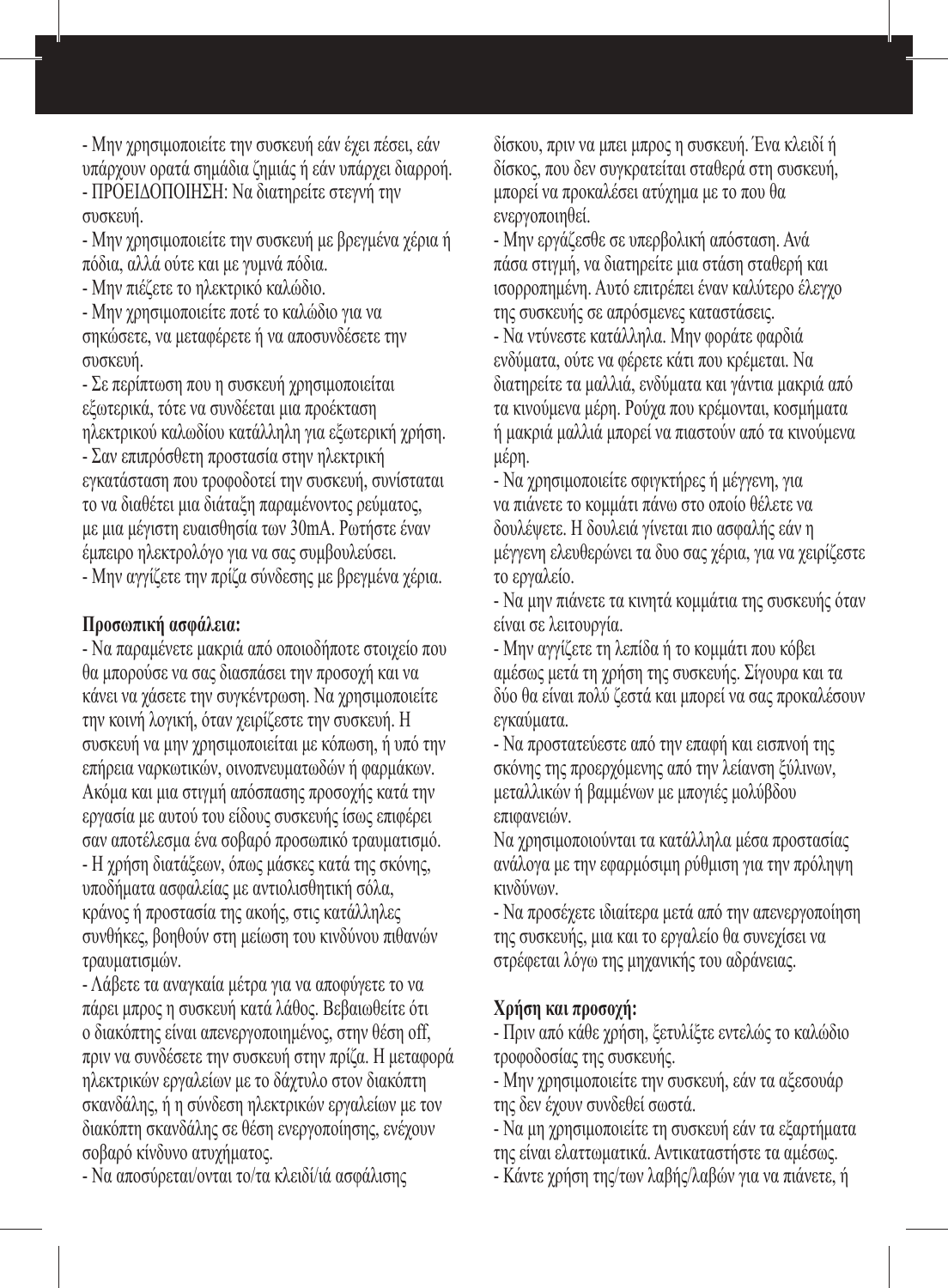μεταφέρετε την συσκευή.

- Μην αναποδογυρίσετε την συσκευή όταν αυτή είναι σε χρήση ή συνδεδεμένη με το ηλεκτρικό δίκτυο. Να χρησιμοποιείτε τον κατάλληλο δίσκο για την κάθε εφαρμογή. Η χρήση του κατάλληλου δίσκου θα κάνει μια καλύτερη και ασφαλέστερη εργασία, σε συμφωνία με τον στόχο για τον οποίο σχεδιάστηκε.

- Μη χρησιμοποιείτε την συσκευή αν δεν λειτουργεί ο μηχανισμός λειτουργίας/παύσης.

- Πριν να κάνετε οποιουδήποτε είδους ρυθμίσεις, ή αλλάξετε εξαρτήματα, ή αποθηκεύσετε το εργαλείο, βγάλτε το φις από την πρίζα και/ή αφαιρέστε το σώμα της μπαταρίας από το εργαλείο. Εφαρμόζοντας αυτά τα μέτρα ασφαλείας μειώνεται ο κίνδυνος να πάρει μπρος κατά λάθος η συσκευή.

- Αυτή η συσκευή έχει σχεδιαστεί μόνο για οικιακή χρήση και όχι για επαγγελματική ή βιομηχανική.

- Αυτή η συσκευή δεν είναι ένα παιχνίδι. Τα παιδιά θα πρέπει να επιβλέπονται ώστε να είστε σίγουροι πως δεν παίζουν με τη συσκευή.

- Μην επιτρέψετε να την χρησιμοποιήσουν άτομα που δεν είναι εξοικειωμένα με αυτού του είδους τα προϊόντα, παιδιά ή άτομα με ειδικές ανάγκες.

- Κρατήστε αυτήν την συσκευή μακριά από τα παιδιά και/ή από άτομα με ειδικές ανάγκες.

- Η συσκευή να μην εκτίθεται σε ακραίες θερμοκρασίες.

- Ελέγξτε αν τα κινητά κομμάτια της είναι σε καλή κατάσταση, δεν είναι μπλοκαρισμένα, πως δεν υπάρχουν σπασμένα κομμάτια και άλλες συνθήκες που μπορεί να επηρεάζουν την καλή λειτουργία της συσκευής.

- Τα εργαλεία κοπής να διατηρούνται ακονισμένα και καθαρά.

 -Να αφήνετε σε λειτουργία την συσκευή για 30 δευτερόλεπτα, δίχως φόρτιση και σε μια θέση ασφαλή. Αμέσως, να σταματήσετε την συσκευή, εάν παρατηρήσετε ένα σημαντικό κραδασμό ή εντοπιστεί κάποια άλλη βλάβη. Στην περίπτωση αυτή, να επαληθεύσετε το πρόβλημα και/ή να κινηθείτε έτσι όπως περιγράφεται στην ενότητα Βλάβες και Επισκευές. - Πριν να χρησιμοποιήσετε την συσκευή, πάντα να ελέγχετε το κομμάτι στο οποίο πρόκειται να εργασθείτε και να απομακρύνετε τυχόν εμπόδια, όπως καρφιά, συνδετήρες, βίδες, γωνιές, προεξέχοντα κομματάκια κι άλλα κατάλοιπα του υλικού.

- Ελέγξτε την θέση των καλωδίων τροφοδοσίας πριν από την έναρξη εργασίας, φροντίζοντας να είναι αρκετά μακριά τα καλώδια από την περιοχή εργασίας.

- Κατά τη χρήση της συσκευής, να κρατάτε τα χέρια σας κι άλλα μέρη του σώματός σας μακριά από το χώρο εργασίας.

#### **Σέρβις:**

- Βεβαιωθείτε ότι το σέρβις συντήρησης της συσκευής να γίνεται από εξειδικευμένο προσωπικό και σε περίπτωση που χρειάζεστε αναλώσιμα/ανταλλακτικά, αυτά να είναι αυθεντικά.

- Οποιαδήποτε μη κατάλληλη χρήση ή μη σύμφωνη με τις οδηγίες χρήσεις μπορεί να είναι επικίνδυνη, ακυρώνει την εγγύηση και την ευθύνη του κατασκευαστή.

# **Οδηγίες χρήσης**

- Πάντα σιγουρεύεστε ότι το εργαλείο είναι σβηστό και αποσυνδεδεμένο από το ηλεκτρικό δίκτυο, πριν να κάνετε κάθε είδους λειτουργίας στο ίδιο.

#### **Σημειώσεις πριν την χρήση:**

- Βεβαιωθείτε ότι έχετε αποσύρει όλα τα υλικά συσκευασίας του προϊόντος.

- Προετοιμάσετε την συσκευή σύμφωνα με την εργασία που θέλετε να κάνετε:

### **Μοντάρισμα των αξεσουάρ (Σχ. 2)**

- Βγάλετε την σέγα από την πρίζα λήψης ρεύματος.

- Λασκάρετε το σετ βιδών ρύθμισης (F),

χρησιμοποιώντας το κλειδί Allen (I)

- Σύρετε το σεγάκι μέχρι το άκρο της στήριξης της λεπίδας πριονιού (J).

- Επαληθεύστε ότι το πίσω μέρος της λεπίδας να εφαρμόζει καλά εντός της σχισμής του κυλίνδρου οδήγησης κοπής (G)

- Σφίξτε καλά το σετ βιδών ρύθμισης (F).

- Ελέγχετε περιοδικά ότι το σεγάκι να είναι πιασμένο καλά με ασφάλεια. Αν είναι απαραίτητο, εκ νέου να σφίξετε το σετ από βίδες ρύθμισης (F). Μόνον όταν η συσκευή είναι αποσυνδεδεμένη να κάνετε αυτήν την λειτουργία.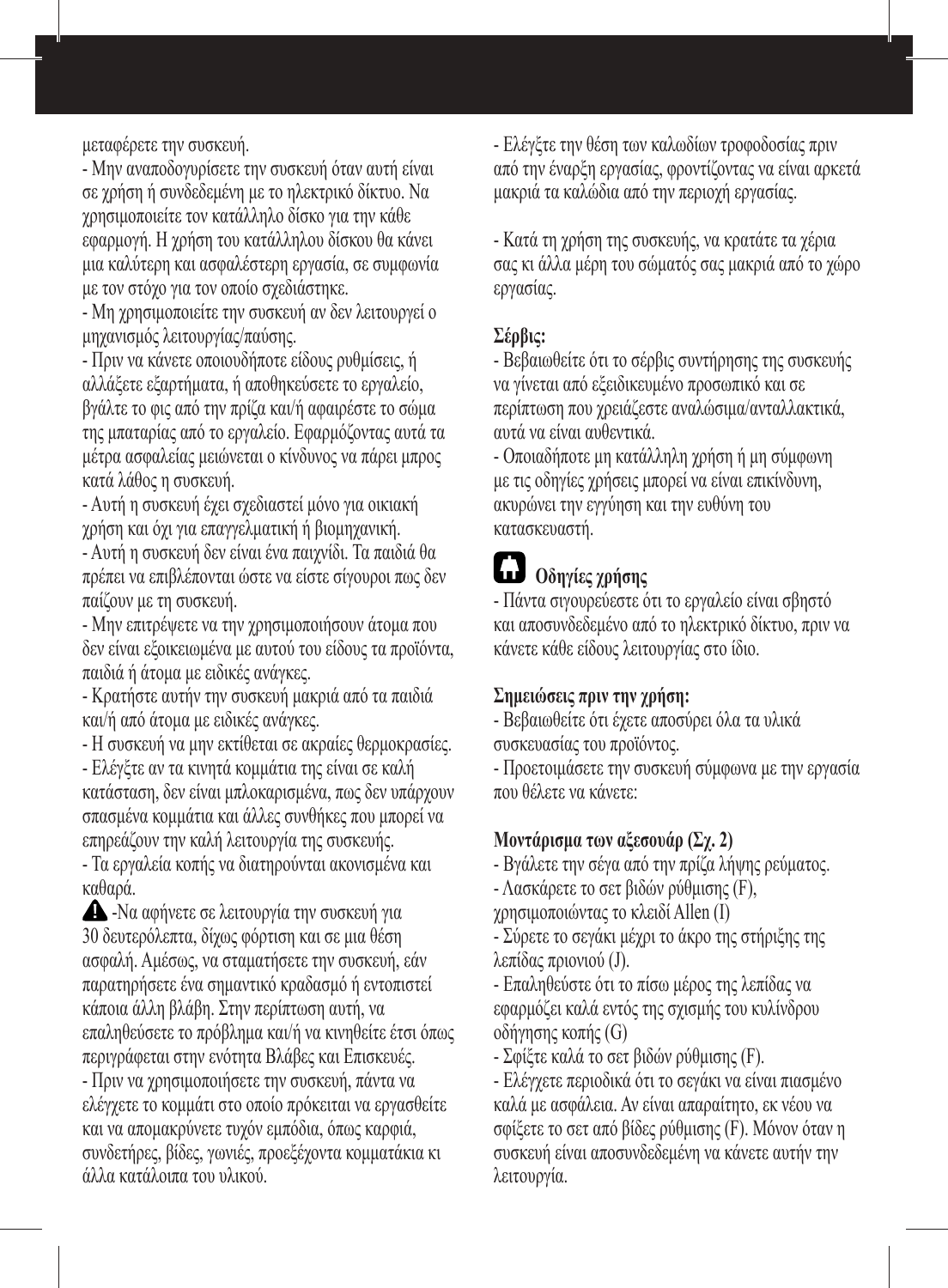#### **Χρήση:**

- Πριν συνδέσετε το καλώδιο τροφοδοσίας, βεβαιωθείτε ότι ο διακόπτης να είναι στη θέση απενεργοποιημένο.

- Συνδέστε την συσκευή στο ηλεκτρικό κύκλωμα.

- Ενεργοποιήσετε την συσκευή, πατώντας τον διακόπτη εκκίνηση / στάση (A).

- Να τοποθετείτε πάντα την βάση σε επίπεδη θέση επί του κομματιού προς κοπή. Διαφορετικά, η λεπίδα μπορεί να σπάσει και να σας προκαλέσει σοβαρό τραυματισμό. - Αφήστε την σέγα να φτάσει στη μέγιστη ταχύτητα,

πριν από την έναρξη εργασίας.

#### **Κουμπί ασφάλισης (Σχ. 1):**

- Για να ενεργοποιηθεί αυτή η λειτουργία, πατήστε το κουμπί (B) ενώ διατηρείτε πατημένο το κουμπί εκκίνησης (A).

- Για να απενεργοποιηθεί αυτή η λειτουργία, να πατήσετε το κουμπί εκκίνησης (A).

#### **Πως να κόβετε λοξές γωνίες (Σχ. 3):**

- Λασκάρετε το σετ βιδών ρύθμισης (H), χρησιμοποιώντας το κλειδί Allen (I) - Γείρετε το πέλμα (D) προς την λοξή γωνία που θέλετε να κόψετε (0-45º στα αριστερά ή στα δεξιά). - Σφίξετε καλά το σετ βιδών ρύθμισης (Η).

#### **Κατακόρυφες κοπές (Σχ. 4):**

- Λασκάρετε το σετ βιδών ρύθμισης (H), χρησιμοποιώντας το κλειδί Allen (I) - Σύρετε το πέλμα (D) τελείως προς τα πίσω. - Σφίξτε καλά το σετ βιδών ρύθμισης (Η).

#### **Κοπές με καμπύλη:**

Για κοπή σε σχήμα καμπύλης, χρησιμοποιείτε την ειδική λεπίδα «κοπή με καμπύλη", που είναι αρκετά λεπτή για πριόνισμα σε καμπύλη.

#### **Διατρύπηση ξύλου (Σχ. 5):**

Για διατρύπηση απευθείας σε ξύλο, έχετε δυο επιλογές: 1- Η μπορείτε να τρυπήσετε το ξύλο, ανοίγοντάς του μια τρύπα κι από εκεί να αρχίσετε την κοπή του.

- Η μπορείτε να κάνετε το ακόλουθο τέχνασμα (δείτε την εικόνα 5):

Τοποθετήστε την σέγα στην στρογγυλή πλευρά, που

είναι στο μπροστινό μέρος της πλάκας βάθους.

- Αφού συνδέσετε την σέγα στο ρεύμα, κάνετε να κατέβει αργά, έως ότου να αγγίξει το υπό κοπή υλικό.

- Όταν έχει ολοκληρωθεί η διατρύπηση του υλικού, επαναφέρετε την σέγα στην κανονική της θέση και συνεχίζετε την κοπή.

#### **Μόλις σταματήσετε να χρησιμοποιείτε την συσκευή:**

- Σταματήσετε την συσκευή, πατώντας τον διακόπτη εκκίνηση / στάση.

# **Καθαρισμός**

- Αποσυνδέστε την συσκευή από το ηλεκτρικό κύκλωμα και αφήστε την να κρυώσει πριν ξεκινήσετε οποιαδήποτε ενέργεια καθαρισμού.

- Καθαρίζετε την ηλεκτρική διάταξη και το βύσμα λήψης ρεύματος με ένα μουσκεμένο πανάκι και μετά να τα στεγνώνετε. ΠΟΤΕ ΝΑ ΜΗΝ ΤΑ ΒΥΘΙΖΕΤΕ ΣΤΟ ΝΕΡΟ Η ΣΕ ΟΠΟΙΟΔΗΠΟΤΕ ΑΛΛΟ ΥΓΡΟ.

- Καθαρίστε τη συσκευή με υγρό πανί εμποτισμένο με λίγες σταγόνες απορρυπαντικού και ύστερα στεγνώστε τη.

- Μη χρησιμοποιείτε διαλυτικά ή προϊόντα με όξινο ή βασικό ph όπως η αλισίβα ή προϊόντα λείανσης για τον καθαρισμό της συσκευής.

- Μην αφήσετε να μπει νερό ή άλλο υγρό στις εξόδους αερισμού για να αποφευχθούν φθορές στα εσωτερικά λειτουργικά τμήματα της συσκευής.

- Μη βυθίζετε τη συσκευή σε νερό ή άλλο υγρό, και μην την τοποθετείτε κάτω από τη βρύση.

- Εάν δεν διατηρείτε την συσκευή καθαρή, η επιφάνειά της μπορεί να αλλοιωθεί και να επηρεάσει με αρνητικό τρόπο την διάρκεια ζωής της συσκευής και να οδηγήσει σε επικίνδυνες καταστάσεις.

#### **Αναλώσιμα**

- Να χρησιμοποιείτε πάντα αυθεντικά αναλώσιμα, σχεδιασμένα ειδικά για το δικό σας μοντέλο της συσκευής.

- Μπορείτε να αγοράσετε αυτού του είδους τα αναλώσιμα σε εξειδικευμένα καταστήματα.

# **Δυσλειτουργίες και επισκευή**

Σε περίπτωση βλάβης πηγαίνετε τη συσκευή σε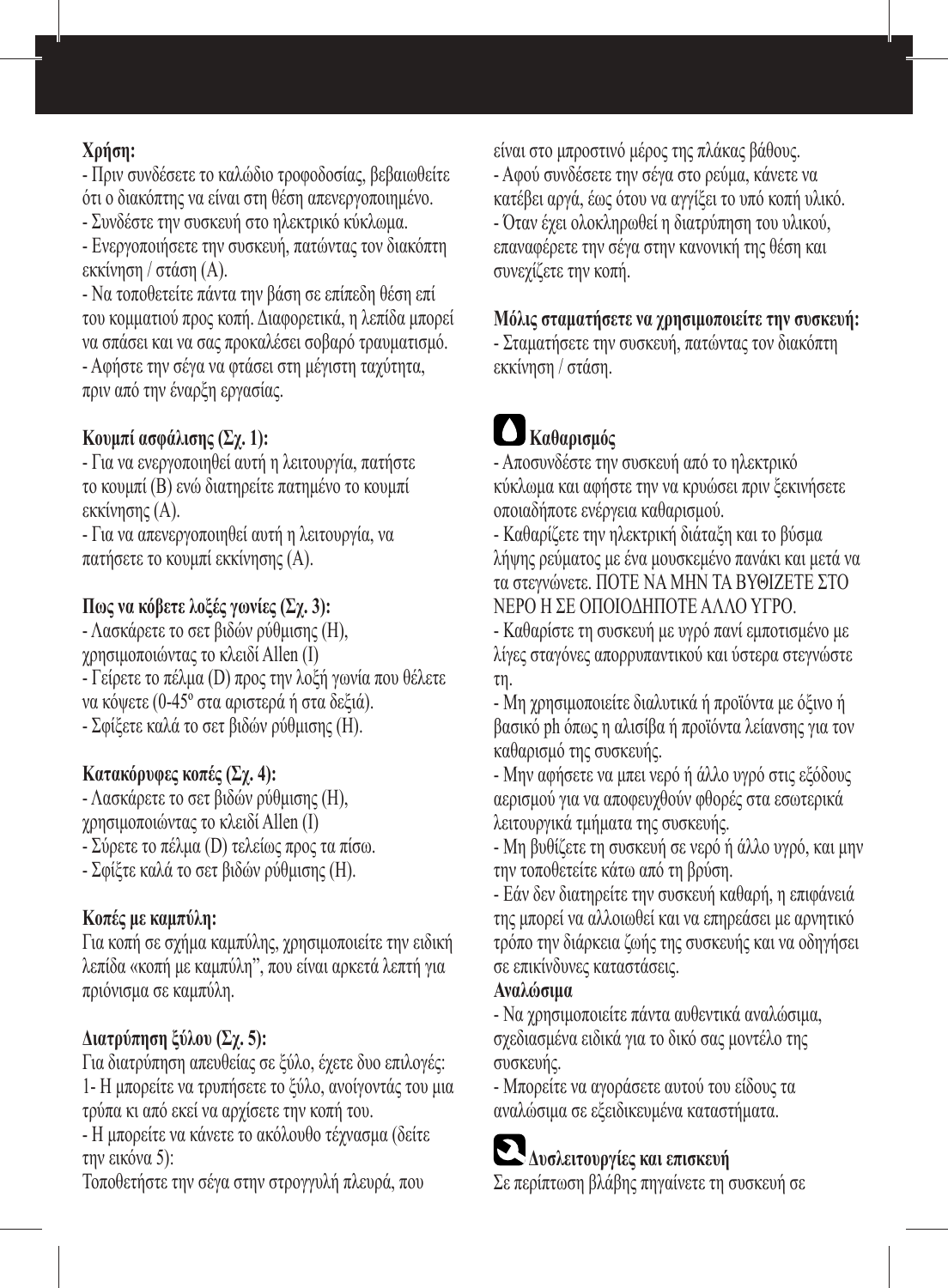εξουσιοδοτημένο Κέντρο Τεχνικής Εξυπηρέτησης.

- Αν υπάρχει πρόβλημα με την σύνδεση του ηλεκτρικού κυκλώματος θα πρέπει να την αντικαταστήσετε και να συνεχίσετε όπως σε περίπτωση βλάβης.

#### **Χαρακτηριστικά:**

| - Ονομαστική ισχύς:             | 350W           |
|---------------------------------|----------------|
| - Ονομαστική τάση:              | $230 - 240V$ ~ |
| - Ταχύτητα εν κενώ (rpm):       | 3000 rpm       |
| - Ικανότητα κοπής ξύλου         | 55             |
| - Ικανότητα κοπής γάλυβα        | 4              |
| - Ικανότητα κοπής αλουμινίου    | 8              |
| - Κλίση μέχρι                   | $45^{\circ}$   |
| $-Bάρος$ :                      | 1,37 Kg        |
| - Lpa (Στάθμη ηχητικής πίεσης): | < 72dB(A)      |
| - Lwa (Στάθμη ηχητικής πίεσης): | $< 83$ dB(A)   |
| - Κραδασμός                     | $< 5.85$ m/s2  |

Αυτά τα χαρακτηριστικά μπορούν να υπόκεινται σε αλλαγές δίχως προειδοποίηση, ανάλογα με τις βελτιώσεις που γίνονται στο προϊόν.

Για προϊόντα την Ευρωπαϊκής Ένωσης ή/και σε περίπτωση που κάτι τέτοιο απαιτεί η νομοθεσία στην χώρα προέλευσής σας:

#### **Οικολογία και δυνατότητα ανακύκλωσης του προϊόντος**

- Τα υλικά που αποτελούν τη συσκευασία αυτής της ηλεκτρικής οικιακής συσκευής, εντάσσονται σε ένα σύστημα συλλογής, διαλογής και ανακύκλωσής τους.

- Το προϊόν είναι απαλλαγμένο από συγκεντρώσεις συστατικών που μπορεί να θεωρηθούν βλαβερά για το περιβάλλον.

- Πρέπει να γίνονται σεβαστοί οι κανονισμοί σχετικά με την απόρριψη αυτού του είδους ρυπαίνουσας ουσίας



Αυτό το σύμβολο σημαίνει πως εάν επιθυμείτε να πετάξετε το προϊόν μετά το πέρας ζωής του, θα πρέπει να το κάνετε με τον ενδεδειγμένο τρόπο μέσω ενός φορέα διαχείρισης αποβλήτων, εξουσιοδοτημένο για την επιλεκτική συλλογή Αποβλήτων Ηλεκτρικών και Ηλεκτρονικών Συσκευών (ΑΗΗΣ).



Το σύμβολο σημαίνει ότι ο χρήστης θα πρέπει να διαβάσει προσεκτικά τις οδηγίες πριν να συνεχίσει.



Φορέστε τα προστατευτικά γυαλιά.



Ενώ εργάζεστε με την συσκευή, χρησιμοποιείτε προστασία της ακοής

# Διπλή μόνωση

 $\mathsf{\subset}\mathsf{\in}$  Declaration of conformity

Με το παρόν δηλώνουμε, με δική μας ευθύνη, ότι τα προϊόντα CASALS όπως περιγράφονται σε αυτό το εγχειρίδιο SA400/ και / συμφωνούν με τους ακόλουθους κανονισμούς ή έγγραφα κριτηρίων: EN 60745-1, EN 60745-2-3, EN 55014-1, EN 55014-2, EN 61000-3-2 y EN 61000-3-3 σύμφωνα με τις οδηγίες της 2006/42/EC, 2004/108/EC.

Alberto Tomas. Διευθυντής Πωλήσεων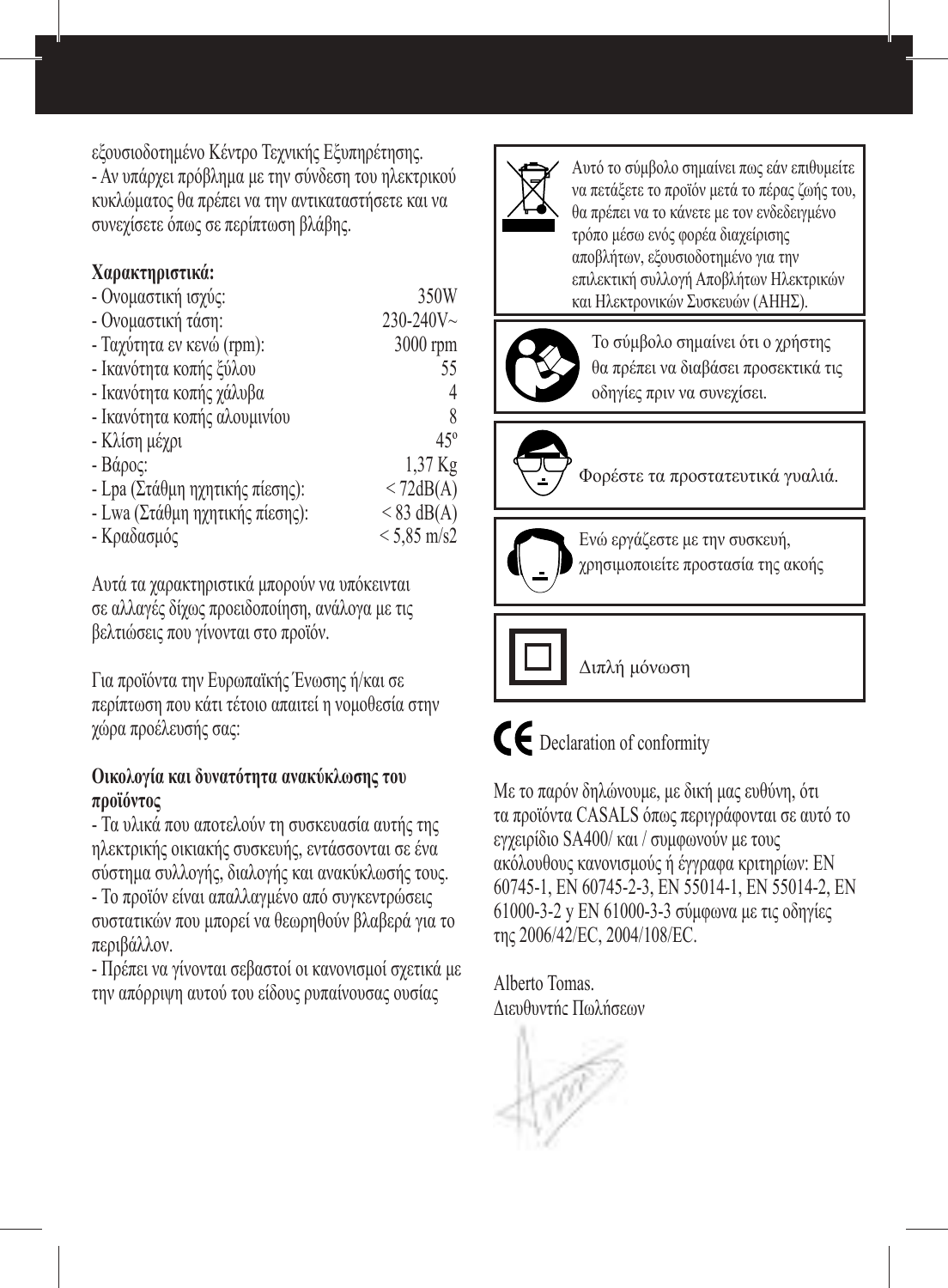### Русский

#### **Лобзиковая пила SA400**

 Уважаемый покупатель: Благодарим Вас за доверие, оказанное Casals. Постоянное стремление к инновациям и успешное прохождение самых строгих контролей качества позволяют Casals производить электрические приборы, которые могут быть использованы для самых сложных работ.

- A Кнопка включения
- **B** Кнопка блокировки<br>C Полотно лобзикової
- C Полотно лобзиковой пилы
- D Башмак
- E Соединитель системы извлечения пыли
- **F** Комплект винтов<br>G Направляющий р
- G Направляющий ролик
- H Комплект винтов<br>I III естигранный та
- I Шестигранный торцевой ключ<br>J Лержатель пильного полотна
- Держатель пильного полотна

### **Рекомендации и меры безопасности**

 Внимательно прочитайте настоящее руководство по эксплуатации перед первым использованием прибора. Обратите особое внимание на все нормы безопасности и предупреждения о ее соблюдении.

 Внимание: прочитайте все инструкции, содержащиеся в настоящем руководстве по эксплуатации. Несоблюдение

данных инструкций может стать причиной удара электрическими током, возгорания и/или серьезных ранений.Термин «электрический прибор», используемый во всех предупреждениях настоящего руководства по эксплуатации, обозначает все приборы, работающие от электрического тока (с проводом) или от аккумулятора (без провода).

#### **Рекомендации по установке:**

- Рабочее место должно быть чистым и хорошо освещенным. Неаккуратное, плохо освещенное рабочее место чаще становится причиной несчастных случаев. - Убедитесь в том, что искры, возникающие во время работы прибора, не представляют опасности, т.е. не могут попасть на стоящих рядом людей или вызвать возгорание горючих веществ.

- Не используйте прибор рядом с взрывоопасными веществами, такими как горючие жидкости, газы или порох. Приборы данного типа испускают искры, которые могут стать причиной возгорания перечисленных выше субстанций и пороха.

- Во время работы прибора держите его подальше от детей и от прочих посторонних лиц.

- ВНИМАНИЕ: Во избежание перегрева не разрешается накрывать прибор.

- Следите за тем, чтобы отверстия для входа и выхода воздуха не оказывались полностью или частично закрытыми мебелью, шторами, одеждой и т.д.: в данных случаях существует риск возникновения пожара.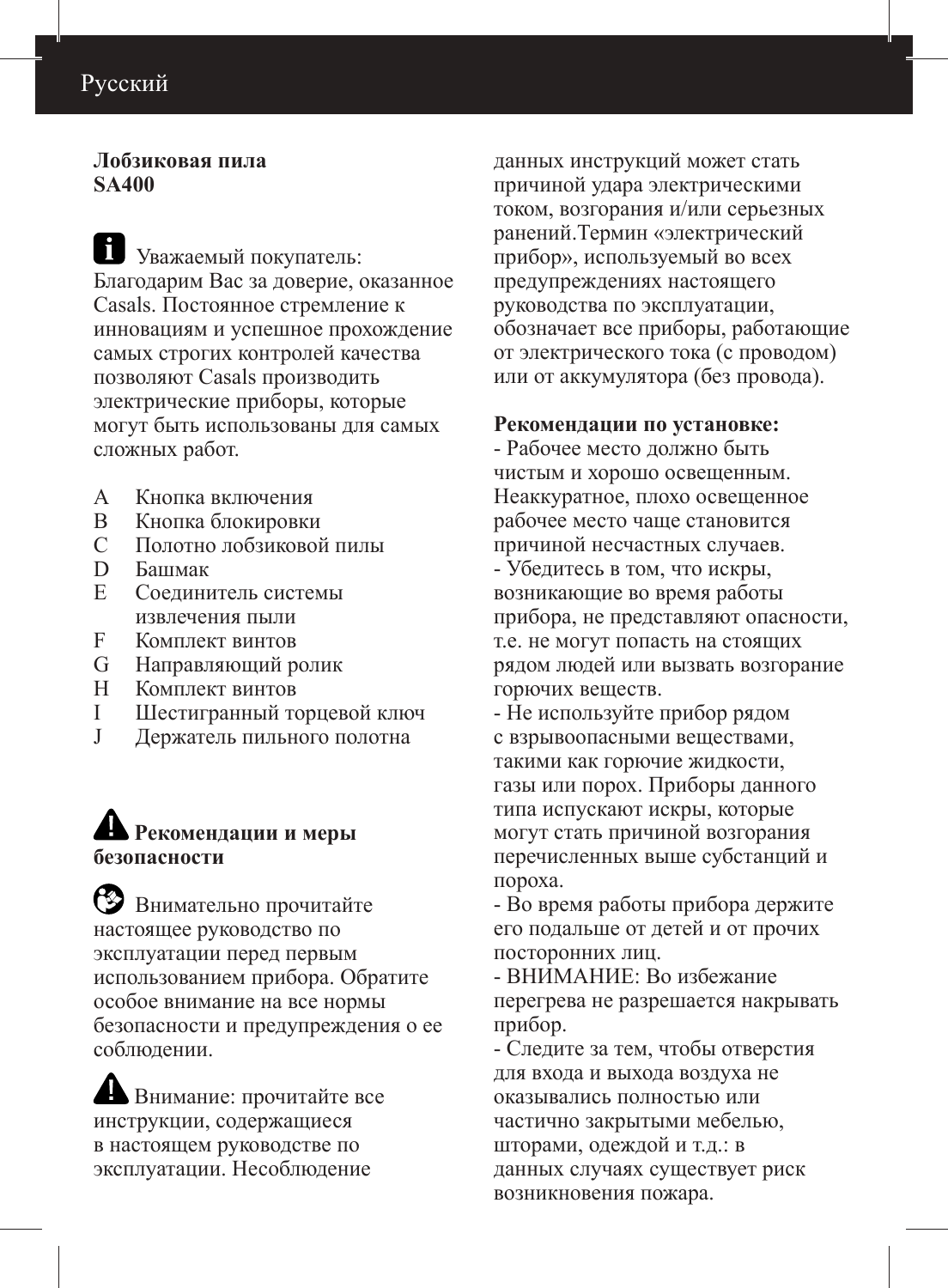#### **Рекомендации по электробезопасности:**

 - Не разрешается использовать прибор в случае повреждения шнура или вилки электропитания.

- Перед подключением прибора к электрической сети убедитесь, что напряжение в ней соответствует напряжению, указанному на корпусе.

- Вилка электропитания должна соответствовать стандарту розеток, который используется в вашем регионе. Не рекомендуется использовать адаптеры и изменять штыковой контакт.

- При работе с прибором следует избегать контакта с поверхностями, расположенными на земле, такими как водопроводные трубы, отопительные приборы, электрические плиты и холодильники.

Если при использовании прибора Вы стоите на земле, существует повышенный риск удара электрическим током.

- Не разрешается использовать прибор в условиях повышенной влажности или на улице (вне дома) во время дождя. Попадание воды внутрь прибора опасно, т.к. может привести к удару электрическим током.

- Если Вы заметили какие-либо повреждения корпуса прибора или неполадки в его работе, немедленно отключите прибор из сети электропитания, во избежание удара электрическим током.

- Не разрешается включать прибор, если на нем имеются видимые следы повреждений или утечки.

- ВАЖНО: Храните прибор в сухом месте.

- Не включайте прибор мокрыми

руками, а также, если Вы стоите на полу босиком.

- При выключении прибора из розетки не дергайте за шнур.

- Возьмитесь рукой за вилку и аккуратно выньте ее, придерживая розетку другой рукой. Не поднимайте и не перемещайте прибор за шнур электропитания.

- При работе с прибором вне дома используйте удлинитель электрического провода, подходящий для использования на улице.

- Рекомендуем в качестве дополнительной токовой защиты электрической установки, питающей прибор, иметь также дифференциальный механизм с максимальной чувствительностью 30мА. При выборе механизма заручитесь советом квалифицированного специалиста по электроустановкам.

- Не трогайте вилку электропитания мокрыми руками.

#### **Рекомендации по личной безопасности:**

- Держите шлифовальную машину в удалении от предметов, которые могут отвлечь Вас и стать причиной потери концентрации внимания. Полагайтесь на Ваш здравый смысл при использовании прибора. Не следует работать с ним, если Вы устали, если до этого Вы приняли наркотики, алкогольные напитки или определенные лекарства. Секундная потеря концентрации внимания при работе с приборами данного типа может привести к серьезным травмам.

- В соответствующих условиях противопылевые маски, обувь на подошве с эффектом антискольжения,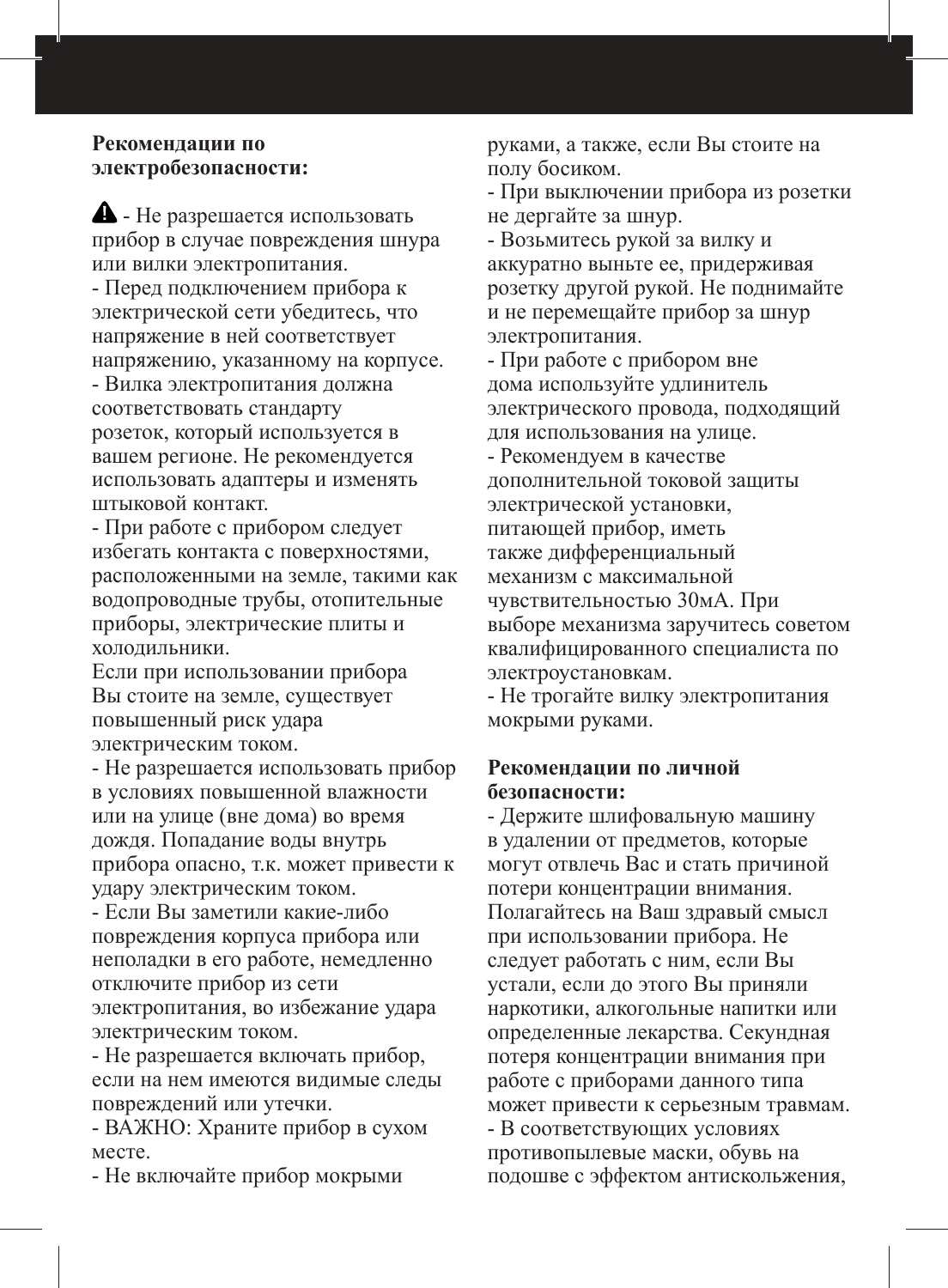шлем и средства защиты слуха снижают риск возникновения несчастных случаев.

- Примите все меры, необходимые для предупреждения непроизвольного запуска прибора. Проверьте, что выключатель установлен в позицию «Выкл.», прежде чем подключить прибор к электрической сети. Транспортировка электрических приборов с пальцем на выключателе и подключение их к электрической сети, когда выключатель находится в позиции «Вкл.», повышает риск возникновения несчастного случая. - Снимите ключ/-и, закрепляющий/-ие рабочую деталь, перед включением прибора. Ключ или рабочая деталь, неплотно прикрепленные к прибору, при включении могут стать причиной несчастного случая.

- Не следует работать на слишком большом расстоянии от шлифуемой поверхности. Ваша рабочая поза должна быть надежной и уравновешенной. Это поможет Вам лучше контролировать прибор при возникновении каких-либо непредвиденных ситуаций.

- Необходимо выбрать подходящую одежду. Она не должна быть слишком просторной и не должна содержать висящих концов. Следите за тем, чтобы волосы, одежда и перчатки находились в удалении от подвижных частей прибора. Висящая одежда, украшения и длинные волосы могут застрять между его движущимися элементами.

- Используйте зажимы или верстачные тиски для закрепления обрабатываемой поверхности. Если у вас свободны обе руки, повышается безопасность работы с отверткой. - Не трогайте подвижные части

прибора, когда он включен.

- Не прикасайтесь к лезвию пилы или к обрабатываемой детали сразу же после использования прибора. Наверняка обе эти части будут очень горячими и могут вызвать ожоги. - Избегайте контакта с пылью, образующейся в результате обработки деревянных, металлических поверхностей, а также поверхностей, окрашенных красками на свинцовой основе.

Не вдыхайте ее. Используйте средства индивидуальной защиты, предусмотренные действующими нормативами о предупреждении рисков.

- Соблюдайте осторожность после остановки прибора, поскольку в течение некоторого времени рабочая деталь продолжает вращаться по инерции.

#### **Рекомендации по безопасности для жизни и здоровья:**

- Перед подключением убедитесь, что шнур электропитания полностью расправлен.

- Не используйте прибор, если его аксессуары или расходные материалы не присоединены должным образом. Не используйте прибор, если у него повреждены какие-либо части. - Используйте ручки для

транспортировки и перемещения прибора.

- Не форсируйте рабочую мощность прибора. Выберите подходящие рабочие детали. Правильно выбранная деталь позволит добиться оптимального результата и снизить возможный риск несчастного случая, в чем и состоит ее главная цель.

- Не используйте прибор, если у него неисправна кнопка ВКЛ/ВЫКЛ.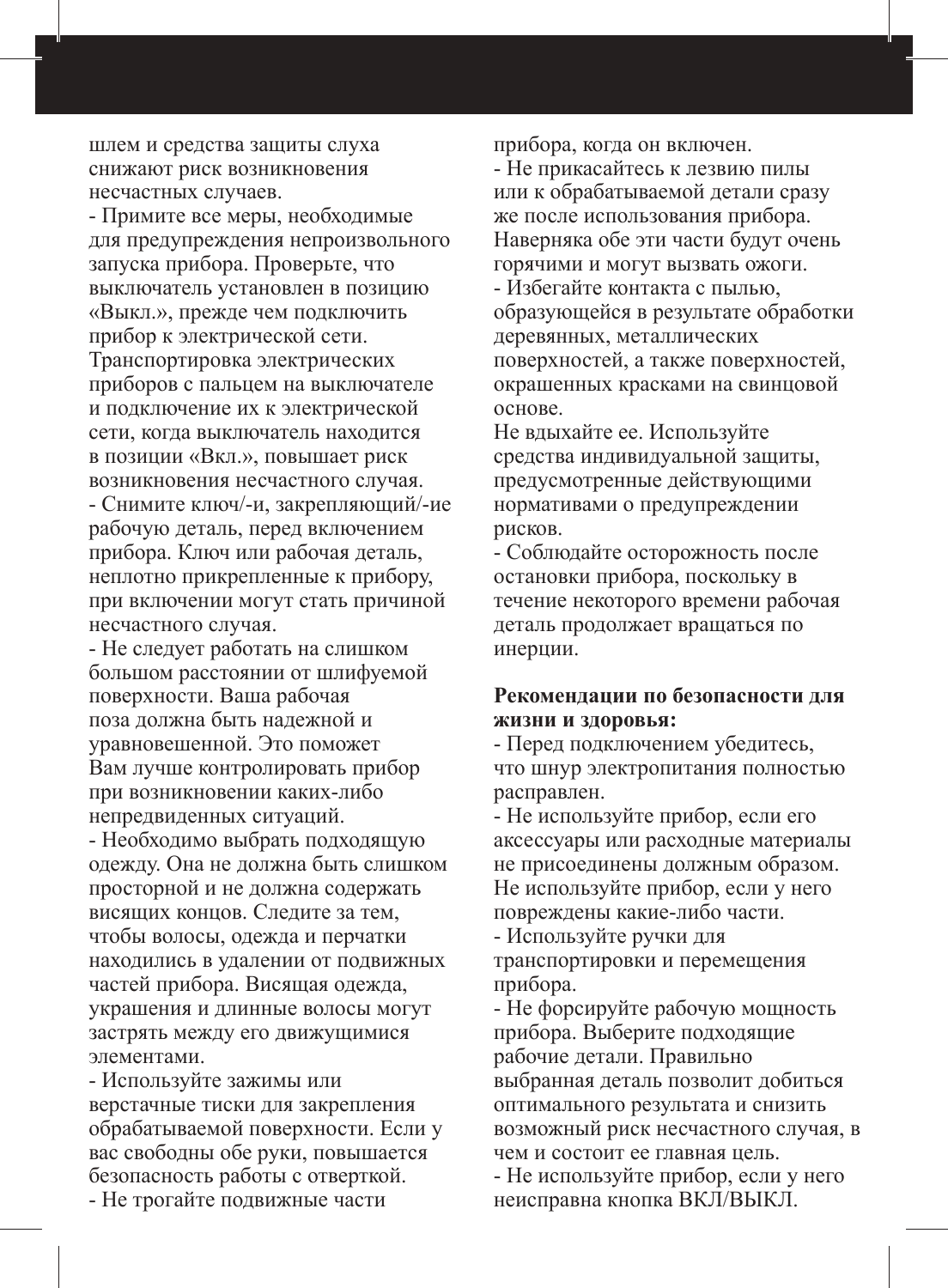- Отключите прибор от электрической сети и/или отсоедините аккумулятор, прежде чем приступить к настройке прибора и замене аксессуаров или убрать его на хранение. При соблюдении данных норм безопасности сокращается риск непроизвольного запуска прибора. - Данный прибор предназначен

исключительно для домашнего использования. Не разрешается использовать прибор в промышленных или коммерческих целях.

- Данный прибор – не игрушка. Не оставляйте его без присмотра в местах, доступных для детей. - Не позволяйте лицам, не знакомым с принципами его работы, недееспособным людям и детям самостоятельно пользоваться

прибором. - Храните прибор в местах, недоступных для детей и / или недееспособных лиц.

- Не подвергайте прибор воздействию высоких температур.

- в приборе нет сломанных частей или видимых следов повреждений, а все аксессуары правильно установлены. Убедитесь, что ничто не мешает правильной работе прибора.

- Режущие детали должны быть чистыми и хорошо заточенными.

 -Перед началом работы с прибором рекомендуется держать его включенным в течение 30 секунд без нагрузки и в безопасном положении. Немедленно прекратите использование прибора, если наблюдается слишком сильная вибрация или какой-либо иной дефект. В данном случае выясните, в чем заключается проблема, и/или

выполните действия, описанные в разделе «Неисправности и способы их устранения».

- Перед началом работы с прибором следует проверить состояние обрабатываемой детали. Удалите предметы, которые могут послужить помехой: гвозди, скрепки, винты, лоскутья, обрезки ткани и другие остатки материала.

- Перед началом работы проверьте расположение электрических проводов и убедитесь в том, что они находятся на достаточном расстоянии от рабочей зоны. - Во время работы с прибором необходимо следить за тем, чтобы руки и другие части тела не оказались в рабочей зоне.

#### **Техническое обслуживание**

- Техническое обслуживание прибора должно осуществляться специалистами. При необходимости замены расходных материалов / запасных частей убедитесь в их подлинности. - Любое несоответствующее использование прибора или несоблюдение инструкций по эксплуатации освобождают производителя от гарантийных обязательств по ремонту, а также снимают ответственность с изготовителя.

**Инструкция по эксплуатации** - Перед проведением любой операции всегда проверяйте, что инструмент выключен и отсоединен от сети электропитания.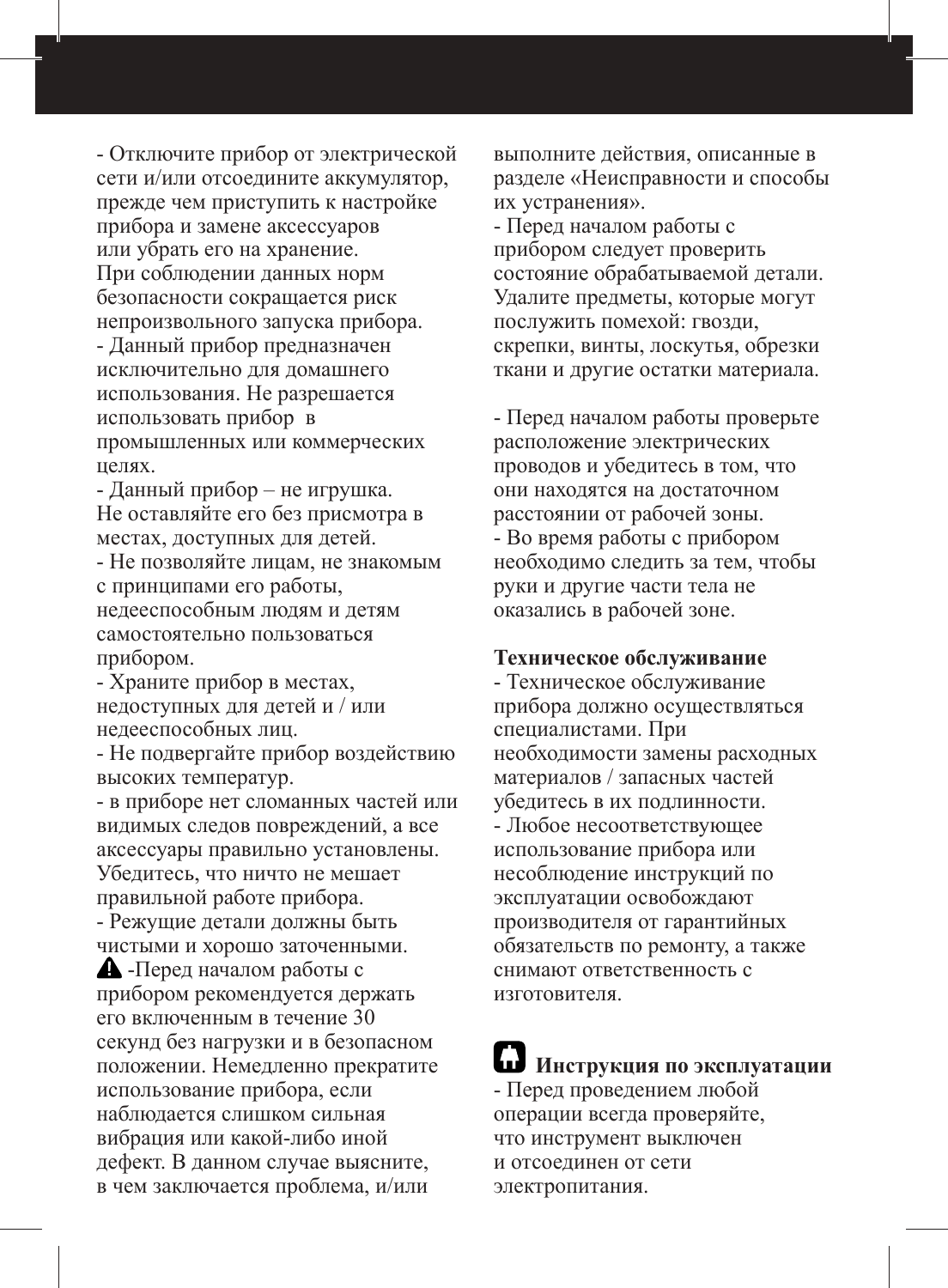#### **Перед первым использованием:**

- Убедитесь в том, что Вы полностью распаковали прибор.

- Выберите нужную Вам функцию:

#### **Установка Аксессуаров (Рис. 2)**

- Отключите прибор из сети электропитания.

- Ослабьте комплект винтов (F) с помощью шестигранного ключа (I) - Вставьте полотно пилы до упора в

держатель лезвия (J) - Убедитесь, что обратная сторона

пильного полотна хорошо вставляется в паз направляющего ролика (G)

- Крепко затяните комплект винтов (F).

- Периодически проверяйте, что полотно пилы надежно закреплено. В случае необходимости снова затяните комплект винтов (F). Данную операцию следует выполнять только при выключенной машине.

#### **Эксплуатация:**

- Перед подключением провода к электрической сети проверьте, что выключатель установлен в позицию «Выкл.».

- Подключите прибор к электрической сети.

- Включите прибор при помощи кнопки ВКЛ/ВЫКЛ (A).

- Всегда располагайте основание прибора ровно на плоскости обрабатываемой детали. В противном случае полотно пилы может сломаться и причинить серьёзные травмы.

- Перед началом работы необходимо немного подождать, пока лобзиковая пила достигнет своей полной скорости.

#### **Кнопка блокировки (Рис. 1):**

- Для выбора данной функции нажмите на кнопку (B), придерживая кнопку включения в нажатом положении. (A) - Для отмены данной функции нажмите на кнопку включения. (A)

#### **Резка косых углов (рис. 3):**

- Ослабьте комплект винтов (H) с помощью шестигранного ключа (I) - Наклоните башмак (D) к косому углу, который нужно срезать. (0-45 ° влево или вправо).

- Крепко затяните комплект винтов (H).

#### **Резка заподлицо (рис. 4):**

- Ослабьте комплект винтов (H) с помощью шестигранного ключа (I) - Сдвиньте башмак (D) полностью назад.

- Крепко затяните комплект винтов (H).

#### **Фигурное резание:**

При резке в форме изогнутой кривой используйте специальное полотно для "фигурного пиления", которое является достаточно тонким для пиления по кривой.

#### **Прямые пропилы (рис. 5):**

Существует два способа выполнения прямых пропилов древесины: 1- Можно просверлить отверстие

и начать свой процесс резки с этой точки.

2- Или можно использовать следующий метод (см. рисунок 5): - Установите лобзиковую пилу на закругленной стороне, расположенной в передней части опорной плиты. - Подключите пилу и медленно ведите её вниз, пока она не коснется материала, который предстоит

распилить.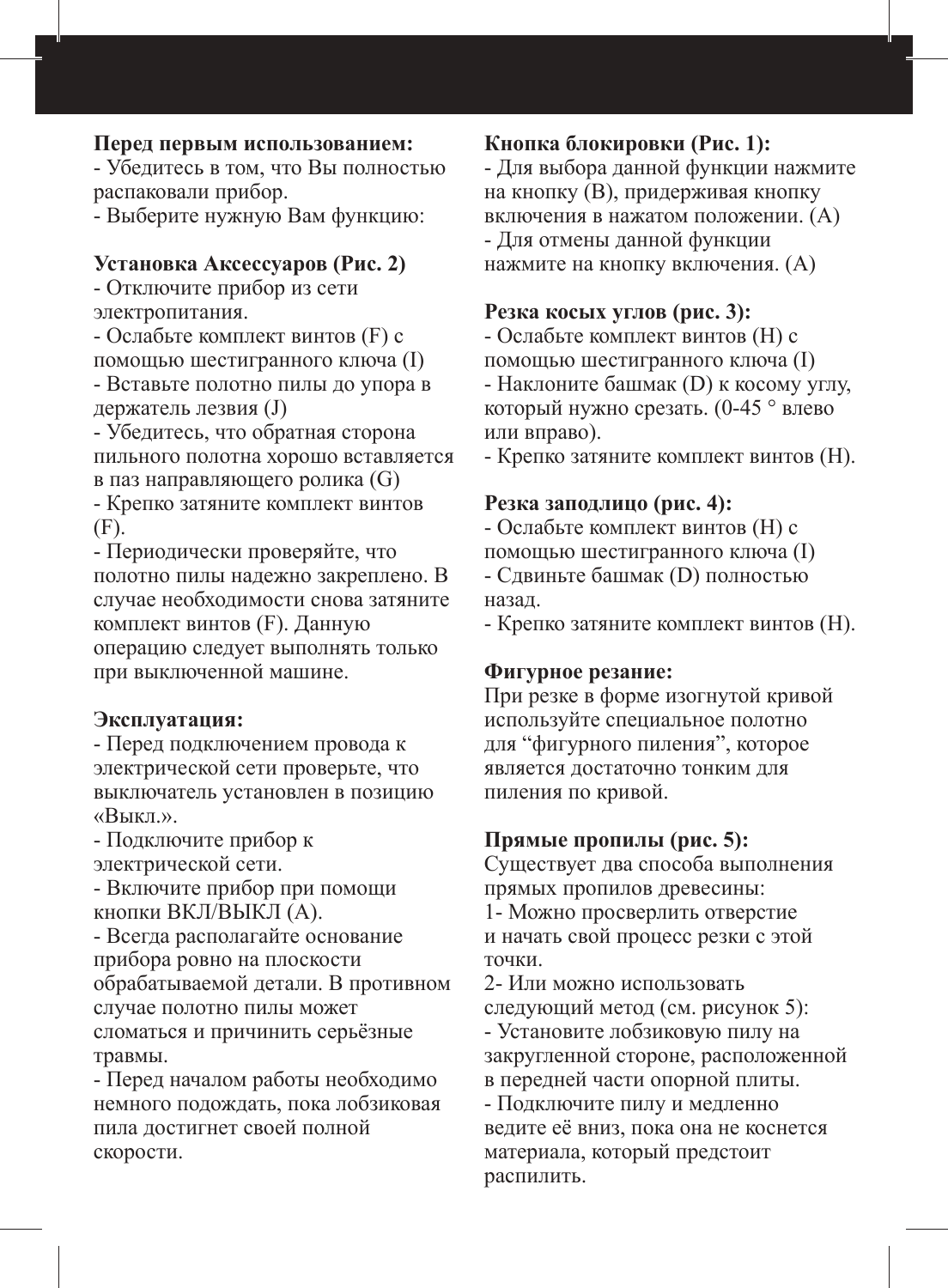- После перфорации материала вновь установите пилу в нормальное положение и продолжайте резку.

#### **После каждого использования:**

- Выключите прибор при помощи кнопки.

# **Чистка и уход**

- Выключите прибор из розетки и дождитесь, пока он полностью остынет, прежде чем приступить к чистке.

- Для очистки электрического блока и сетевого разъема прибора протрите их влажной тряпочкой и тщательно просушите. НИКОГДА НЕ ПОГРУЖАЙТЕ ИХ В ВОДУ ИЛИ В КАКУЮ-ЛИБО ДРУГУЮ ЖИДКОСТЬ.

- Протрите корпус прибора влажной тряпочкой с небольшим количеством моющего средства и затем тщательно просушите.

- Не используйте растворители, окисляющие, хлорные или абразивные вещества для чистки прибора.

-Не допускайте попадания воды или других жидкостей в вентиляционные отверстия прибора, поскольку это может привести к повреждению его внутренних рабочих частей.

- Ни в коем случае не погружайте прибор в воду или другую жидкость, не помещайте его под кран с водой. - Настоятельно рекомендуем мыть блендер после каждого использования. Если прибор будет храниться в грязном виде, он начнет не только терять внешний вид – это может также негативно отразиться на его работе и даже привести к несчастному случаю.

#### **Аксессуары**

- Используйте только подлинные аксессуары, специально разработанные для данной модели прибора. - Вы можете приобрести

расходные материалы этого типа в специализированных магазинах.

# **Неисправности и способы их устранения**

Если Вы заметили неисправности в работе прибора, обратитесь в авторизированный сервисный центр. - В случае повреждения электрошнура, не пытайтесь заменить его самостоятельно, обратитесь в авторизированный сервисный центр.

#### **Технические характеристики:**

#### **SA400**

| - Номинальная мощность:             | 350W                  |
|-------------------------------------|-----------------------|
| - Номинальное напряжение:           | $230 - 240V$ ~        |
| - Скорость на холостом ходу         | 3000 rpm              |
| - Режущая способность в дереве      | 55                    |
| - Режущая способность в металле     | 4                     |
| - Режущая способность в алюминии    | 8                     |
| - Угол наклона до                   | $45^\circ$            |
| - Bec:                              | 1.37 Kg               |
| - Уровень звукового                 |                       |
| давления sonora                     | < 72dB(A)             |
| - Уровень звуковой мощности         | $< 83$ dB(A)          |
| - Вибрация                          | $< 5,85 \text{ m/s2}$ |
| В связи с постоянным                |                       |
| усовершенствованием прибора         |                       |
| эти характеристики могут            |                       |
| подвергаться изменениям без всякого |                       |
| предварительного уведомления.       |                       |

Для продуктов, изготавливаемых в Европейском союзе, и/или в тех случаях, когда в стране производства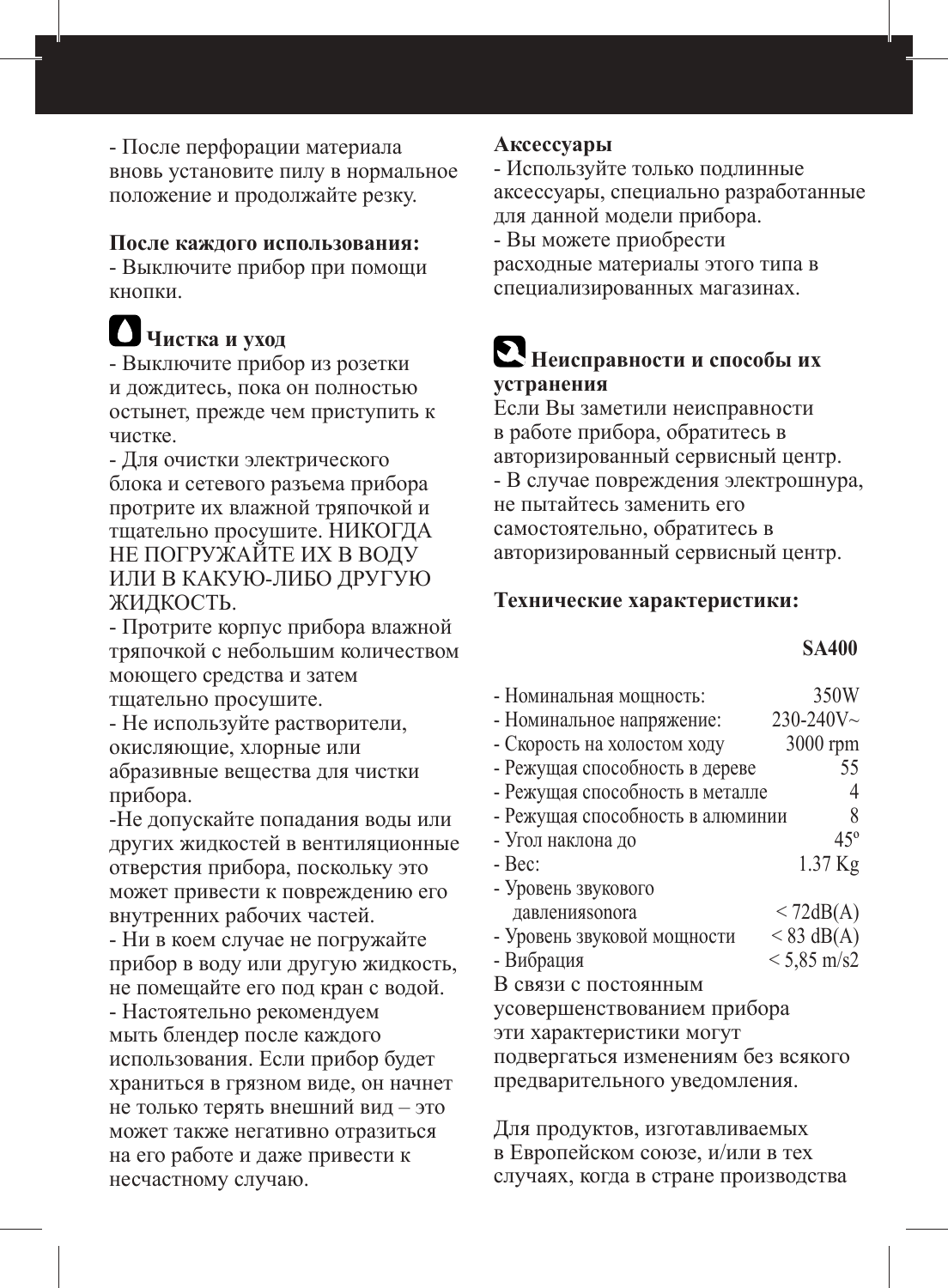имеются соответствующие нормативы:

#### **Защита окружающей среды и вторичная переработка продукта**

- В соответствии с требованиями по охране окружающей среды, упаковка изготовлена из материалов, предназначенных для вторичной переработки. Если вы захотите ее выбросить, то можете воспользоваться специальными контейнерами для каждого типа материала.

- Ни сам прибор, ни его упаковка не содержат веществ, представляющих опасность для окружающей среды.

- Помните, что необходимо соблюдать существующие нормативы по удалению данного типа загрязняющих веществ.

> Данный символ означает, что по окончании полезной жизни прибора следует передать его в пункт приема отслуживших электрических и электронных приборов (RAEE) или в руки представителя соответствующей организации.



ΤДанный символ означает, что пользователь должен внимательно прочитать инструкцию, прежде чем приступить к действиям с прибором

Надеть защитные очки



Использовать средства защиты органов слуха во время работы с прибором



# **Declaration of conformity**

М ы с о в с е й о т в е т с т в е н н о с т ь ю з а я в л я е м , ч т о электроинструмент марки CASALS SA400 который описывается в этой инструкции, соответствует требованиям следующих нормативных документов: EN 60745-1, EN 60745-2- 3, EN 55014-1, EN 55014-2, EN 61000- 3-2 и EN 61000-3-3 , в соответствии со стандартами 61000/3/EC, 2/61000/EC, 3/3/EC, 2006/42/EC.

Alberto Tomas. Коммерческий директор

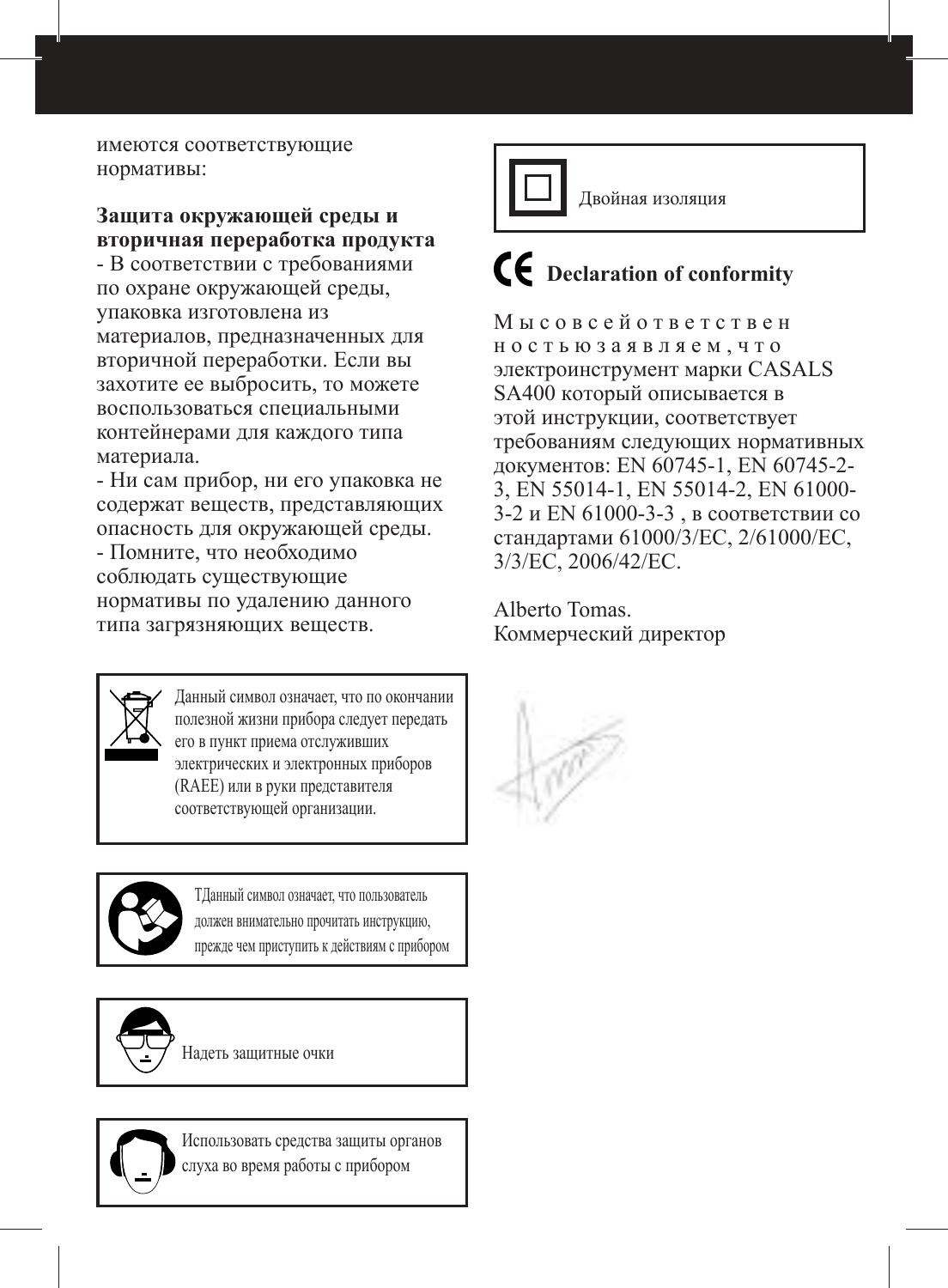#### **Ножов трион SA400**

Уважаеми Клиенти,

Много Ви благодарим за доверието към Casals. Благодарение на своите непрекъснати усилия, нашите иновации и най-строгия контрол за качество, Casals разработва Електрически Инструменти за найтрудните работни приложения.

#### **Описание**

А Превключвател за стартиране

- B Бутон за Заключване
- C Острие на Ножов Трион
- D Плъзгач
- E Съединител на система за извличане на прах
- F Комплект винтове
- G Направляваща ролка
- H Комплект винтове
- I Гаечен Ключ
- J Държач на ножовка
- K Адаптер на система за извличане на прах

# **Указания за безопасност и предупреждения**

 Моля, прочетете внимателно цялото ръководство с инструкции, преди да пристъпите към работа с този инструмент. Моля, обърнете специално внимание на всички правила за безопасност и предупреждения.

- Предупреждение!. Прочетете изцяло инструкциите. Неспазването на всички инструкции, изброени по-долу, може да доведе до токов удар, пожар и / или тежки наранявания. Терминът "електрически инструмент" във всички предупреждения, изброени по-долу, се отнася до вашия електрически захранен (със захранващ кабел) електрически инструмент или захранен с акумулаторна батерия (акумулаторен) електрически инструмент

#### **Работна среда:**

- Поддържайте работното място чисто и добре осветено. Неподредените и недостатъчно осветените зони могат да бъдат причина за злополуки.

- Уверете се, че образуването на искри не представлява опасност, например, че те не достигат хора или не могат да възпламенят запалими вещества.

- Не използвайте уреда в близост до експлозивни атмосфери, като запалими течности, газове и прах. Уреди, като този може да образува искри, които могат да възпламенят този вид изпарения или прах.

- Дръжте децата и наблюдателите на безопасно разстояние, когато използвате този уред.

- ВНИМАНИЕ: С цел да се предотврати прегряване не покривайте уреда.

- Уверете се, че както достъпа на въздух, така и изхода не са изцяло или частично покрити от платнище, облекло и др., тъй като това увеличава риска от пожар.

#### **Електрическа безопасност**:

 - Не използвайте уреда, ако кабелът или щепселът е повреден.

- Уверете се, че напрежението, посочено на етикета съответства на напрежението в мрежата преди да включите уреда.

- Щепсела на уреда трябва да пасва точно в захранващия контакт. Не променяйте щепсела. Не използвайте адаптери за щепсел.

- Избягвайте контакт на тялото със заземените повърхности, като тръби, радиатори, електрически печки и хладилници. Съществува допълнителен риск от токов удар, ако тялото ви е в контакт с електрическо заземяване. - Не оставяйте уреда навън при дъжд или изложен на влага. Ако попадне вода в уреда, това ще увеличи риска от токов удар.

- Ако някой от уредите прекъсва, веднага го изключете от електрическата мрежа, за да се предотврати възможността от токов удар.

- Не използвайте уреда, ако е падал на пода, ако има видими признаци на повреда или при наличие на теч.

- ВНИМАНИЕ: Поддържайте уреда сух.

- Не използвайте уреда с мокри ръце или крака, или с боси крака.

- Не насилвайте захранващия кабел. Никога не използвайте захранващия кабел, за да повдигате, носите или изключвате уреда.

- Ако използвате уреда на открито, използвайте подходящ удължаващ кабел.

- Като допълнителна защита на електрозахранването за уреда, се препоръчва да се разполага с устройство за диференциално електричество, с максимална чувствителност 30 mA. Обърнете се за съвет към компетентен монтажник.

- Не докосвайте щепсела с мокри ръце.

#### **Лична безопасност:**

- Дръжте далеч от вас всичко това, което може да отвлече вниманието ви докато използвате уреда, тъй като това може да ви накара да загубите концентрацията си. Бъдете разумни, когато работите с уреда. Не го използвайте, когато уморени или под въздействието на наркотици, алкохол или медикаменти. Момент на невнимание по време на работа с този тип уред, може да доведе до сериозни наранявания.

- Използвайте обезопасителна екипировка. Винаги носете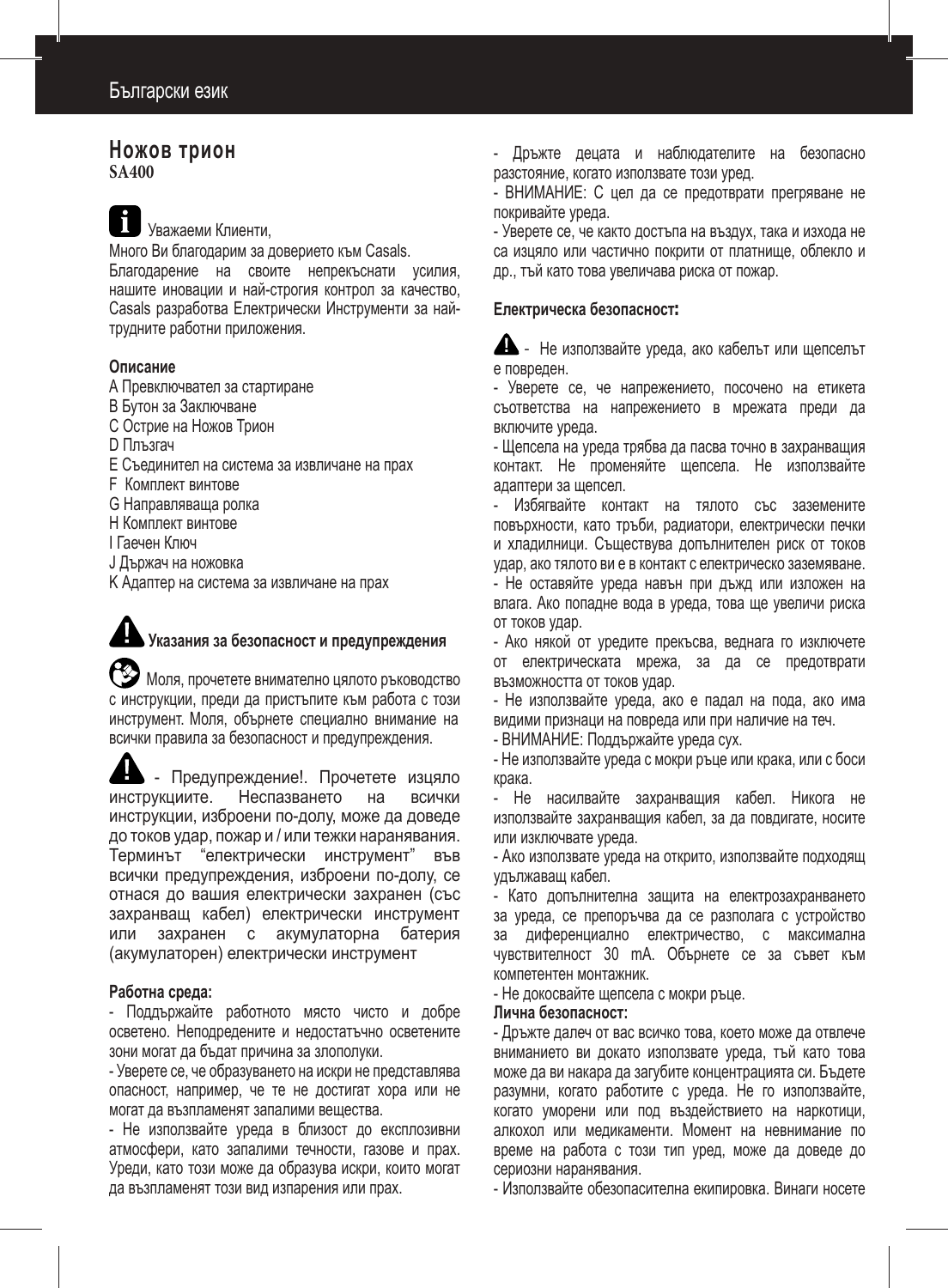предпазни очила. Обезопасителната екипировка, като маска против прах, неплъзгащи се обезопасителни обувки, каска или средства за защита на слуха, използвани при конкретните условия, ще намалят риска от наранявания.

- Избягвайте случайно стартиране. Уверете се, че превключвателят е в позиция off (изкл.), преди да включите уреда. Носенето на електрическия инструмент, държейки пръста си върху пусковия прекъсвач или включването на електрически инструменти с включен пусков прекъсвач, води до инциденти.

- Отстранете ключа (ключовете) за затягане на инструмента, преди да стартирате уреда. Ключ или инструмент, който не е добре затегнат към уреда може да доведе до инциденти при стартиране.

- Не се пресягайте. Поддържайте правилна позиция на тялото и равновесие през цялото време. Това ще ви позволи да поддържате контрол над уреда през цялото време.

- Обличайте се подходящо. Не носете широки или свободно висящи дрехи или аксесоари. Дръжте косата си, дрехите и ръкавиците на разстояние от движещи се части. Широките дрехи, бижутата, дългите коси могат да бъдат захванати в движещите се части.

- Използвайте скоби или менгеме за да обезопасите обекта, за да се работи на място. Работата ще бъде по-безопасна, ако и двете ръце са свободни за да контролират инструмента.

- Не докосвайте нито една от движещите се части на уреда, докато той функционира.

- Не докосвайте острието или обработвания детайл веднага след операцията. Те може да са изключително горещи и да причинят изгаряне.

- Пазете се от контакт с прах и от вдишването на прах, създаден от шлайфането на дървени и метални повърхности и повърхности, покрити с оловна боя. Използвайте предпазна екипировка, която отговаря на съответните правила за здраве и безопасност.

- Вземете предпазни мерки, след прилагане на операцията по спиране на уреда, тъй като инструментът ще продължи да се движи от ефекта на своята собствена механична инерция.

#### **Употреба и поддръжка:**

- Развивайте напълно захранващия кабел на уреда преди всяка употреба.

- Не използвайте уреда, ако неговите аксесоари не са поставени правилно.

- Не използвайте уреда, ако аксесоарите или консумативите, свързани с него, са дефектни. Заменете ги веднага.

- Използвайте ръкохватката/-ите на уреда, за да го хванете или преместите.

- Не насилвайте работния капацитет на уреда. Използвайте правилния електрически инструмент за всяко приложение. Правилният електрически инструмент ще извърши работата по-добре и по-безопасно, при мощността, за която е проектиран.

- Не използвайте уреда, ако превключвателят on/off е повреден.

-Изключете щепсела от източника за захранване и/или комплекта батерии от електрическия инструмент, преди да извършите всякакъв вид настройки, смяна на аксесоари или да поставите на съхранение електрическите инструменти. Тези превантивни мерки за безопасност намаляват риска от случайно стартиране на електрическите инструменти.

- Този уред не е предназначен за професионални, промишлени или медицински/болнични приложения, той е предназначен само за домашна употреба.

- Този уред не е играчка. Децата трябва да бъдат наблюдавани, за да се гарантира, че те не си играят с този уред.

- Този уред е предназначен за употреба от възрастни лица. Уверете се, че този продукт не се използва от хора в неравностойно положение, деца или хора, не привикнали към неговата употреба.

- Този уред трябва да се съхранява далеч от достъпа на деца и/или хора в неравностойно положение.

- Не излагайте уреда на екстремни температури.

- Поддържайте уреда в добро състояние. Уверете се, че движещите се части не са разместени или задръстени и се уверете, че няма счупени части или аномалии, които биха могли да попречат на уреда да работи нормално.

- Поддържайте режещите инструменти остри и чисти.

 - Оставете уреда да работи без натоварване за 30 секунди в безопасна позиция. Ако забележите сериозни вибрации или други дефекти, спрете уреда незабавно. След това проверете проблема и/или действайте според указанията на параграф Аномалии и Ремонт.

- Винаги проверявайте детайла преди операция и отстранете всякакви препятствия, като пирони, скоби, винтове, връзки, парчета плат и други отломки.

- Проверете позицията на захранващите кабели, преди да започнете работа, като се уверите, че те са далеч от зоната на работа.

- Дръжте ръцете и други части на тялото достатъчно далеч от зоната на работа, по време на работа с уреда.

#### **Обслужване:**

- Уверете се, че уредът се обслужва само от специализиран персонал, както и че се използват само оригинални резервни части или аксесоари за замяна на съществуващите части/аксесоари.

- Всяка злоупотреба или неспазване на инструкциите за употреба анулира гаранцията и освобождава производителя от отговорност.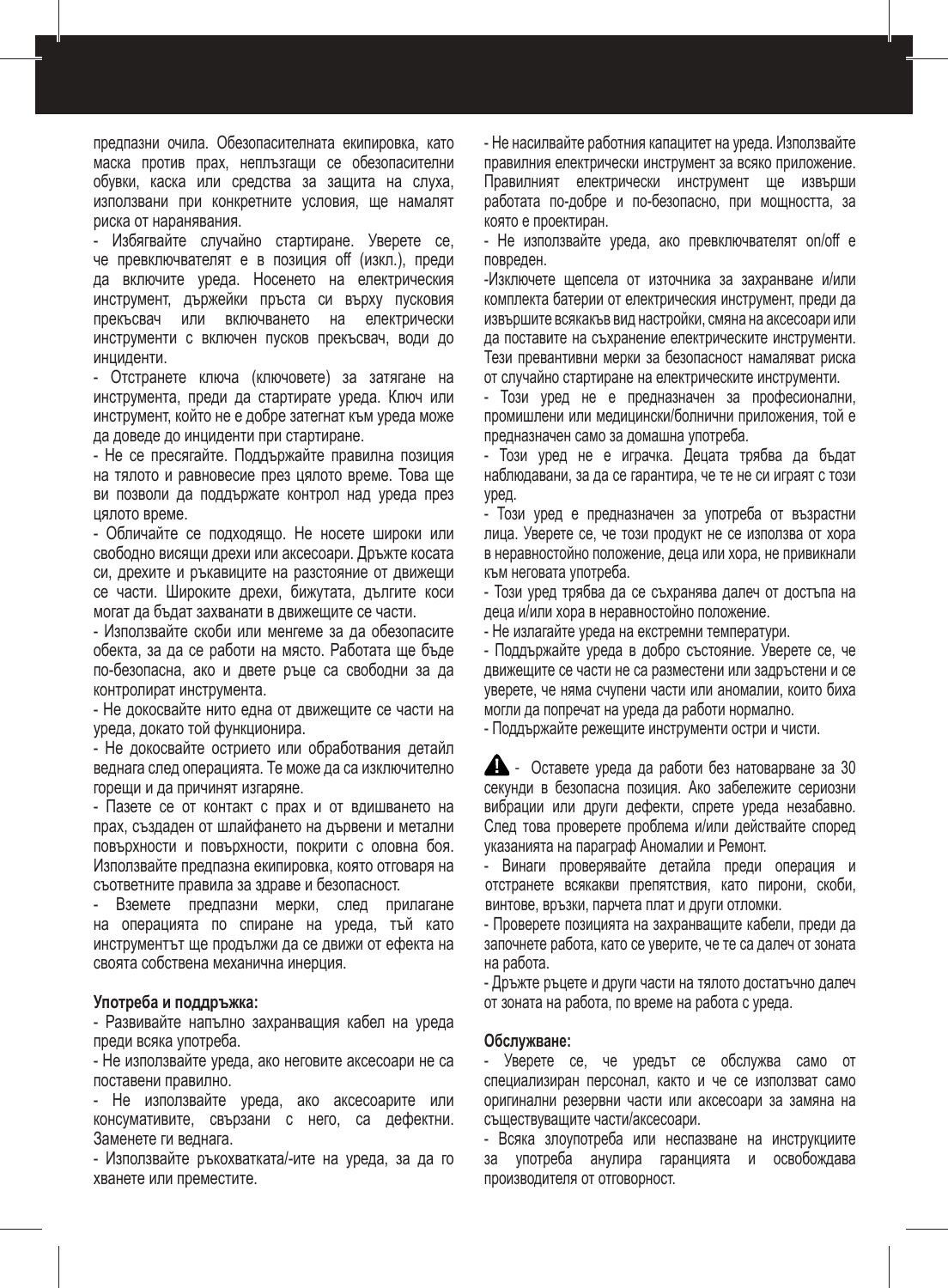# **Инструкции за експлоатация**

Винаги се уверявайте, че инструментът е изключен и кабелът е изключен от контакта, преди да извършвате операции по инструмента.

#### **Преди употреба:**

- Уверете се, че цялата опаковка на продукта е била отстранена.

- Подгответе уреда в зависимост от функцията, която желаете да използвате:

#### **Поставяне на аксесоарите (Фиг.2)**

- Изключете уреда от мрежата.

- Разхлабете набора от винтове (F) с помощта на Гаечен ключ (I)

- Плъзнете острието на триона до ограничителя в държача на острие на триона (J)

- Уверете се, че задната част на острието на триона влиза в слота на направляващата ролка (G)

- Затегнете здраво набора от винтове (F).

- Проверявайте редовно дали острието на триона е затегнато здраво. Ако е необходимо затегнете набора от винтове (F). Извършвайте тази операция, само когато машината е изключена.

#### **Употреба:**

- Преди да свържете захранващия кабел към мрежата на захранване, уверете се, че превключвателят е в позиция off (изкл.).

- Свържете уреда към мрежата.
- Включете уреда посредством бутона on/off (А)

- Винаги дръжте плоската основа плътно към детайла. Неспазването на това изискване може да доведе до счупване на острието, което да доведе до сериозни наранявания.

- Изчакайте ножовият трион да достигне максималната скорост, преди да пристъпите към работа

#### **Бутон за заключване (фиг 1):**

- За да активирате тази функция, натиснете бутона (B), докато държите натиснат превключвателя за стартиране (A).

- За да деактивирате тази функция натиснете превключвателя за стартиране (A) право надолу.

#### **Рязане на скосени ъгли (Фиг. 3):**

- Разхлабете набора от винтове (H) с помощта на Гаечен ключ (I)

- Наклонете плъзгача (D) до необходимия наклонен ъгъл. (0-45º ляво или дясно).

- Затегнете здраво набора от винтове (H).

#### **Предни равни разрези (Фиг. 4):**

- Разхлабете набора от винтове (H) с помощта на Гаечен ключ (I)

- Плъзнете плъзгача (D) по целия път обратно.
- Затегнете здраво набора от винтове (H).

#### **Не праволинейни разрези:**

За рязане по крива, използвайте специалното "извито острие", което е достатъчно тънко, за да реже по дължината на кривата.

#### **Перфорация на дърво (Фиг. 5):**

За да перфорирате дървен материал, съществуват две възможности:

1- Пробийте дупка и да започне рязането от тази точка.

2- Използвайте следната техника (виж фиг. 5):

- Поставете ножовия трион на заоблени ръб, разположен в предната част на дънната плоскост.

- Включете триона и бавно го спуснете, докато докосне материала, който трябва да се отреже.

- След като материалът е перфориран, върнете триона към неговата нормална позиция и продължете рязането.

#### **Група на система за извличане на прах**

- Свържете адаптера на системата за извличане на прах (K) към уреда

- Свържете засмукващата тръба на вакуум аспиратора към адаптера на системата за извличане на прах (K)

#### **След като сте приключили с употребата на уреда:**

- Спрете уреда чрез отпускане на бутона on/off.

#### **Почистване**

- Изключете уреда от електрическата мрежа и го оставете да се охлади, преди да предприемате операции по почистване.

- Почистете електрическото оборудване и мрежовата връзка с влажна кърпа и подсушете. НЕ ПОТАПЯЙТЕ ВЪВ ВОДА ИЛИ В ДРУГА ТЕЧНОСТ.

- Почистете оборудването с влажна кърпа с няколко капки почистваща течност и след това подсушете.

- Не използвайте разтворители или продукти с киселина или рН основа, като белина или абразивни продукти за почистване на уреда.

- Не позволявайте вода или каквато и да е друга течност да попада във вентилационните отвори, за да се избегне увреждане на вътрешните части на уреда.

- Никога не потапяйте уреда във вода или друга течност, както и не го поставяйте под течаща вода.

- Ако уредът не е в добро състояние на чистота, повърхността му може да влоши и неизбежно това да се отрази на продължителността на експлоатационния живот на уреда и може да стане опасен за употреба.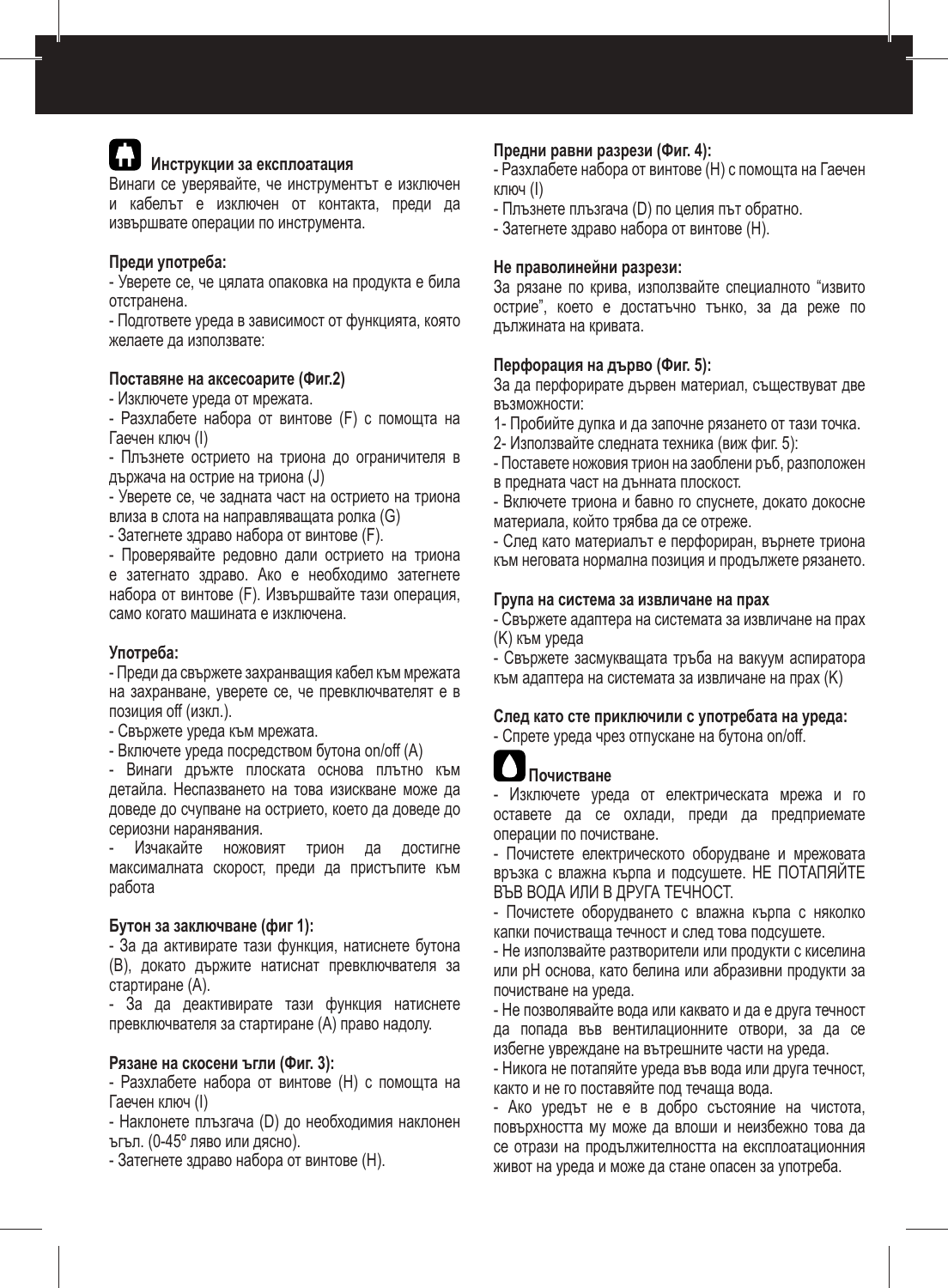#### **Захранване**

- Винаги използвайте оригинални консумативи, предназначени специално за вашия модел уред.

- Тези консумативи са налични в специализирани магазини.

# **Аномалии и ремонт**

- Ако възникнат повреди или други проблеми, занесете уреда в оторизиран сервиз за техническа поддръжка. Не се опитвайте да го разглобявате или ремонтирате без сервизна помощ, тъй като това може да бъде опасно.

- Ако връзката към мрежата е била повредена, тя трябва да се замени и трябва да се процедира, както при случай на повреда.

#### **Спецификации**:

| <b>SA400</b>              |
|---------------------------|
| 350W                      |
| 230-240V~                 |
| 3000 rpm                  |
| 55                        |
| 6                         |
| 20                        |
| 45°                       |
| 1.37 Kg                   |
| < 72dB(A)                 |
| $< 83$ dB(A)              |
| $< 5.85$ m/s <sup>2</sup> |
|                           |

ЗАБЕЛЕЖКА: Тези характеристики подлежат на промяна без предизвестие с цел подобряване.

#### **За версиите на продукти на ЕС и/или в случай, че се изисква във вашата държава:**

#### **Екология и рециклиране на продукта**

- Материалите, от който се състои опаковката на този уред са включени в система за събиране, класифициране и рециклиране. Ако желаете да ги изхвърлите, използвайте съответните обществените контейнери за смет за всеки отделен вид материал.

- Продуктът не съдържа концентрация на вещества, които могат да бъдат считани за вредни за околната среда.

- Този уред съдържа, или може да съдържа машинно масло. Не забравяйте, че трябва да се придържате към разпоредбите, свързани с премахването на този вид замърсител.



- Този символ означава, че в случай, че желаете да изхвърлите продукта, след като неговия жизнен цикъл е приключил, занесете го в оторизиран център за отпадъци за разделното събиране на Отпадъци от Електрическо и Електронно Оборудване (WEEE).



- Този символ означава, че потребителят трябва да се консултира с инструкции преди употреба.



Носете предпазни очила.



Двойна изолация

# $\boldsymbol{\epsilon}$  Declaration of conformity

Ние декларираме, под нашата собствена отговорност, че продуктите **CASALS**, описани в това ръководство SA400, отговарят на следните стандарти: EN 60745-1, EN 60745- 2-3, EN 55014-1, EN 55014-2, EN 61000-3-2 и EN 61000- 3-3 в съответствие с Европейски Директиви 2006/42/EC и 2004/108/EC.

Алберто Томас Търговски Директор.

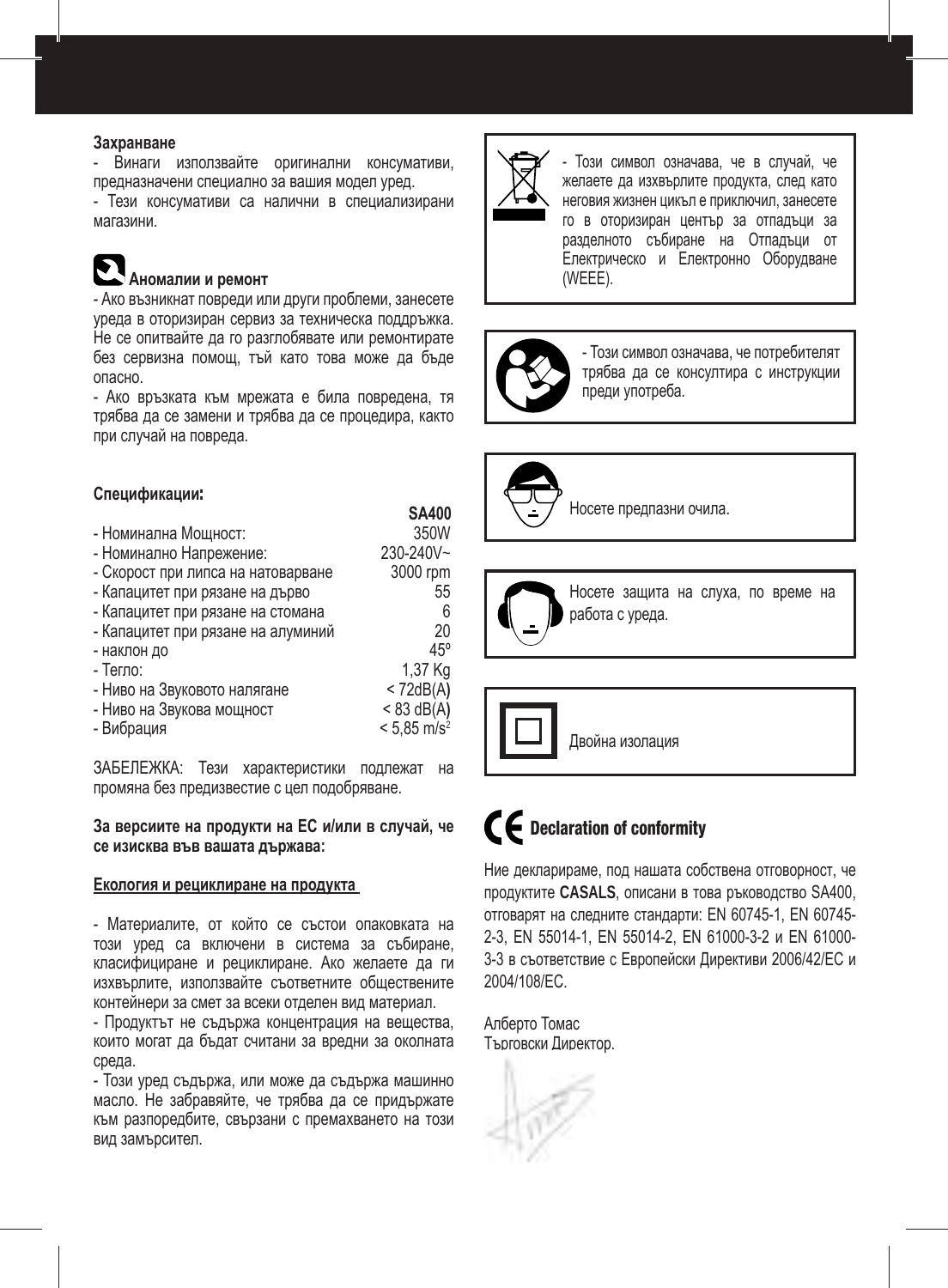#### العربية

# جهاز منشار

**SA400**

# عميلنا العزيز

 .نشكر ثقتكم بكاسال بروفيشونالس ً فضال للجهود والتجديد الدائم وتعدي جميع رشوط الجودة الصارمة تقوم كاسالس بروفيشونال بتطوير أدوات كهربائية قوية للأعمال القاسية**.** 

#### املواصفات:

مفتاح التشغيل زر الأمان صفيحة جهاز املنشار مسند وصل شافط الغبار مجموعة براغي بكرة مجموعة براغي مفتاح ألني مسند لصفيحة املنشار

نصائح وتحذيرات الأمان $\blacktriangle$ 

اقرأ الدليل بعناية قبل استخدام الجهاز ألول مرة. الرجاء إيالء االهتمام إلى نصائح .وتحذيرات األمان

انتباه: قراءة جميع التعليمات في كتيب التعليمات هذا. يمكن أن يؤدي عدم إتباع هذه التعليمات إلى حصول تماس كهربائي أو حريق أو اصابات خطيرة. يظهر رمز »جهاز كهربائي» في جميع تحذيرات الأمان في دليل

االستخدام التالي والذي يشير إلى جميع األدوات التي تعمل بعد الوصل بالكهرباء (عن طريق .(سلك( أو مع بطارية )دون سلك

**موقع الاستعمال أو العمل:**<br>- الحفاظ على منطقة العمل نظيفة**.** المناطق الغير مُرتبة و المظلمة هي معرضة عادة لوقوع<br>الحوادث.<br>- تأكد من عدم تشكيل الش ارات الناتحة عن الاستعمال خطراً على الأشخاص مثلا أو أن تسبب<br>اشتعال المواد الحارقة.<br>- عدم استعمال الجهاز في جو قابل للانفجار كوجود السوائل الحارقة أو الغازات أو الغبار. إذ<br>يُنتج هذا النوع من الأجهزة شرارات قد تسبب احتّراق هذا النوع من الأبخرة أو الغبار<br>- استعمل الجهاز بعيداً عن الأطفال و الفضوليين.<br>- لتجنب حالة تسخين غير عادية، لا تغطي الجهاز<br>- تفادي السد الكامل أو الجزئي لمدخل و مخرج<br>الهواء بقطع الأثاث و الستائر و الثياب ...إلخ,<br>م

# األمان الكهربايئ:

### ▲

ال يمكن استعمال الجهاز إذا كان الكابل أو القابس مضرورا<br>- قبل توصيل الحماز بالكمرباء لابد من التأكد ما إذا كانت شدة التيار المشار إليها في تعليمات التشغيل متوافقة مع شدة التيار الكهربايئ املوجودة باملنزل - قابس الجهاز يجب أن يتناسب مع قاعدة التيار<br>الكهربائ - تفاديً ملامسة جسد العامل المستخدم للجهاز<br>سطحيات على الأرض كالأنابيب والمدافئ والمطابخ<br>الكمر بائية والبرادات. - لا تعرض الجهاز للمطر أو لحالات الرطوبة. الماء<br>التي تتسرب إلى داخل الجهاز عكن أن تتسبب في<br>حادث كهر بائي - إذا انكسرت واحدة من مطوقات الجهاز، أفصل<br>الجهاز من الكهرباء في الحين وذلك لتجنب وقوع<br>حادث كهربائي.<br>- لا تستعمل الجهاز إذا وقع على الأرض أو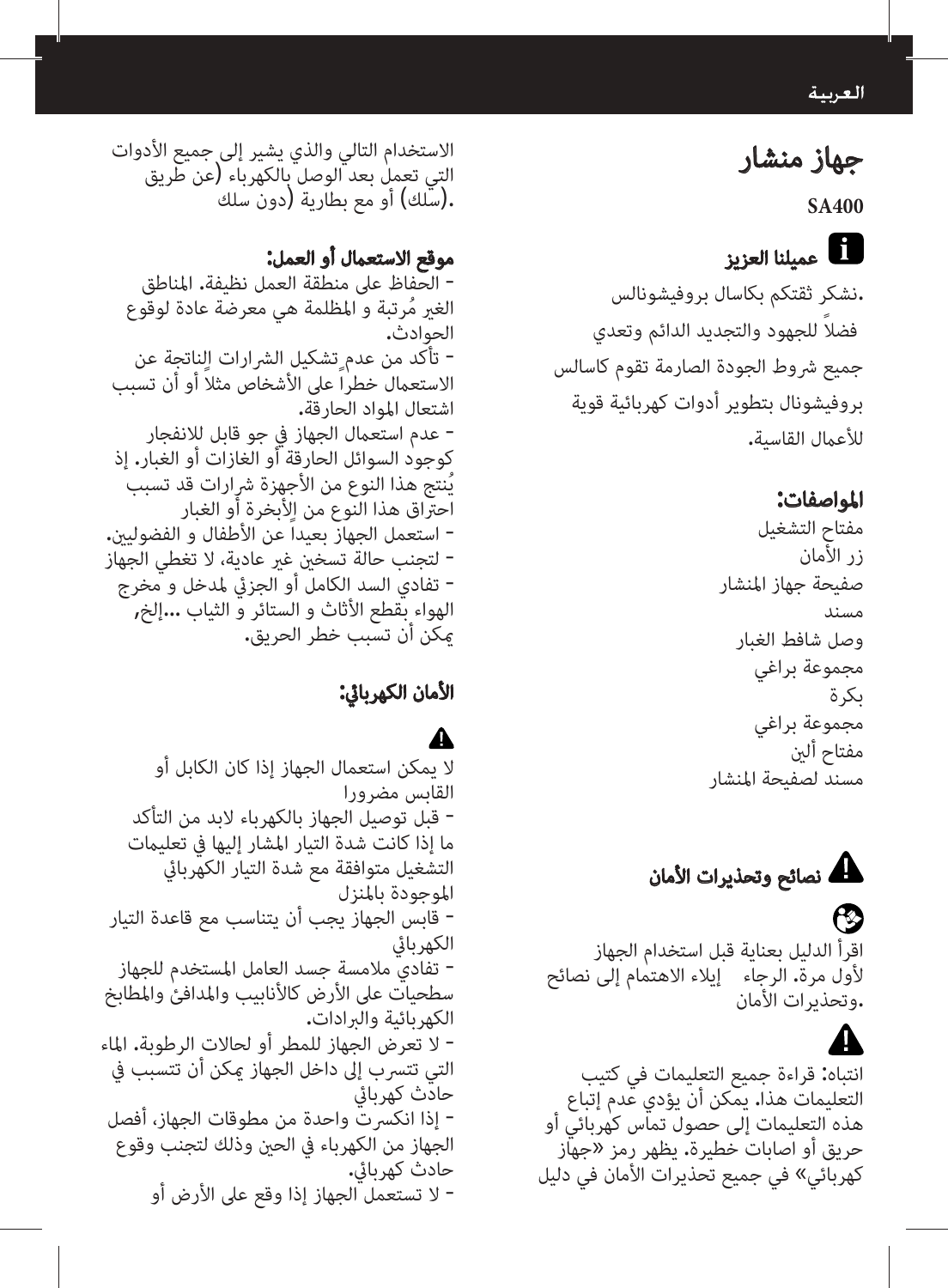- عدم تعريض الجهاز لدرجات حرارة قصوى<br>-تأكد من أن جميع القطع المتحركة في الجهاز<br>ثابتة و غير عالقة و من عدم وجود قطع تالفة<br>أو ظروف قد تؤثر على عمل الجهاز بطريقة سليمة**.**<br>- الحفاظ على أدوات القطع حادة ونظيفة.<br>- ترك الجهاز في حالة تشغيل خلال ٣٠ ثانية<br>دوات شحن وفي وضعية آمنة. قم بإيقاف الجهاز<br>مباشرة فى حال حدوث اهتزاز كب<u>ر</u> أو فى حال إيجاد أي عطل آخر. يف هذه الحالة عليك بفحص العطل والقيام بإصلاحه حسب ما هو<br>موضح في قسم الأعطال والتصليح.

يرجى التحقق من قطعة الشغل قبل استخدام الجهاز وذلك إزالة العقبات الممّكنة كمسامير<br>.ومزقات وبراغي وفضلة قماش وغيرها<br>الرجاء التحقق من وضعية كابلات التيار الكهربايئ قبل بداية العمل وذلك التأكد من أن تكون الكابلات بعيدة عن منطقة العمل<br>ىشكل كاف. ابعاد اليدين وباقي اجزاء الجسم من منطقة<br>العمل بينما تستخدم الجهاز**.** 

خدمات: - التأكد من القيام بخدمات صيانة الجهاز من<br>قبل أشخاص مختصن وأن تكون قطع الغيار<br>والوقود أصلية،<br>- أي استعمال غر مناسب، أو غر مطابق لتعليمات الاستعمال، مكن أن يؤدي إلى خطر،<br>ويلغي الأمان ويخلي المصنع من المسؤولية.

# طريقة الاستخدام  $\blacksquare$

تاكد من اطفاء الاداة وفصلها عن الكهرباء قبل<br>القيام بأية عملية**.** 

**ملاحظات قبل الاستعمال:ْ**<br>- تأكد من سحب كل مواد اللف من الجهاز**.**<br>- تجهيز الجهاز تبعاً للعملية المرغوب تطبيقها:ْ

# تركيب امللحقات )صورة رقم 2(

- افصل الجهاز من التيار الكهربايئ. )I )باستعامل مفتاح الني )F)فك مجموعة الرباغي )J)تحريك صفيحة املنشار حتى نهاية مسند صفيحة املنشار )G)التأكد من أن القسم العلوي من صفيحة املنشار يتم تركيبه بشكل جيد يف فتحة البكرة بشكل جيد)F)شد مجموعة الرباغي من جديد. القيام بهذه العملية بعد اطفاء الجهاز )F)التاكد بشكل دوري من أن شد صفحة املنشار بشكل جيد. يف حال الحاجة يجب شد مجموعة البراغي

الاستعمال: قبل توصيل الجهاز بالتيّار الكهربائي، يرجى التأكد<br>من أن يكون قاطع التيّار مغلقّا.<br>- يجب توصيل الجهاز بالتيار الكهربائي.<br>-تشغيل الجهاز بالضغط على زر التشغيل/<br>التوقف (A). يجب تثبيت القاعدة يف وضعية مستوية عىل القطعة المراد قطعها. وإلا عكن ان يتم كسر<br>صفيحة المنشار وتسبيب الاصابات. ترك المنشار يصل إلى سرعته القصوى قبل بدء<br>العما .

زر الأمان (صورة رقم ۱): )A )بينام تضغط عىل زر التشغيل)B)لتشغيل هذه العملية اضغط عىل الزر لفصل العملية اضغط على زر التشغيل $({\sf A})$ 

كيفية قطع بعض االنحرافات )صورة رقم 3(: )I )باستعامل مفتاح ألني)H)فك مجموعة

الراغي إلى الزّاوية المرغوب قطعها. (•-٤٥ درجة إلى اليسار أو اليمني(.)D)متييل املسند )H)شد مجموعة الرباغي بشكل جيد

قطع متفدق (صورة رقم ٤): )I)باستعامل مفتاح ألني )H)فك مجموعة البراغي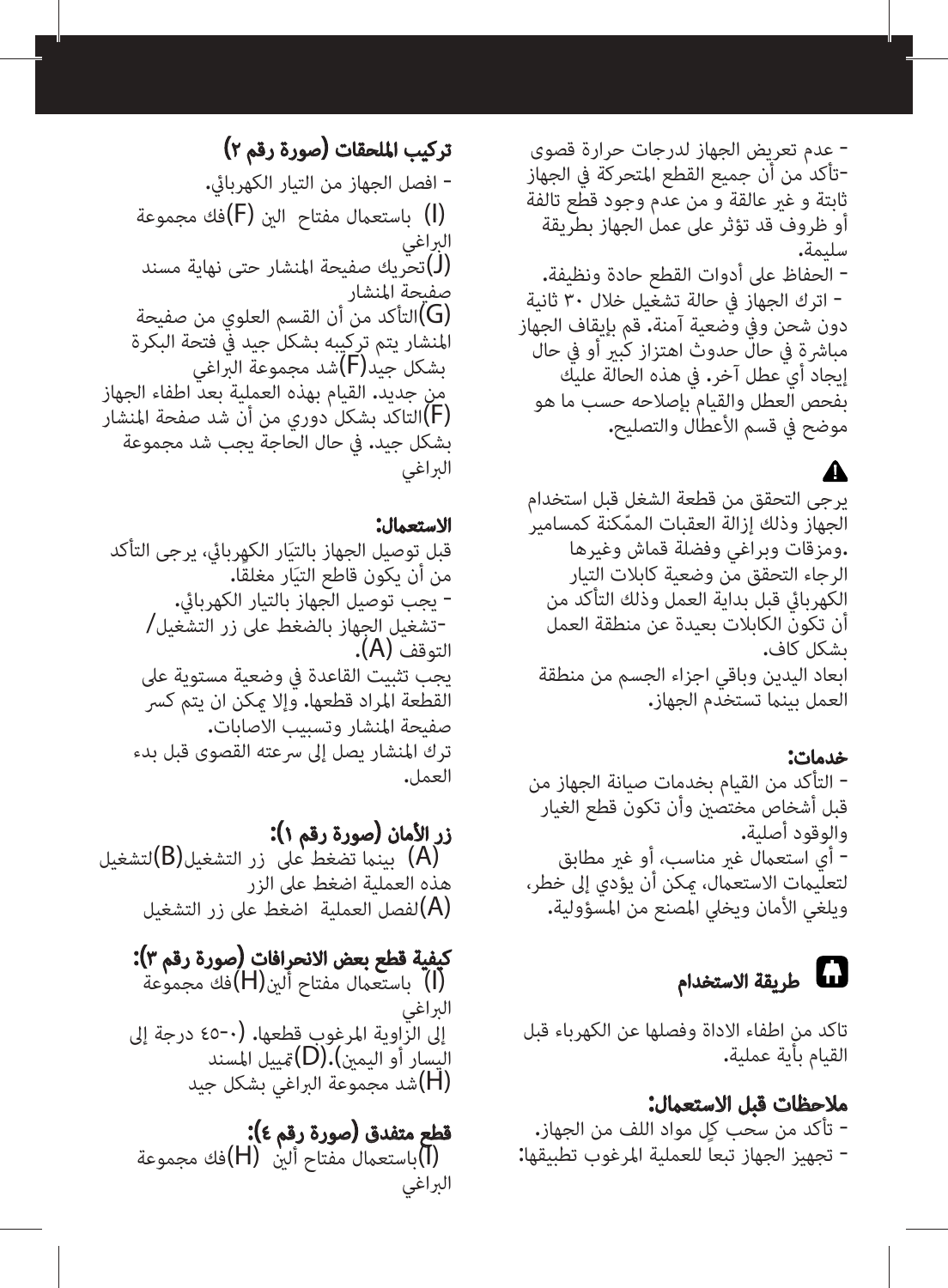- ارتداء الثياب المناسبة. عدم ارتداء الثياب الواسعة<br>والقطع المتدلية. الحفاظ على الشعر والقفازات بعيداً عن القطع املتحركة. ميكن للثياب املتدلية والحيل والشعر الطويل أن يعلق بني القطع املتحركة. - استعامل مالقط تثبيت أو برغي لتثبيت القطعة املراد العمل معها. سيكون العمل أسهل عندما تتمكن من استعمال اليدين مع الأداة بحرية. - ال تلمس القطع املتحركة يف الجهاز عند تشغيله. عدم لمس السكنّ أو القطعة التي تقطع بشكل مباشر بعد استعمال الجهاز بسبب ارتفاع حرارتها وامكانية تعرضك لحروق. - الحامية من استنشاق ومالمسة الغبار الناتج عن شحذ القطع الخشبية أو املعدنية أو املدهونة بأصباغ من الرصاص. - الحذر بعد إيقاف الجهاز بسبب متابعة دوران األداة بسبب الطاقة امليكانيكية.

**الاستعمال والاعتناء:**<br>- تخليص كابل التيار الكهربائي قبل كل استعمال**.**<br>- لا تستعمل الجهاز قبل تركيب جميع أجزائه<br>ىشكل حىد**.** - ا تستعمل الجهاز إذا كانت القطع الإضافية<br>متلفة.<br>متلفة.<br>- استعمال المقابض للإمساك أو لنقل الجهاز.<br>المناسبة بتقديم نتائج أفضل لما هي مصممة له.<br>المناسبة بتقديم نتائج أفضل لما هي مصممة له. - لا عكن استعمال الجهاز إذا كان مفتاح<br>التشغيل/ التوقيف عاطلا. الرجاء قطع التيار الكهربايئ و سحب البطارية من الجهاز الكهربايئ قبل القيام بأي نوع من التعديالت أو تغييرات ملحقات أو تخزين الأداة. القيام بإتخاذ<br>هذه إجراءات الأمان يعني الحد من مخاطر تشغيل الجهاز عرضيًا.<br>- هذا الجهاز مصمم للاستعمال المنزلي فقط وليس<br>للاستعمال الحرفي أو الصناعي.<br>- يجب مراقبة الأطفال لكي لا يلعبوا بهذا الجهاز.<br>- لهم كبيرة في هذا النوع من الأجهزة، أو معاقين<br>لهم كبيرة في هذا النوع من الأجه - لا يترك هذا الجهاز في متناول الأطفال أو<br>أشخاصا معاقن.

عند ظهور علامات ضرر أو إذا كانت هناك<br>تسربات.<br>- تحذير : احفظ الجهاز جافا.<br>- تحذير : احفظ الجهاز قرب حوض الحمام<br>- لا يستعمل أبدا الكابل الكهربائي لرفج، أو<br>- لا يستعمل أبدا الكابل الكهربائي لرفج، أو<br>- لا يستعمل أبدا الكابل ا - في حال استعمال الجهاز في الخارج يرجى<br>استعمال سلك تحويل مناسب للمناطق<br>الخارجية.<br>- بُنصح لتوفر الحمابة الإضافية في التركيبات الكهربائية التي توفر الطاقة الكهربائية للجهاز أن تحتوي علىّ جهاز للتيار المتناوب بحساسية<br>تصل الى ٣٠mA مىغاواط**.** - لا يجب لمس قابس الوصل بالكهرباء والأيدي<br>مىللة.

**أمان شخصي:**<br>حفظه بعيداً عن أي مادة قد تسبب في تقليل التركيز واالنتباه. - حفظه بعيداً عن أي مادة قد تسبب يف تقليل التركيز والانتباه. استعمال الجهاز بشكل منطقي. ر عدم استعمال الجهاز فى حالات التعب أو تحت تأثير املخدرات والكحول واألدوية. ميكن لفقدان الرتكيز خلال لحظة واحدة أثناء استعمال جهاز كهذا أن يسبب يف حدوث حادث خطي. - استعمال أقنعة ضد الغبار و أحذية بأرضية مضادة للانزلاق وخوذة أو معدات حماية سمعية مما يساعد عىل التقليل من خطر األرضار املحتملة. يرجى إتخاذ الإجراءات اللازمة لتجنب تشغيل<br>الجهاز عرضيًا، تأكد من أن يكون مفتاح التشغيل مغلقًا قبل توصيل الجهاز بالتيّار الكهرباليً. في حالة<br>إذا تمّ نقل أدوات كهربائية مع الإصبع على مفتاحها التشغيل أوتمّ تشغيلها وكان قاطع التيَّار للأدوات<br>مفتوحًا فتنطوي على خطر وقوع حادث.<br>- إزالة المفتاح أو المفاتيح والأدوات الثابتة قبل تشغيل الجهاز. إذ ميكن ألي مفتاح أو أداة غري ثابتة عىل الجهاز أن تسبب حادثاً عند تشغيله. عدم االبتعاد عن الجهاز كثريا.ً الحفاظ عىل وضعية ثابتة ومتوازنة دامًا، إذ يسمح هذا بتحكم أفضل<br>بالجهاز فى حالات غير متوقعة**.**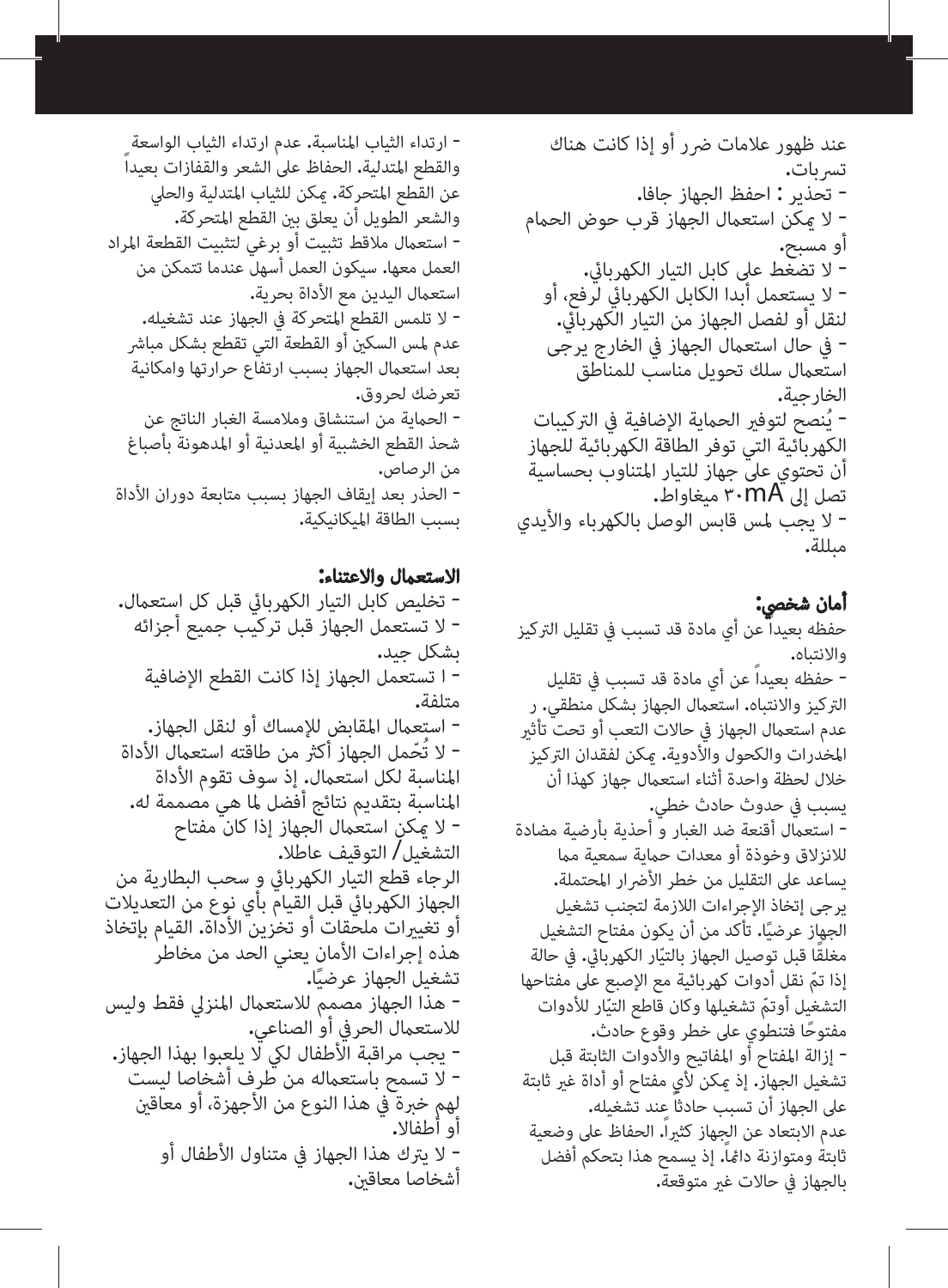#### الخاصيات:

|                                           | SA400                  |
|-------------------------------------------|------------------------|
| ۳۵۰واط                                    | القدرة المقننة:        |
| $\sim$ re $\cdot$ V-rr $\cdot$            | القوة الفلطبة الشكلبة: |
| rpm $r \cdots$                            | السرعة فى الهواء:      |
| ٥٥                                        | استطاعة قطع الخشب      |
| ٤                                         | استطاعة قطع الفولاذ    |
| $\lambda$                                 | استطاعة قطع الالومنيوم |
| ٤o°                                       | الانحناء حتى           |
| V, V                                      | الوزن:                 |
| (vrdB (A>                                 | LPA (مستوى ضغط الصوت): |
| $\triangle$ rd $B$ $\triangleright$ $(A)$ | LWA (مستوى ضغط الصوت): |
| m/sr 0,10 >                               | الاهتزاز               |
|                                           |                        |

ميكن لهذه املواصفات أن تتعرض للتغيري دون إنذار سابق و ذلك كجزء من عملية تحسين<br>المنتج.

لمنتجات الاتحاد الأوروبي و/ أو في حال المطالبة بها حسب القوانين في بلّدك الأصلّي:

# **البيئة وإمكانية إعادة تصنيع المنتج**<br>- إن المواد التي يتكون منها حاوي هذا الجهاز

هي تندمج في وسيلة جمع، وترتيب، وإعادة<br>تصنىعما. - إن هذا المنتج خال قاما من تكاثف للمواد<br>التي مكن اعتبارها مض ة بالمحيط. ِ تذكّر وجوب احترام نظم التخلص من هذا<br>النوع من المواد الملوثة**.** 

هذاالرمز بشير إلى أردت التخلص من المنتج وعند التأكد من انتهاء عمره, بجب إتمام ذلك عن طريق استخدام الوسائل المناسبة على بد الوكلاء المعتمدون للتعامل مع هذه المخلفات وذلك بهدف الجمع المنتقى لهذه المخلفات من .الأجهزة الكهربية والالكترونية



# **ع ك** شهادة التصديق (

أو ةيئانثتسواال ةلماكلا انتيلمسؤو تحت صرحن يف هذا ةحضوامل سلاساك ةكرام نت ماجتنامل مقر ليلدلا 400SA/ ةقفاوت ماجتنم يه ةيلاتلا ةمظنات املدنتوارد يف املس وه اوم مظنلل:  $E\overline{C}/r/r$ ,  $EC/\gamma\cdots/r$ ,  $EC/r/\gamma\cdots$ /42/2006EC طبقاً للقوانني EN -60745  $EN, 1-00.18$  EN,  $r-r-r$ .  $V\geq 0.18$ 



ألبيرتو توماس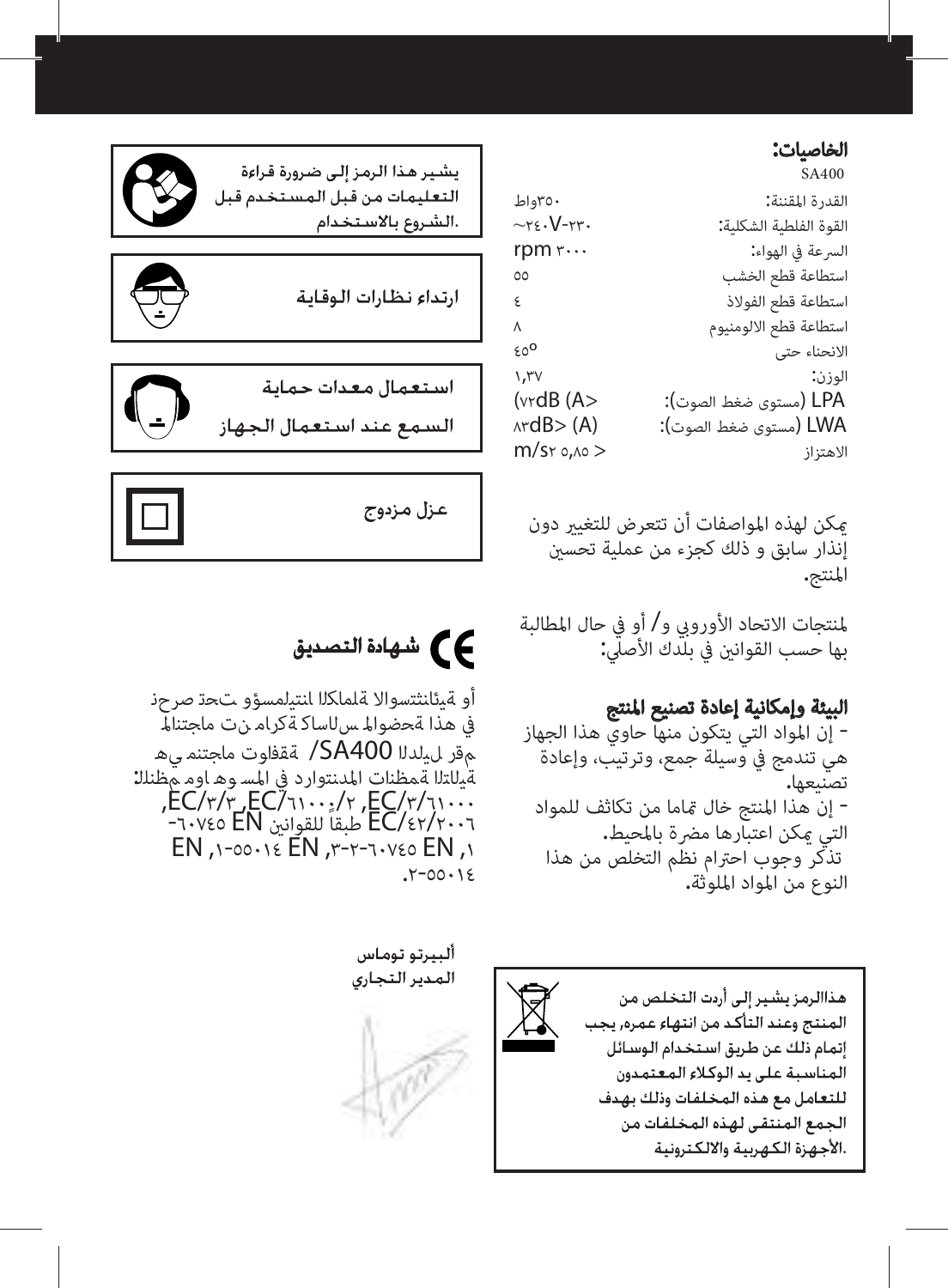إىل النهاية باتجاه الخلف)D )تحريك املسند )H)شد مجموعة الرباغي

# قطع منحني:

للقطع بشكل منحنى استعمال صفيحة المنشار الخاصة للقطع بشكل منحني ألنها رفيعة جداً لصنع انحناء.

# قطع الخشب (صورة رقم ٥):

لقطع الخشب هناك عدة خيارات: -1ميكن تشكيل ثقب والبدء بالقطع من هذه النقطة. -2أو ميكن استعامل التقنية التالية )صورة رقم 5(: وضع صفيحة املنشار فوق الجزء الدائري املوجود يف الجزء االمامي للصفيحة القاعدية. وصل املنشار املنشار وانزاله بشكل بطيء حتى مالمسة القطعة املرغوب قطعها. بعد البدء بقطع القطعة اعد املنشار إىل الوضعية السابقة وتابع عملية القطع.

عند الانتهاء من استعمال الجهاز: - يحتوي هذا الجهاز عىل مقابض يف جانبيه يف الجهة السفلية لتسهيل عملية نقله.

# التنظيف - افصل الجهاز من التيار واتركه يربد قبل الرشوع يف أي عملية تنظيف. - تنظيف مجموعة القطع الكهربائية وجزء الوصل بالتيار بقطعة قامش رطبة وتجفيفها بعد ذلك.

عدم تغطيسها في الماء أو في أي سائل آخر. - يجب غسل الجهاز بقطعة قامش ناعمة ومبللة مع نقطتني من املنظف السائل وتجفيفه - مينع استخدام أي نوع من أنواع املذيبات وال أي منتج يحتوي على العنصر ph الحمضى أو  $\pm$ القاعدي مثل محلول القلووي أو أي منتجات - ال تغطس الجهاز يف املاء أو أي سائل آخر وال - ال تغطس الجهاز يف املاء أو أي سائل آخر وال - إن مل يتم املحافظة عىل نظافة الجهاز ميكن لفعاليته أن تسوء و أن يؤثر بشكل سلبي عىل مدة صلاحية الجهاز مما قد يؤدى إلى تشكيل الخطر عىل املستعمل.

### األجزاء القابلة للتلف

- إذا كان هناك ضرر في التوصيل بالتيار الكهربايئ يجب تعويضه بإتباع نفس التعليامت يف حالة وجود عطب. - ميكنك الحصول عىل هذا النوع من القطع القابلة للاستهلاك في المحلات المتخصصة.

# اإلعطاب وكيفية اإلصالح

يف حالة ظهور عطب، احمل الجهاز إىل مركز مرخص للخدمة التقنية. - إذا كان هناك ضرر في التوصيل بالتيار الكهربايئ يجب تعويضه بإتباع نفس التعليامت يف حالة وجود عطب.

بعد ذلك. حاكة أو كاشطة لغسل الجهاز. تضعه تحت ماء الصنبور. تضعه تحت ماء الصنبور.